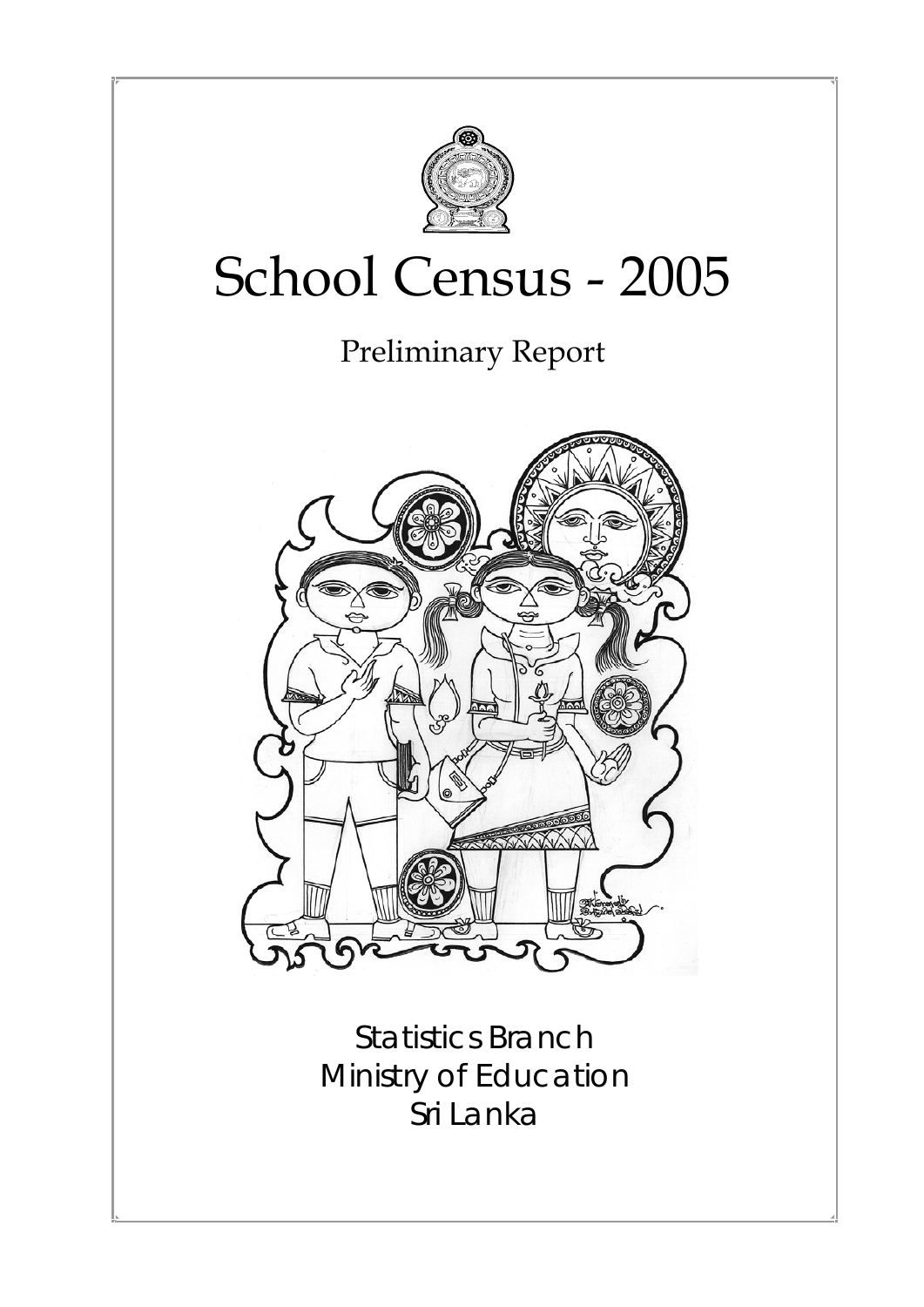# Preface

Accurate information, undoubtedly, is an essential tool in monitoring the development and improvement of quality in an existing system, in addition to its traditional role in planning. The annual School Census carried out by the Statistics Branch of the Ministry of Education has been the major source for the last four decades in providing such information on General Education in Sri Lanka.

This important annual event has always been successfully accomplished with the active contribution of various officers at all levels in the general education system. Therefore, I would like to express my gratitude to the officers from the Provincial Departments of Education. Zonal Education Offices, Divisional Education Offices and Principals of all schools for their co-operation, without which we would not have been able to carry out this task successfully every year.

This publication has been organized and prepared by the Statistics Branch of this Ministry for the last eight years. I wish to thank them for their hard work in bringing out this publication.

I sincerely hope that this publication would be of immense use to policy designers, education planners as well as to researchers in their educational pursuits.

Arlyaratne Hewage Secretary

Ministry of Education 'Isurupaya' Battaramulla

16<sup>th</sup> March, 2006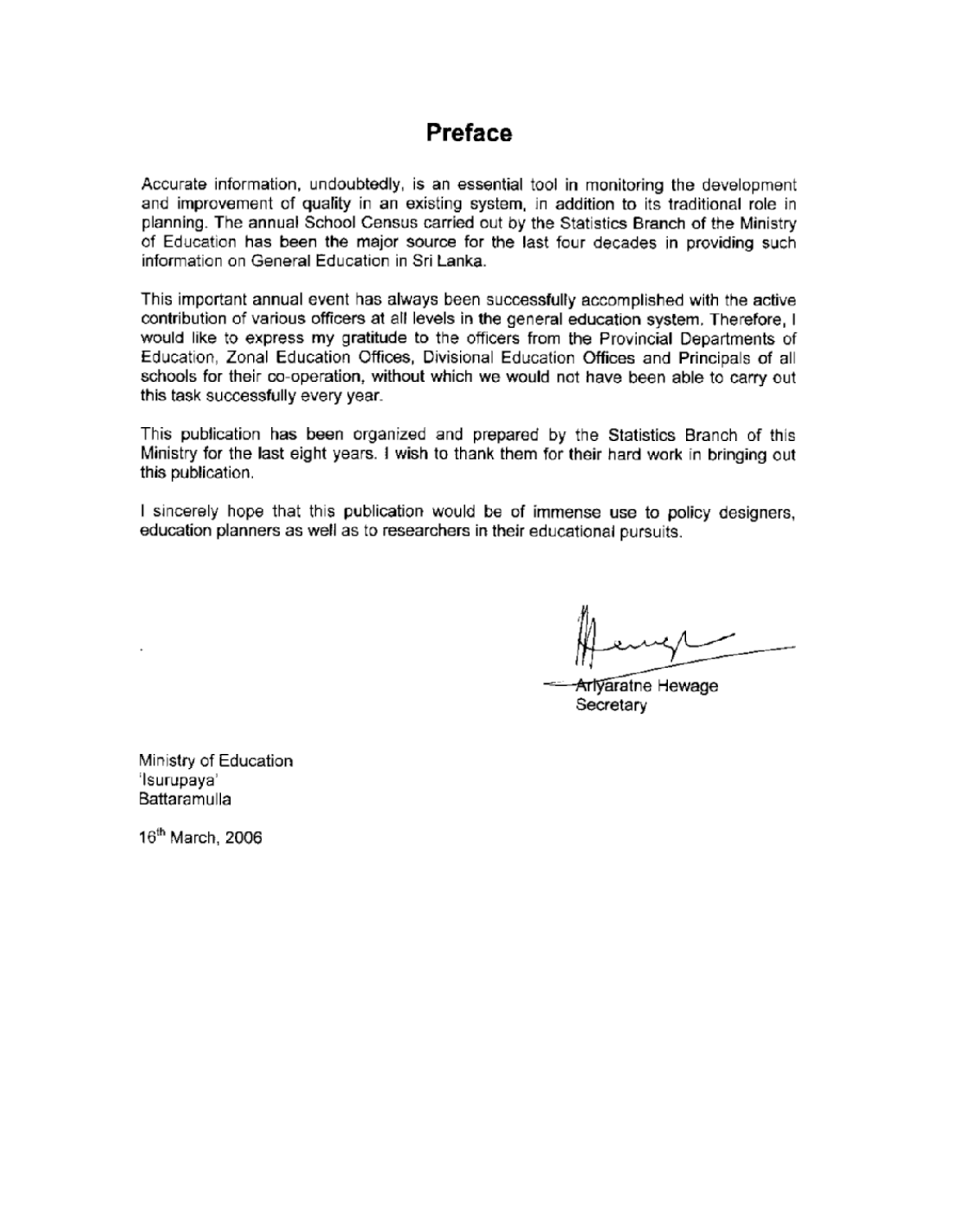## **Table of contents**

| Preface<br>Table of contents                                                                                                                                                                                                                                                                                                                                                                                                                                                                                                                                                                                                               | Page<br>ii.                                  |
|--------------------------------------------------------------------------------------------------------------------------------------------------------------------------------------------------------------------------------------------------------------------------------------------------------------------------------------------------------------------------------------------------------------------------------------------------------------------------------------------------------------------------------------------------------------------------------------------------------------------------------------------|----------------------------------------------|
| Some basic indicators in government schools<br>Introduction                                                                                                                                                                                                                                                                                                                                                                                                                                                                                                                                                                                | 1<br>$\overline{2}$                          |
| <b>Schools</b><br>Table 1 - Functioning government schools by functional grade and district<br>Table 2 - Functioning schools by sex of students, medium of instruction and district<br>Table 3 - Government schools by functional grade span<br>Table 4 - Functioning schools by medium of instruction, sex of students and functional grade                                                                                                                                                                                                                                                                                               | 13<br>14<br>16<br>17                         |
| <b>Students</b><br>Table 5 - Students by gender, medium of study and functional grade of school<br>Table 6 - National and Navodya schools and their student enrolment by district<br>Table 7 - Students by gender, medium of study and district<br>Table 8 - Students by school grade and district<br>Table 9 - Government schools and their student enrolment by functional grade and district<br>Table 10 - Schools by size of student population and district<br>Table 11 - Schools by functional grade, sex of students and size of student population<br>Table 12 - Schools by medium of instruction and size of student population   | 17<br>18<br>19<br>20<br>22<br>23<br>24<br>25 |
| <b>Teachers</b><br>Table 13 - Teachers by category of appointment and district<br>Table 14 - Government schools and teachers by functional grade of school and district<br>Table 15 - Government schools by size of teacher population and district                                                                                                                                                                                                                                                                                                                                                                                        | 26<br>27<br>28                               |
| Gross pupil teacher ratio<br>Table 16 - Gross pupil teacher ratios by category of teacher and district<br>Table 17 - Gross pupil teacher ratios by functional grade of school, sex of students and district<br>Table 18 - Gross pupil teacher ratios by medium of instruction of school and district<br>Table 19 - Schools by gross pupil teacher ratio and district<br>Table 20 - Schools by functional grade, sex of students and gross pupil teacher ratio group<br>Table 21 - Schools by medium of instruction and gross pupil teacher ratio group<br>Table 22 - Schools by gross pupil teacher ratio and number of teachers in school | 30<br>31<br>32<br>33<br>34<br>35<br>36       |
| Grade one new admissions<br>Table 23 - Grade one new admissions by gender, medium of study and district<br>Table 24 - Grade one new admissions by gender, functional grade of school and district<br>Table 25 - Schools by functional grade, sex of students and size of grade one new admissions<br>Table 26 - Schools by medium of instruction and size of grade one new admission<br>Table 27 - Schools by size of grade one new admissions and district                                                                                                                                                                                | 37<br>38<br>39<br>40<br>41                   |
| <b>Other educational institutes</b><br>Table 28 - Private schools and their students and teachers<br>Table 29 - Pirivenas and their students and teachers<br>Table 30 - Teacher Training Colleges (TTCs) and National Colleges of Education (NCsOE)                                                                                                                                                                                                                                                                                                                                                                                        | 42<br>43<br>44                               |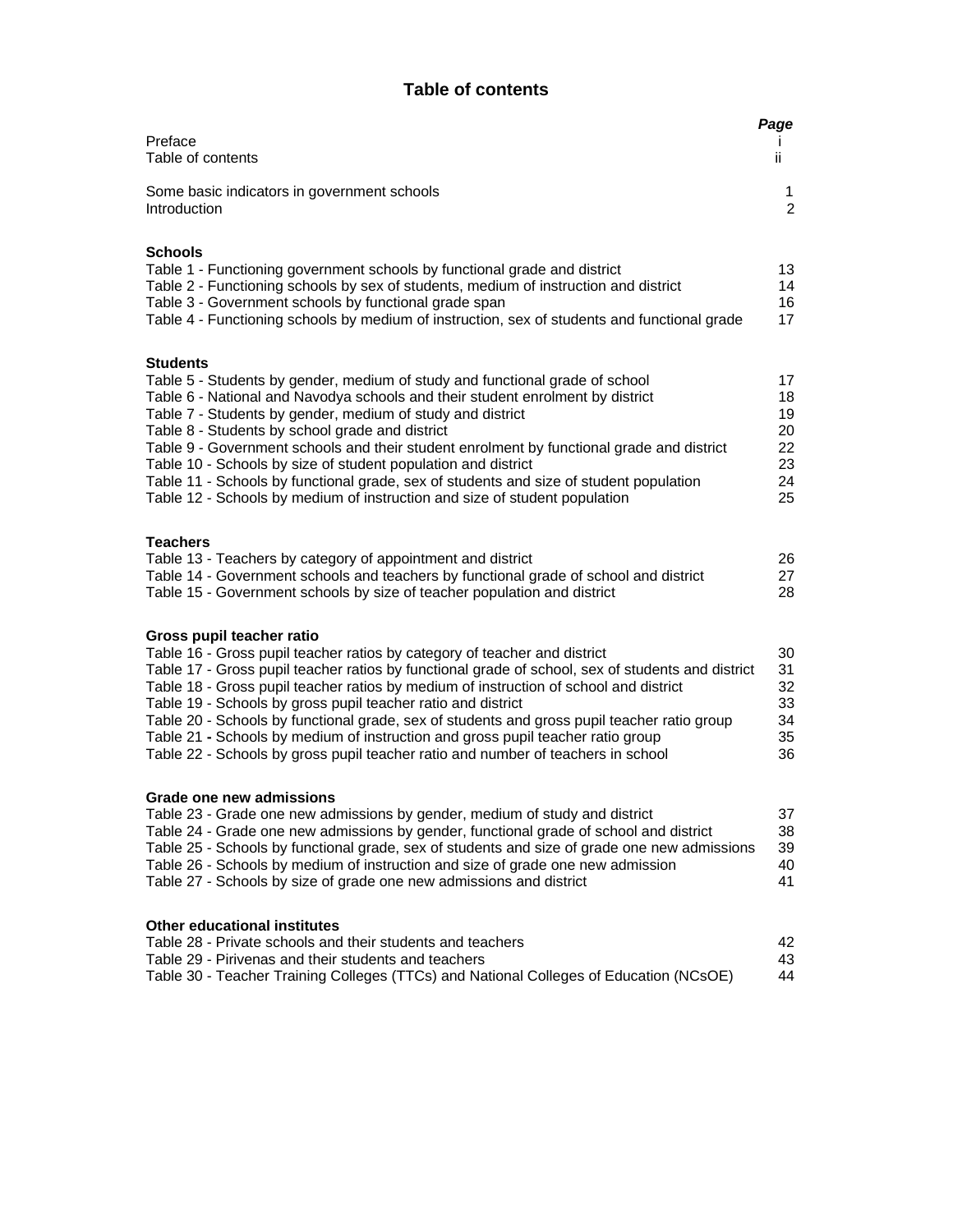## **Basic Indicators in Government schools**

| <b>Schools</b>             | 9,727     | Primary cycle                   | 1,611,132      |
|----------------------------|-----------|---------------------------------|----------------|
|                            |           | (Grade 1-5 & Special Education) |                |
| 1 AB schools               | 646       | Junior Secondary cycle          | 1,339,182      |
| 1 C schools                | 1,810     | (Grade 6 - 9)                   |                |
| Type 2 schools             | 4,237     | Senior Secondary cycle          | 620,246        |
| Type 3 schools             | 3,034     | (Grade 10-11)                   |                |
|                            |           | Collegiate cycle                | 371,852        |
| Sinhala only               | 6,500     | (Grade 12-13)                   |                |
| Tamil only                 | 2,825     |                                 |                |
| Sinhala and Tamil          | 40        |                                 |                |
| Sinhala and English        | 249       | <b>Teachers</b>                 | 187,339        |
| Tamil and English          | 86        |                                 |                |
| Sinhala, Tamil and English | 27        | Graduate teachers               | 51,929         |
|                            |           | <b>Trained teachers</b>         | 127,936        |
| 1-50 students              | 1,533     | Untrained teachers              | 4,050          |
| 51 -100 students           | 1,358     | Trainee teachers                | 1,489          |
| 101 - 150 students         | 1,092     | Other teachers                  | 1,935          |
| 151 - 200 students         | 886       |                                 |                |
| 201 - 500 students         | 2,542     | 1 AB schools                    | 48,870         |
| 501 - 1000 students        | 1,336     | 1 C schools                     | 57,233         |
|                            | 492       |                                 |                |
| 1001 - 1500 students       |           | Type 2 schools                  | 62,856         |
| 1501 - 2000 students       | 210       | Type 3 schools                  | 18,380         |
| 2001 - 3000 students       | 191       |                                 |                |
| 3001 - 4000 students       | 59        |                                 |                |
| 4001 students and above    | 28        | <b>Student teacher ratio</b>    | 21             |
| 1 teacher schools          | 167       | Students/graduate teacher ratio | 76             |
| 2 teacher schools          | 350       | Student/trained teacher ratio   | 31             |
| 3-9 teachers               | 2,920     | Student/untrained teacher ratio | 527            |
| 10-25 teachers             | 4,217     |                                 |                |
| 26-50 teachers             | 1,407     | 1 AB schools                    | 25             |
| 51-100 teachers            | 528       | 1 C schools                     | 22             |
| 101 teachers and above     | 138       | Type 2 schools                  | 17             |
|                            |           | Type 3 schools                  | 1 <sub>S</sub> |
| <b>National Schools</b>    | 324       |                                 |                |
| Navodya Schools            | 388       | Boys schools                    | 26             |
|                            |           | Girls schools                   | 26             |
|                            |           | Mixed schools                   | 20             |
| <b>Pupils</b>              | 3,942,412 |                                 |                |
|                            |           | <b>Grade 1 admissions</b>       | 318,089        |
| 1 AB schools               | 1,243,851 |                                 |                |
| 1 C schools                | 1,262,387 | 1 AB schools                    |                |
|                            |           |                                 | 59,855         |
| Type 2 schools             | 1,093,922 | 1 C schools                     | 91,719         |
| Type 3 schools             | 342,252   | Type 2 schools                  | 100,753        |
|                            |           | Type 3 schools                  | 65,762         |
| Male students              | 1,964,355 |                                 |                |
| Female students            | 1,978,057 | Male                            | 161,793        |
|                            |           | Female                          | 156 296        |

| <b>Schools</b>             | 9,727     | Primary cycle                   | 1,611,132 |
|----------------------------|-----------|---------------------------------|-----------|
|                            |           | (Grade 1-5 & Special Education) |           |
| 1 AB schools               | 646       | Junior Secondary cycle          | 1,339,182 |
| 1 C schools                | 1,810     | (Grade 6 - 9)                   |           |
| Type 2 schools             | 4,237     | Senior Secondary cycle          | 620,246   |
| Type 3 schools             | 3,034     | (Grade 10-11)                   |           |
|                            |           | Collegiate cycle                | 371,852   |
| Sinhala only               | 6,500     | (Grade 12-13)                   |           |
| Tamil only                 | 2,825     |                                 |           |
| Sinhala and Tamil          | 40        |                                 |           |
| Sinhala and English        | 249       | <b>Teachers</b>                 | 187,339   |
| Tamil and English          | 86        |                                 |           |
| Sinhala, Tamil and English | 27        | Graduate teachers               | 51,929    |
|                            |           | <b>Trained teachers</b>         | 127,936   |
| 1-50 students              | 1,533     | Untrained teachers              | 4,050     |
| 51-100 students            | 1,358     | Trainee teachers                | 1,489     |
| 101 - 150 students         | 1,092     | Other teachers                  | 1,935     |
| 151 - 200 students         | 886       |                                 |           |
| 201 - 500 students         | 2,542     | 1 AB schools                    | 48,870    |
| 501 - 1000 students        | 1,336     | 1 C schools                     | 57,233    |
| 1001 - 1500 students       | 492       | Type 2 schools                  | 62,856    |
| 1501 - 2000 students       | 210       | Type 3 schools                  | 18,380    |
| 2001 - 3000 students       | 191       |                                 |           |
| 3001 - 4000 students       | 59        |                                 |           |
| 4001 students and above    | 28        | <b>Student teacher ratio</b>    | 21        |
| 1 teacher schools          | 167       | Students/graduate teacher ratio | 76        |
| 2 teacher schools          | 350       | Student/trained teacher ratio   | 31        |
| 3-9 teachers               | 2,920     | Student/untrained teacher ratio | 527       |
| 10-25 teachers             | 4,217     |                                 |           |
| 26-50 teachers             | 1,407     | 1 AB schools                    | 25        |
| 51-100 teachers            | 528       | 1 C schools                     | 22        |
| 101 teachers and above     | 138       | Type 2 schools                  | 17        |
|                            |           | Type 3 schools                  | 19        |
| National Schools           | 324       |                                 |           |
| Navodya Schools            | 388       | Boys schools                    | 26        |
|                            |           | Girls schools                   | 26        |
|                            |           | Mixed schools                   | 20        |
| <b>Pupils</b>              | 3,942,412 |                                 |           |
|                            |           | <b>Grade 1 admissions</b>       | 318,089   |
| 1 AB schools               | 1,243,851 |                                 |           |
| 1 C schools                | 1,262,387 | 1 AB schools                    | 59,855    |
| Type 2 schools             | 1,093,922 | 1 C schools                     | 91,719    |
| Type 3 schools             | 342,252   | Type 2 schools                  | 100,753   |
|                            |           | Type 3 schools                  | 65,762    |
| Male students              | 1,964,355 |                                 |           |
| Female students            | 1,978,057 | Male                            | 161,793   |
|                            |           | Female                          | 156,296   |
|                            |           | Sinhala medium                  | 226,076   |
|                            |           | Tamil medium                    | 91,973    |
|                            |           | English medium                  | 40        |
|                            |           |                                 |           |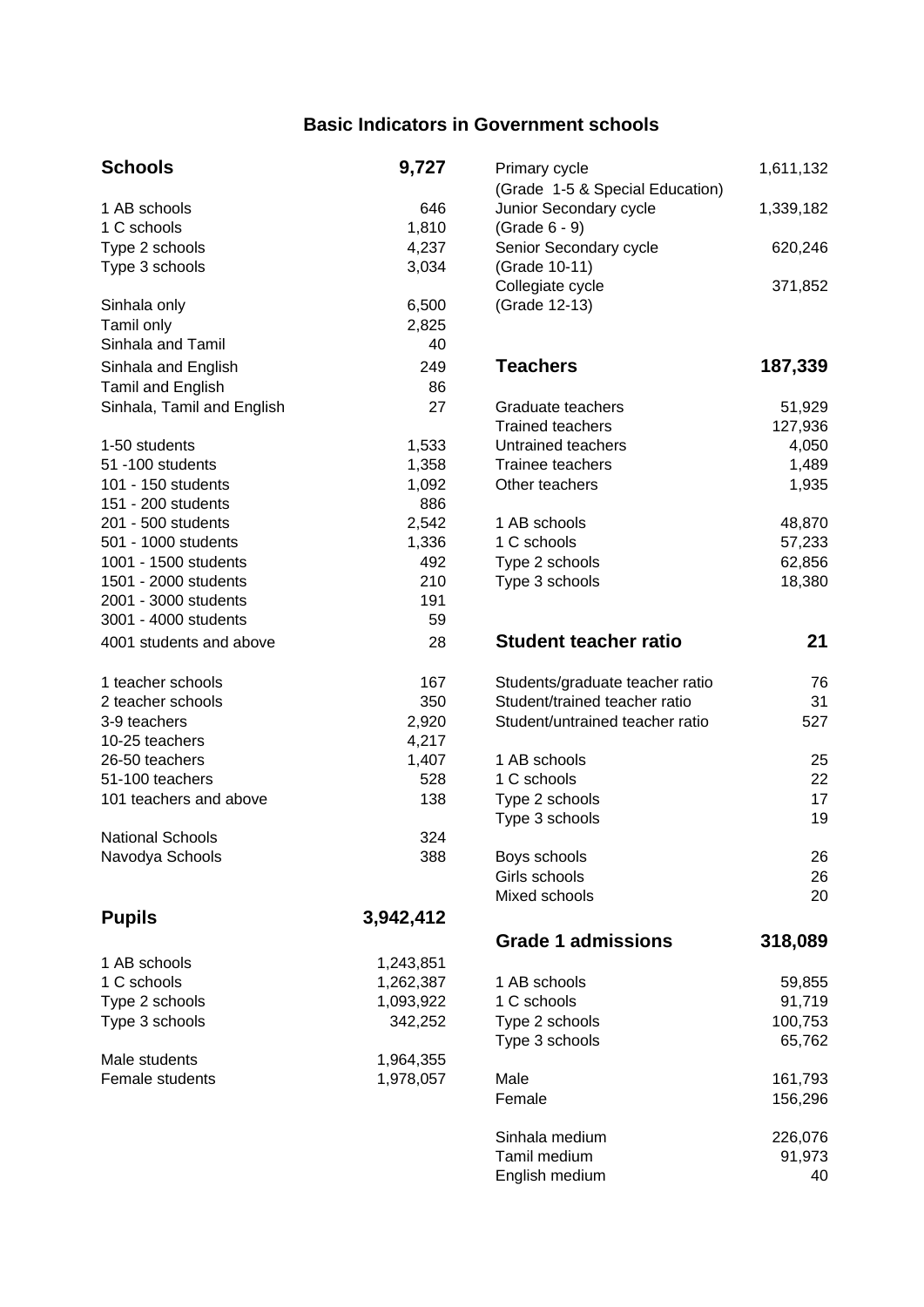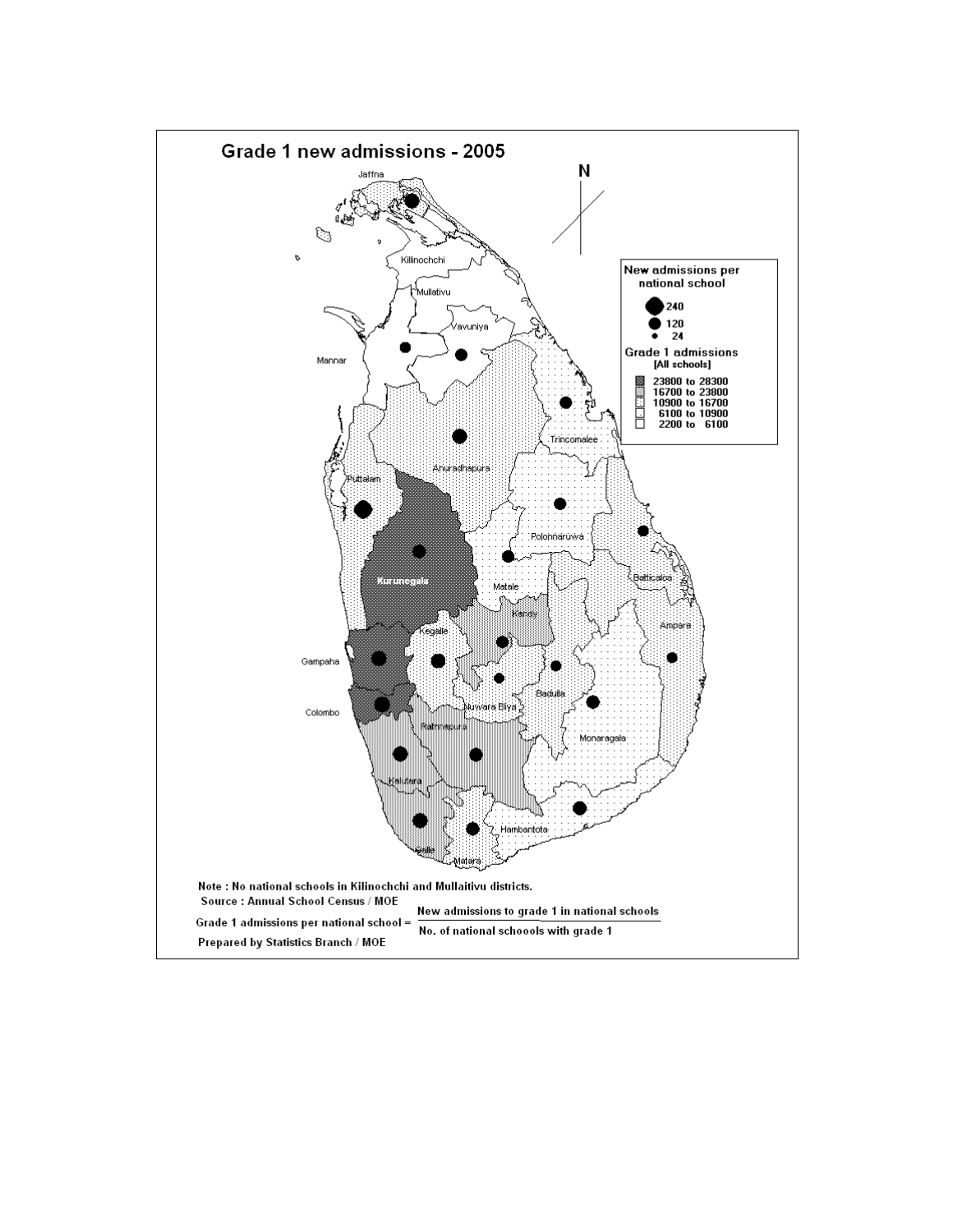## **Introduction**

This report presents the preliminary findings of the School Census 2005, which was carried out as at  $1<sup>st</sup>$  June 2005. This census, which has been carried out by the ministry for the last 40 years, covers all government schools in the country. Information about the school, students, teachers, non-academic staff and the physical facilities available is collected using 2 forms. In addition, separate censuses are carried out to collect information from private schools, pirivenas, Teacher Training Colleges and National Colleges of Education.

| Province             | No. of         | No. of education | No. of education |
|----------------------|----------------|------------------|------------------|
|                      | districts      | zones            | divisions        |
| Western              | 3              | 11               | 38               |
| Central              | 3              | 15               | 33               |
| Southern             | 3              | 11               | 39               |
| Northern             | 5              | 12               | 33               |
| Eastern              | 3              | 12               | 44               |
| North Western        | 2              | 8                | 31               |
| <b>North Central</b> | 2              | 8                | 30               |
| Uva                  | $\overline{2}$ | 8                | 23               |
| Sabaragamuwa         | 2              |                  | 27               |
|                      |                |                  |                  |
| Sri Lanka            | 25             | 92               | 298              |

(1) Districts, Education Zones and Education Divisions by province

\* Northern and Eastern provinces are amalgamated and is called North Eastern Province.

#### **Functional grade wise comparison of basic information**

(2) Schools, Students, Teachers and Grade 1 admissions by functional grade of school

| Type of school | Schools        | <b>Students</b>    | Teachers         | Grade 1<br>admissions | Student<br>teacher<br>ratio |
|----------------|----------------|--------------------|------------------|-----------------------|-----------------------------|
| 1 AB           | 646<br>6.6     | 1,243,851<br>31.6  | 48,870<br>26.1   | 59,855<br>18.8        | 25.5                        |
| 1 C            | 1,810<br>18.6  | 1,262,387<br>32.0  | 57,233<br>30.6   | 91,719<br>28.8        | 22.1                        |
| Type 2         | 4,237<br>43.6  | 1,093,922<br>27.7  | 62,856<br>33.6   | 100,757<br>31.7       | 17.4                        |
| Type 3         | 3,034<br>31.2  | 342,252<br>8.7     | 18,380<br>9.8    | 65,762<br>20.7        | 18.6                        |
| Total          | 9,727<br>100.0 | 3,942,412<br>100.0 | 187,339<br>100.0 | 318,093<br>100.0      | 21.0                        |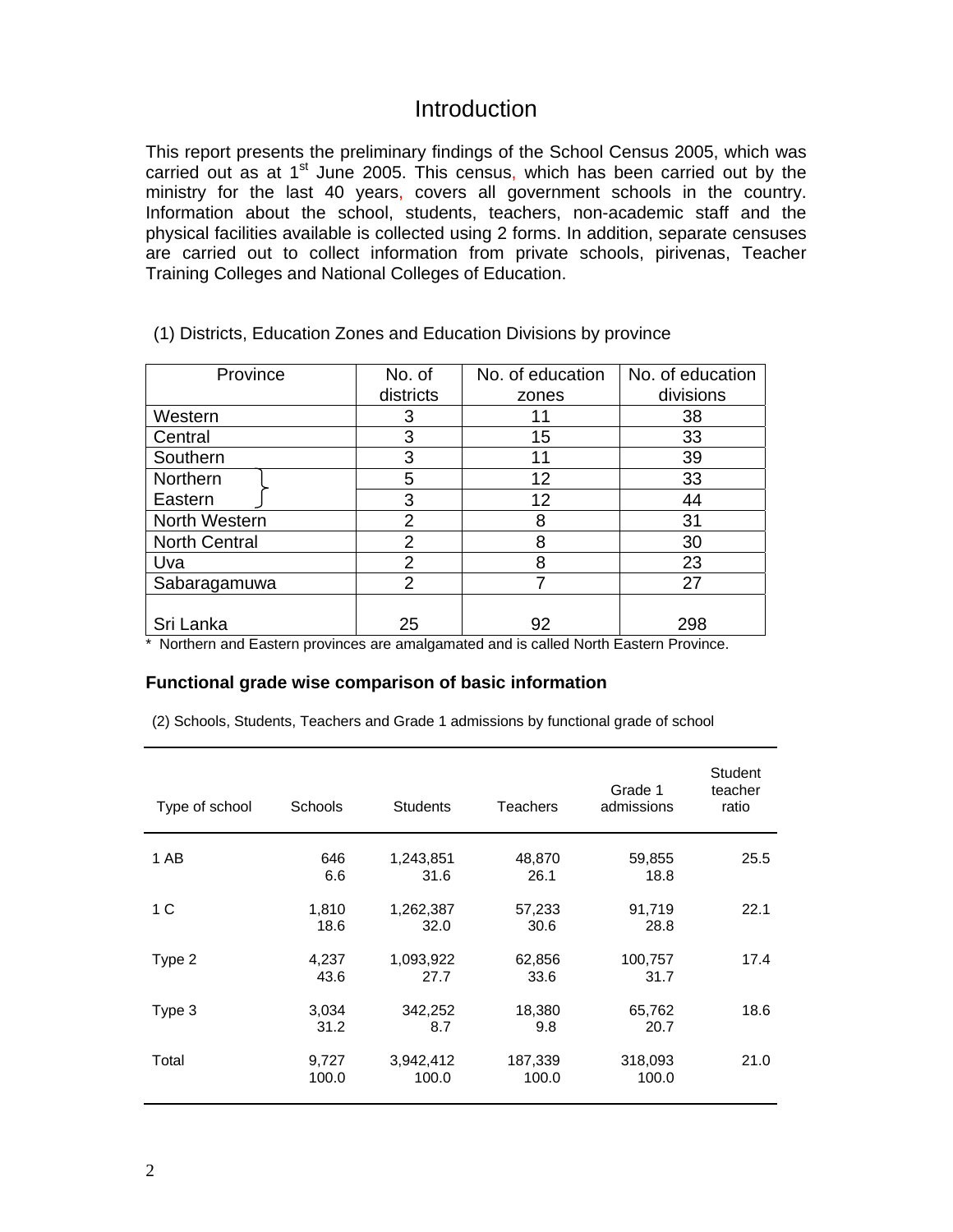



Gross student teacher ratio is the number of students per teacher (including academic staff involved in administration and supervision) Gross STR = No. of Students No. of teachers

### **National, Navodya and other provincial schools**

(3) Schools, Students and teachers in National, Navodya and other schools

|                                 | Schools |       | <b>Students</b> |       | Teachers |       |
|---------------------------------|---------|-------|-----------------|-------|----------|-------|
|                                 | No.     | $\%$  | No.             | $\%$  | No.      | %     |
|                                 |         |       |                 |       |          |       |
| <b>National Schools</b>         | 324     | 3.3   | 719,871         | 18.3  | 28,216   | 15.1  |
| Navodya Schools                 | 388     | 4.0   | 418,318         | 10.6  | 17,286   | 9.2   |
| <b>Other Provincial Schools</b> | 9,015   | 92.7  | 2,804,223       | 71.1  | 141,837  | 75.7  |
|                                 |         |       |                 |       |          |       |
| All schools                     | 9,727   | 100.0 | 3,942,412       | 100.0 | 187,339  | 100.0 |

• Although the national schools represent a mere 3.3 per cent of all schools, almost one fifth of Sri Lankan children are attending those schools**.**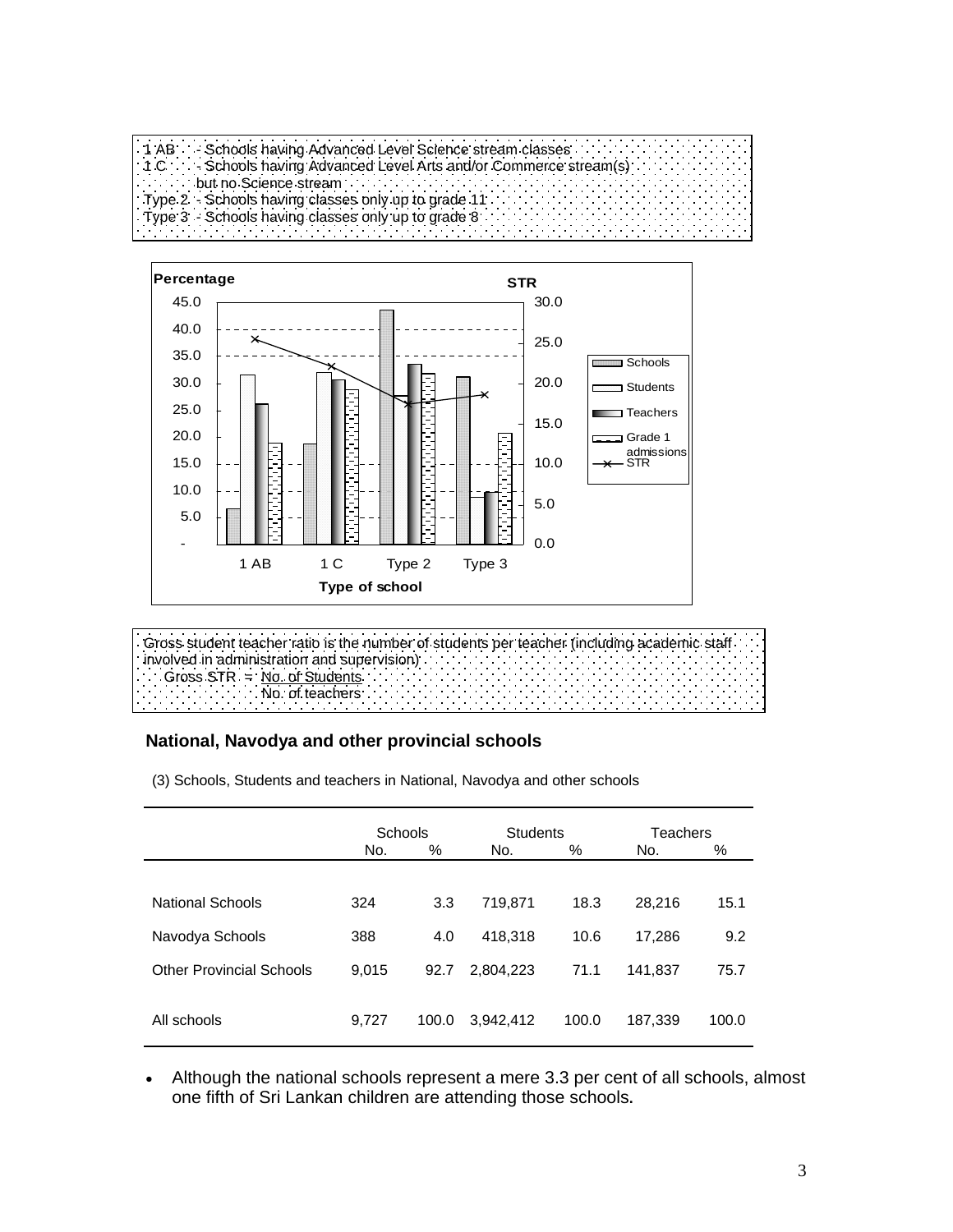• Navodya schools, which were selected to be developed under DSD schools project in year 2001, were started with the intention of reducing the existing high demand for the national schools. There were 388 such schools in June 2005.

#### **Schools by functional grade**

| Province      | 1AB | 1C    | Type 2 | Type 3 | Total |
|---------------|-----|-------|--------|--------|-------|
|               |     |       |        |        |       |
| Western       | 157 | 246   | 654    | 300    | 1,357 |
| Central       | 89  | 303   | 518    | 556    | 1,466 |
| Southern      | 91  | 236   | 546    | 227    | 1,100 |
| Northern      | 64  | 113   | 304    | 408    | 889   |
| Eastern       | 57  | 155   | 356    | 403    | 971   |
| North Western | 71  | 260   | 642    | 251    | 1.224 |
| North Central | 30  | 143   | 342    | 266    | 781   |
| Uva           | 40  | 157   | 382    | 251    | 830   |
| Sabaragamuwa  | 47  | 197   | 493    | 372    | 1,109 |
| Sri Lanka     | 646 | 1,810 | 4.237  | 3,034  | 9.727 |

(4) Schools by functional grade and province

- 646 (6.6 per cent) schools have Advanced Level science stream classes.
- 1,810 (18.1 per cent) schools have Advanced Level Arts and/or Commerce stream classes.
- Almost one third of the schools have classes only up to Grade 5 or Grade 8.

#### **Schools by teacher population**

(5) No. and Percentage of schools by no. of teachers

| No. of teachers | No. of schools |       |
|-----------------|----------------|-------|
|                 | No. of schools | ℅     |
|                 |                |       |
| 1 teacher       | 167            | 1.7   |
| 2 teachers      | 350            | 3.6   |
| 3 - 5 teachers  | 1.474          | 15.2  |
| 6-10 teachers   | 1,776          | 18.3  |
| 11-15 teachers  | 1.923          | 19.8  |
| 16-20 teachers  | 1,318          | 13.5  |
| 21-50 teachers  | 2,053          | 21.1  |
| 50-100 teachers | 528            | 5.4   |
| >100 teachers   | 138            | 1.4   |
|                 |                |       |
| Total           | 9.727          | 100.0 |
|                 |                |       |

• Of all the schools in the country, 167 (1.7 per cent) have only a single teacher.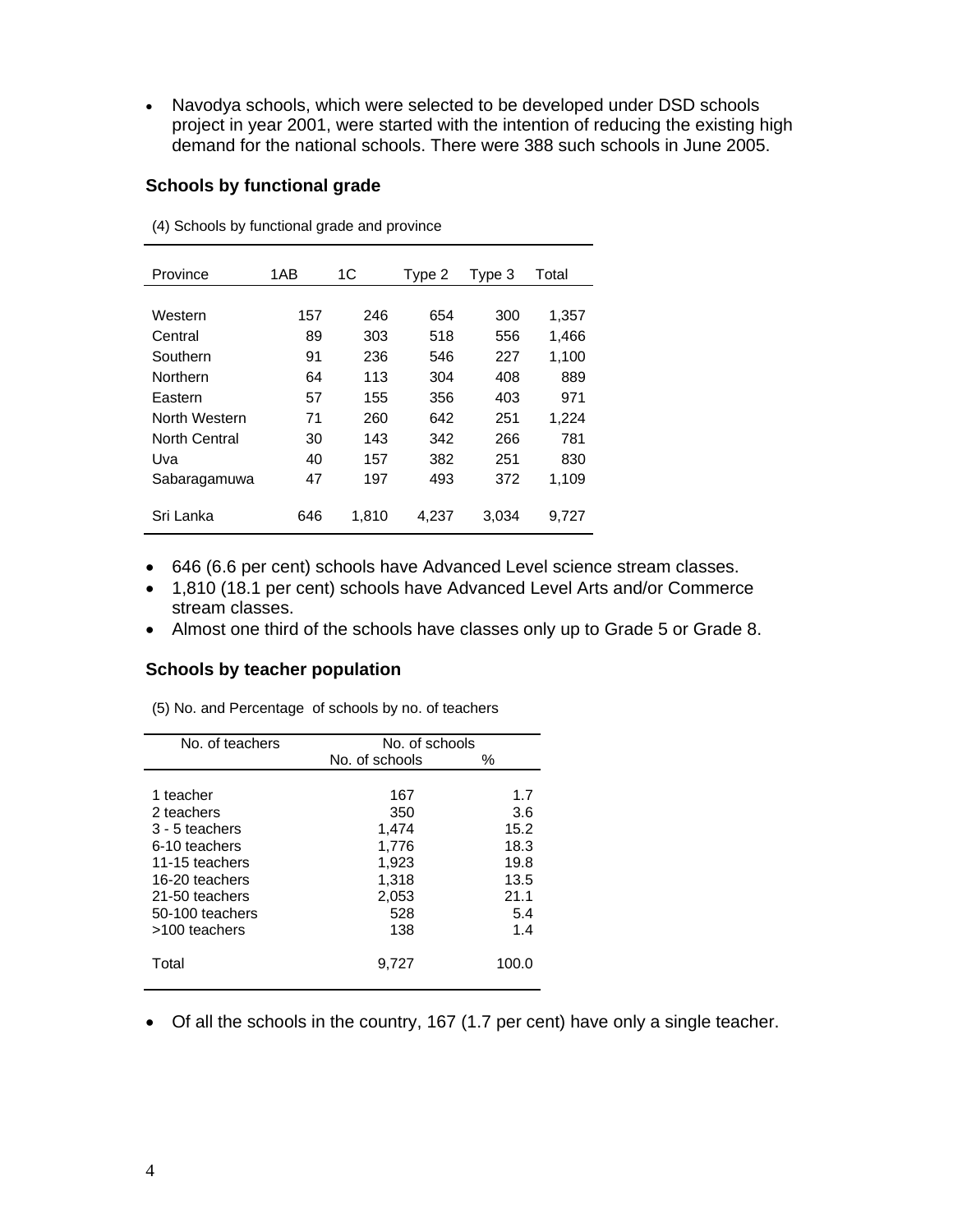#### **Schools by medium of instruction**

(6) Schools by medium of instruction

| Province      | Sinhala | Tamil | Sinhala<br>& Tamil | Sinhala<br>&<br>English | Tamil<br>&<br>English | Sinhala.<br>Tamil &<br>English | Total |
|---------------|---------|-------|--------------------|-------------------------|-----------------------|--------------------------------|-------|
|               |         |       |                    |                         |                       |                                |       |
| Western       | 1,133   | 107   | 18                 | 76                      | 12                    | 11                             | 1,357 |
| Central       | 877     | 517   | 13                 | 37                      | 10                    | 12                             | 1,466 |
| Southern      | 1,024   | 37    | 4                  | 33                      | 1                     | 1                              | 1,100 |
| Northern      | 18      | 842   |                    |                         | 29                    |                                | 889   |
| Eastern       | 239     | 708   | 1                  | 2                       | 21                    |                                | 971   |
| North Western | 1,032   | 149   | $\overline{2}$     | 35                      | 5                     | 1                              | 1,224 |
| North Central | 673     | 85    | 1                  | 22                      |                       |                                | 781   |
| Uva           | 613     | 193   |                    | 21                      | 2                     | 1                              | 830   |
| Sabaragamuwa  | 891     | 187   | 1                  | 23                      | 6                     | 1                              | 1,109 |
| Sri Lanka     | 6,500   | 2,825 | 40                 | 249                     | 86                    | 27                             | 9,727 |

• 3 or more subjects for at least one grade are taught in English medium in 362 schools distributed throughout the island while 9,325 (95.9 per cent) are single medium schools.

#### **Students by medium of study**

(7) Students by medium of study and province

| Province             | Sinhala   | Tamil     | English | Total     |
|----------------------|-----------|-----------|---------|-----------|
|                      |           |           |         |           |
| Western              | 789,442   | 79.121    | 10.879  | 879,442   |
| Central              | 346,943   | 168.747   | 4.469   | 520.159   |
| Southern             | 495,281   | 13,404    | 4,442   | 513,127   |
| Northern             | 2.774     | 262.034   | 1,338   | 266,146   |
| Eastern              | 77,810    | 297,785   | 1,261   | 376,856   |
| North Western        | 395,506   | 67.806    | 5.422   | 468.734   |
| <b>North Central</b> | 230,586   | 24,434    | 1,300   | 256,320   |
| Uva                  | 237,523   | 48.355    | 1.689   | 287.567   |
| Sabaragamuwa         | 326,292   | 44.774    | 2,995   | 374.061   |
|                      | 2,902,157 | 1.006.460 | 33,795  | 3.942.412 |
| Sri Lanka            | 73.6      | 25.5      | 0.9     | 100.0     |

- G.C.E.(Advanced Level) examination is normally held in April, but due to the impact of theTsunami it was postponed to the first week of June. Therefore officially there were 4 batches of A/L students (A/L 2007 batch, A/L 2006 batch, A/L 2005 first time batch and A/L 2005 second time batch) in schools at the time of the census and hence the number of students has increased in 2005 compared to recent years.
- Less than 1% of total students study in English medium in any grade.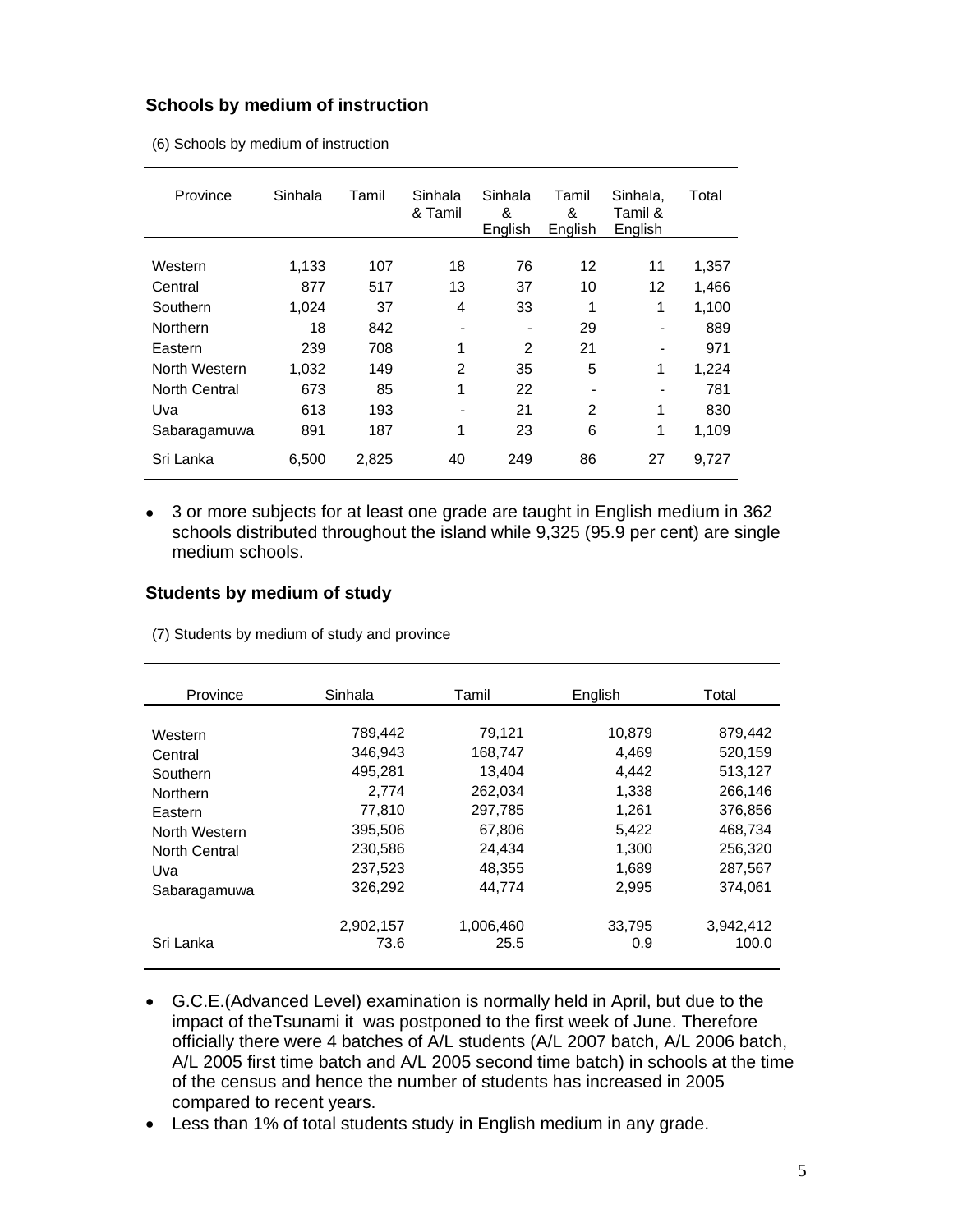

#### **Schools by size of student population**

(8) Schools by size of student population

|                      |     | Schools with     |                    |                     |                     |                             |                              |                   |       |  |
|----------------------|-----|------------------|--------------------|---------------------|---------------------|-----------------------------|------------------------------|-------------------|-------|--|
| Province             |     | < 50<br>students | 51-100<br>students | 101-200<br>students | 201-500<br>students | $501 -$<br>1000<br>students | $1001 -$<br>2500<br>students | >2500<br>students | Total |  |
| Western              |     | 115              | 135                | 222                 | 377                 | 234                         | 214                          | 60                | 1,357 |  |
| Central              |     | 254              | 237                | 307                 | 363                 | 180                         | 107                          | 18                | 1,466 |  |
| Southern             |     | 125              | 142                | 236                 | 315                 | 147                         | 106                          | 29                | 1.100 |  |
| Northern             |     | 180              | 140                | 174                 | 225                 | 123                         | 43                           | 4                 | 889   |  |
| Eastern              |     | 89               | 148                | 215                 | 265                 | 172                         | 79                           | 3                 | 971   |  |
| North Western        |     | 210              | 164                | 275                 | 315                 | 144                         | 94                           | 22                | 1,224 |  |
| <b>North Central</b> |     | 160              | 130                | 149                 | 196                 | 96                          | 43                           | 7                 | 781   |  |
| Uva                  |     | 147              | 113                | 174                 | 221                 | 107                         | 62                           | 6                 | 830   |  |
| Sabaragamuwa         |     | 253              | 149                | 226                 | 265                 | 133                         | 69                           | 14                | 1,109 |  |
| Sri Lanka            | No. | 1,533            | 1,358              | 1,978               | 2,542               | 1,336                       | 817                          | 163               | 9,727 |  |
|                      | %   | 15.8             | 14.0               | 20.3                | 26.1                | 13.7                        | 8.4                          | 1.7               | 100.0 |  |

- 15.8 percent of all schools have less than 51 students.
- On average there are 405 students in a school. Median size of a school is 200 students, i.e. exactly half of the schools in the country have less than 200 students while the other half has more than 200 students.
- Number of small schools has been on the increase in the recent years. 1,533 schools (15.8 percent) have less than 51 students this year compared to 1,253 (12.4 percent) schools in 1997.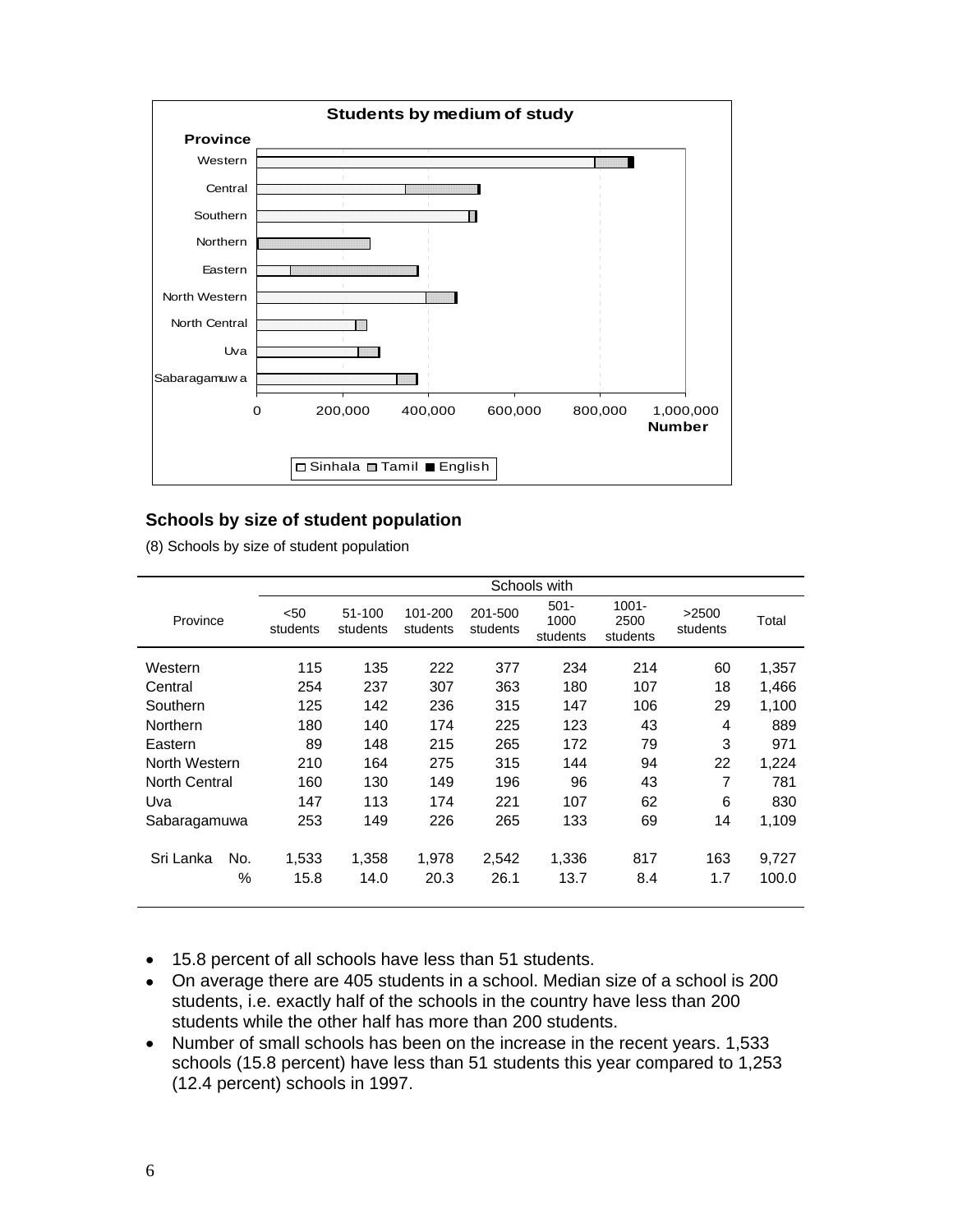

## **Teachers by major qualification category**

|  |  |  |  | (9) Teachers by major qualification category |  |
|--|--|--|--|----------------------------------------------|--|
|--|--|--|--|----------------------------------------------|--|

| Province      | Graduates | Trained | Absorbed<br>to SLTS | Not absorbed<br>to SLTS | <b>Others</b> | Total   |
|---------------|-----------|---------|---------------------|-------------------------|---------------|---------|
|               |           |         |                     |                         |               |         |
| Western       | 12,711    | 23,573  | 521                 | 159                     | 246           | 37,210  |
| Central       | 7,097     | 18,834  | 435                 | 226                     | 595           | 27,187  |
| Southern      | 7,867     | 17,214  | 338                 | 88                      | 75            | 25,582  |
| Northern      | 3,440     | 7,021   | 704                 | 109                     | 185           | 11,459  |
| Eastern       | 3,222     | 11,420  | 879                 | 101                     | 393           | 16,015  |
| North Western | 7,312     | 16,704  | 348                 | 116                     | 327           | 24,807  |
| North Central | 2,381     | 9,094   | 226                 | 163                     | 41            | 11,905  |
| Uva           | 3,173     | 10,598  | 301                 | 424                     | 38            | 14,534  |
| Sabaragamuwa  | 4,726     | 13,478  | 298                 | 103                     | 35            | 18,640  |
|               |           |         |                     |                         |               |         |
| Sri Lanka     | 51,929    | 127,936 | 4,050               | 1,489                   | 1,935         | 187,339 |
|               | 27.7      | 68.3    | 2.2                 | 0.8                     | 1.0           | 100.0   |
|               |           |         |                     |                         |               |         |

| Graduate teachers<br><b>Trained teachers</b> | - Graduates, post graduate degree/diploma holders and graduate trainees<br>- Teachers passed out from Teacher Training Colleges/ National Colleges of<br>Education and teachers having 2 year diploma in Science/Mathematics |
|----------------------------------------------|------------------------------------------------------------------------------------------------------------------------------------------------------------------------------------------------------------------------------|
| Untrained teachers                           |                                                                                                                                                                                                                              |
| i) Untrained (SLTS)                          | - Untrained teachers and 2-3 year diploma holders (absorbed to Sri Lanka<br>Teachers' Service)                                                                                                                               |
| ii) Teacher trainees<br>(Non SLTS)           | - Teachers not absorbed to Sri Lanka Teachers' Service                                                                                                                                                                       |
| iii) Other teachers                          | - Teachers paid by other government institutes and teachers paid by non<br>governmental institutes/organisations.                                                                                                            |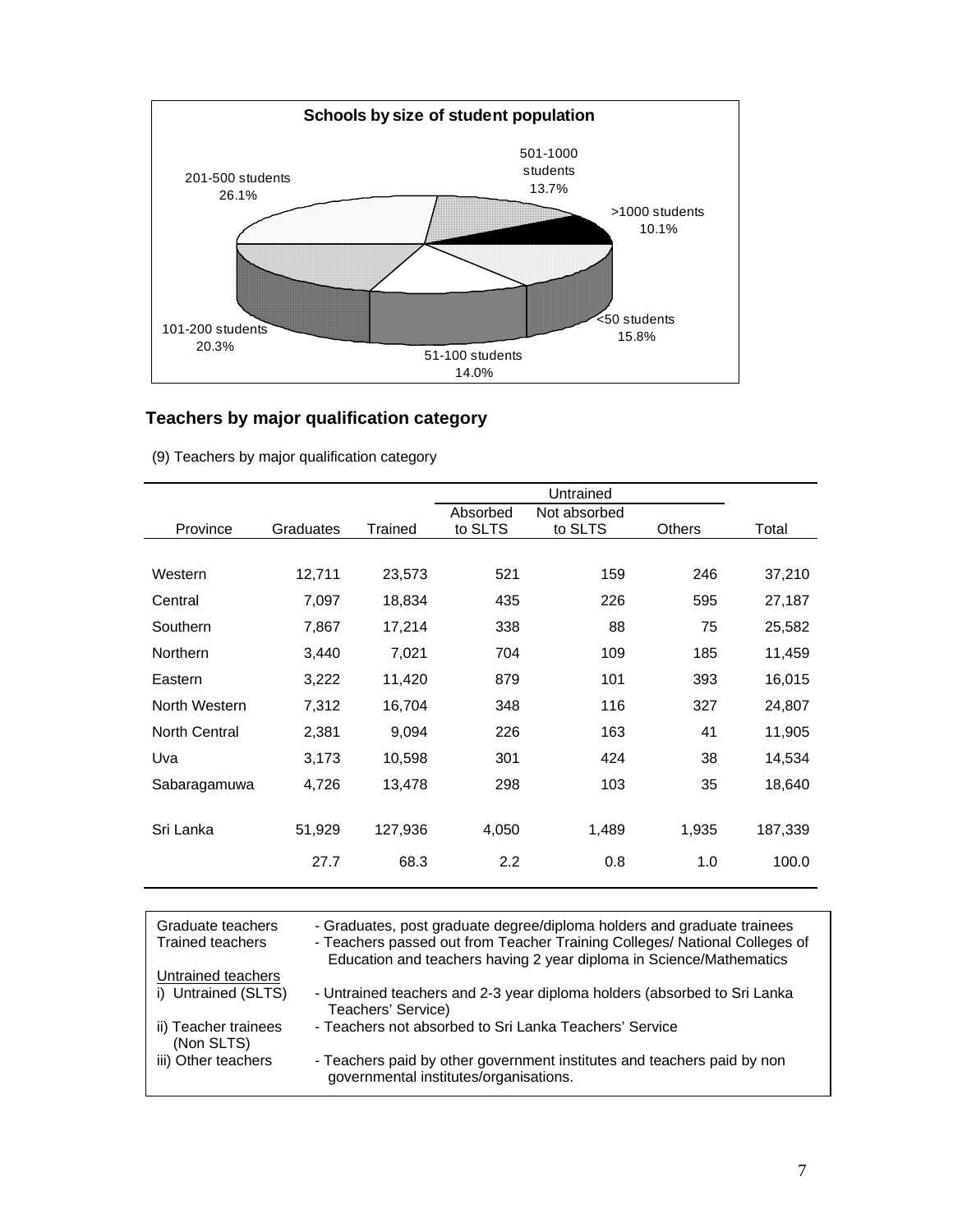- 96 per cent of the teachers in government schools are either graduates or trained teachers.
- Approximately 2000 teachers are not paid by a government institute or the Ministry/Provincial Ministry of Education. They are either paid by the school development funds or funds provided by well wishers. This includes teachers who work in schools on a part time basis.



#### **Gross student teacher ratio in govt. schools**

| Province      | Student/Graduate<br>teacher ratio | Student/Trained<br>teacher ratio | Student/Untrained<br>teacher ratio | Overall STR |
|---------------|-----------------------------------|----------------------------------|------------------------------------|-------------|
|               |                                   |                                  |                                    |             |
| Western       | 69                                | 37                               | 950                                | 23          |
| Central       | 73                                | 28                               | 414                                | 19          |
| Southern      | 65                                | 30                               | 1,024                              | 20          |
| Northern      | 77                                | 38                               | 267                                | 23          |
| Eastern       | 117                               | 33                               | 274                                | 23          |
| North Western | 64                                | 28                               | 593                                | 19          |
| North Central | 108                               | 28                               | 596                                | 21          |
| Uva           | 91                                | 27                               | 377                                | 19          |
| Sabaragamuwa  | 79                                | 28                               | 858                                | 20          |
| Sri Lanka     | 76                                | 31                               | 527                                | 21          |

(10) Student teacher ratio (STR) by province

- Western, Northern and Eastern Provinces have the highest student teacher ratio while students in the Central, North Western and Uva provinces are fortunate to have a student teacher ratio of 19:1
- Students in the Southern province can be considered privileged as there is only one untrained teacher for 1000 students.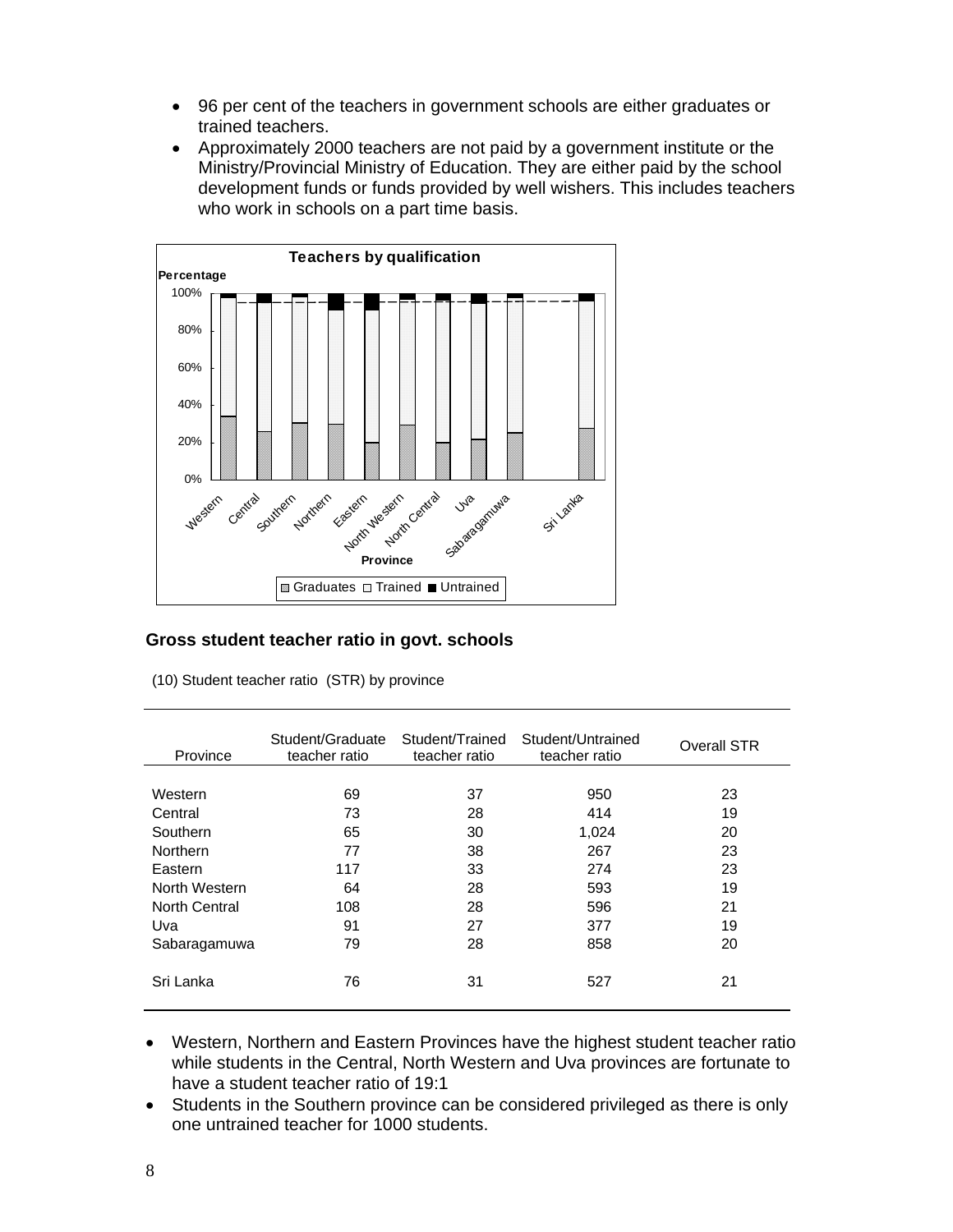#### (11) Student teacher ratios of various schools

| Province                     | Student/ teacher ratio |
|------------------------------|------------------------|
| <b>Functional grade</b>      |                        |
| 1 AB                         | 25                     |
| 1 C                          | 22                     |
| Type 2                       | 17                     |
| Type 3                       | 19                     |
|                              |                        |
| Sex of students in school    |                        |
| Boys                         | 26                     |
| Girls                        | 26                     |
| Mixed                        | 20                     |
| <b>Medium of instruction</b> |                        |
| Sinhala only                 | 19                     |
| Tamil only                   | 24                     |
| Sinhala and Tamil            | 23                     |
| Sinhala and English          | 25                     |
| Tamil and English            | 25                     |
| Sinhala Tamil and English    | 25                     |
|                              |                        |
| All schools                  | 21                     |

- When STRs are compared by functional grade of school, Type 2 schools have the lowest student teacher ratio.
- Mixed schools have the most desirable STR than single sex schools.
- It is evident that schools with English medium have a slightly higher STR than schools without English medium at any level.

(12) 1 teacher and 2 teacher schools by student teacher ratio

| STR                             | 1 teacher<br>schools | 2 teacher<br>schools |  |
|---------------------------------|----------------------|----------------------|--|
|                                 |                      |                      |  |
| 1 student per teacher           | 0                    | 1                    |  |
| 2 students per teacher          | 3                    | 3                    |  |
| 3 students per teacher          | 3                    | 8                    |  |
| 4 students per teacher          | 4                    | 12                   |  |
| 5 students per teacher          | 3                    | 12                   |  |
| 6 students per teacher          | 4                    | 23                   |  |
| 7 students per teacher          | 9                    | 13                   |  |
| 8 students per teacher          | 4                    | 17                   |  |
| 9 students per teacher          | 2                    | 22                   |  |
| 10-20 students per teacher      | 37                   | 121                  |  |
| 21-30 students per teacher      | 30                   | 57                   |  |
| 31-40 students per teacher      | 26                   | 28                   |  |
| 41-50 students per teacher      | 13                   | 11                   |  |
| 51-75 students per teacher      | 21                   | 15                   |  |
| 76 or more students per teacher | 8                    | 7                    |  |
| All schools                     | 167                  | 350                  |  |

• It is evident that out of all the schools with only one teacher, some even have more than 75 students.

• 7 schools in the island have more than 150 students but only 2 teachers.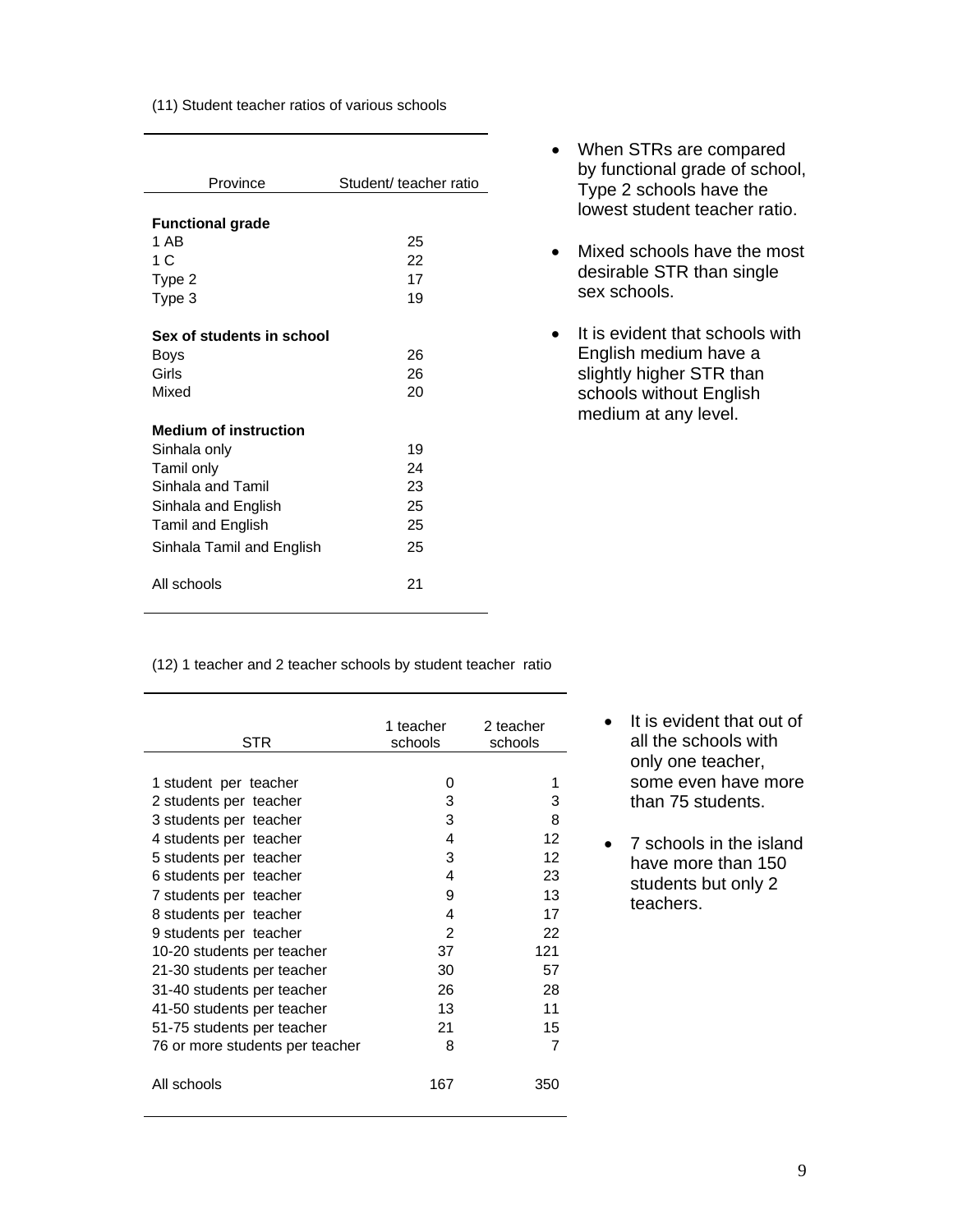

#### **Admissions to Grade one by gender and medium of study**

|                      | Gender  |         |         | Medium of study |         | Total   |
|----------------------|---------|---------|---------|-----------------|---------|---------|
| Province             | Male    | Female  | Sinhala | Tamil           | English |         |
|                      |         |         |         |                 |         |         |
| Western              | 36.977  | 36.045  | 65.982  | 7,040           | 0       | 73,022  |
| Central              | 20,700  | 19.862  | 25.041  | 15.521          | 0       | 40,562  |
| Southern             | 20.383  | 19.425  | 38,472  | 1.296           | 40      | 39.808  |
| <b>Northern</b>      | 11.484  | 11.117  | 232     | 22,369          | 0       | 22,601  |
| Eastern              | 16.749  | 16.026  | 5.765   | 27,010          | 0       | 32,775  |
| North Western        | 19.312  | 18.649  | 31.411  | 6,550           | 0       | 37.961  |
| <b>North Central</b> | 9,814   | 9.641   | 16,910  | 2,545           | 0       | 19,455  |
| Uva                  | 11.307  | 10.942  | 17.406  | 4,843           | 0       | 22.249  |
| Sabaragamuwa         | 15,067  | 14.589  | 24,857  | 4,799           | 0       | 29,656  |
| Sri Lanka<br>No.     | 161,793 | 156,296 | 226.076 | 91.973          | 40      | 318,089 |
| %                    | 50.9    | 49.1    | 71.1    | 28.9            | 0.0     | 100.0   |

(13) Grade 1 admissions by medium, gender and province

• Boys slightly outnumber girls in grade 1 admissions in all nine provinces.

• Grade one admissions have increased to 318,089 in 2005 compared to 302,000 in 2004.

• Almost a quarter of the students enrolled in grade 1 this year, have been admitted to schools in Western Province.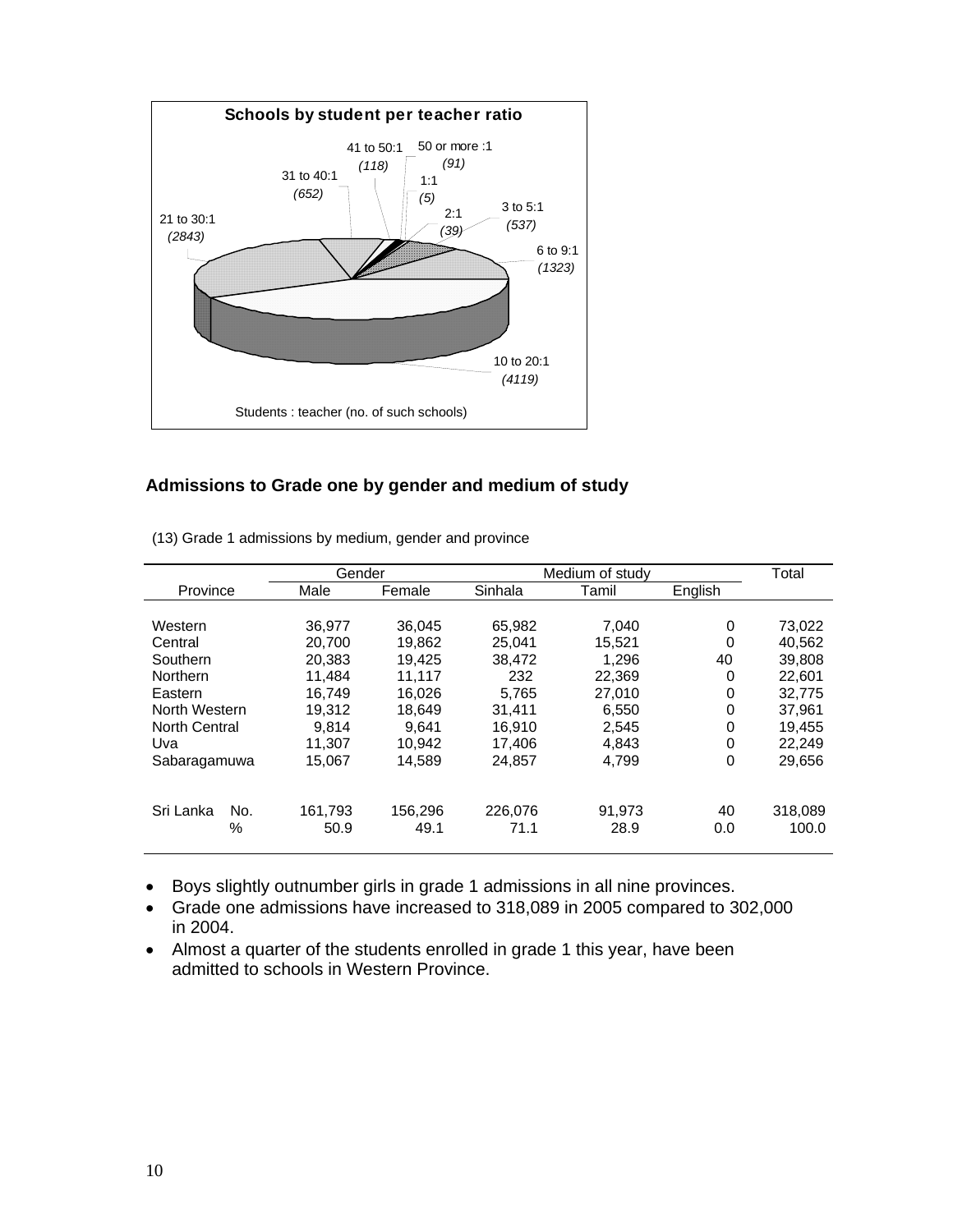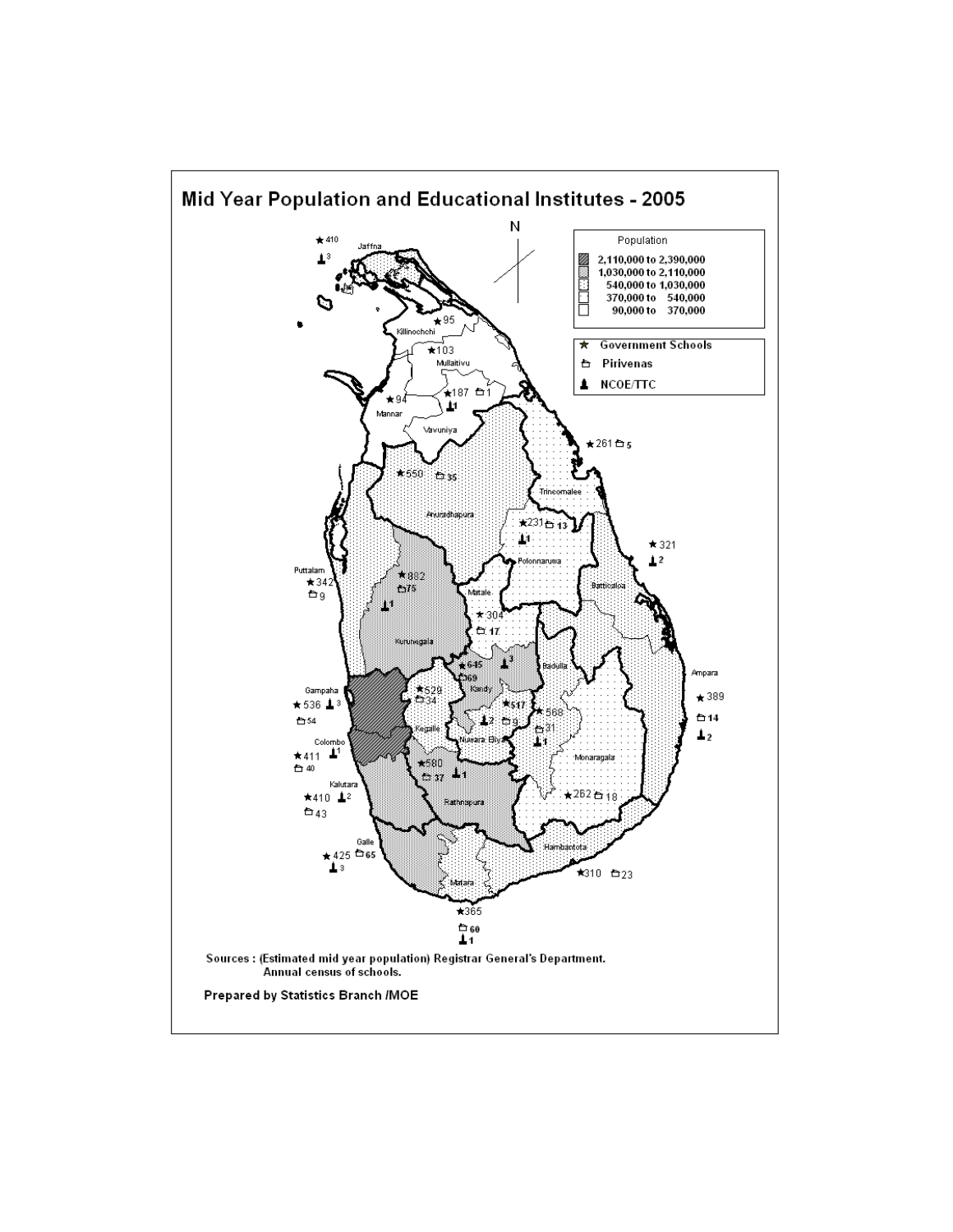#### **Table 1 - Functioning government schools by functional grade and district**

|                   |                |       | Functioning schools |        |              |             |                         | Non-functioning schools |                |                         |
|-------------------|----------------|-------|---------------------|--------|--------------|-------------|-------------------------|-------------------------|----------------|-------------------------|
|                   |                |       | Functioning schools |        |              |             | Non-functioning schools |                         |                |                         |
| <b>District</b>   | 1AB            | 1C    | Type 2              | Type 3 | <b>Total</b> | 1AB         | 1 <sub>C</sub>          | Type 2                  | Type 3         | <b>Total</b>            |
| Colombo           | 67             | 78    | 207                 | 59     | 411          | 0           | $\Omega$                | 3                       | 15             | $\overline{18}$         |
| Gampaha           | 54             | 96    | 250                 | 136    | 536          | 0           | 0                       | 3                       | 8              | 11                      |
| Kalutara          | 36             | 72    | 197                 | 105    | 410          | 0           | 0                       | 6                       | 21             | 27                      |
| Kandy             | 47             | 163   | 254                 | 181    | 645          | 0           | 0                       | 1                       | 15             | 16                      |
| Matale            | 16             | 65    | 107                 | 116    | 304          | 0           | $\Omega$                | 1                       | 13             | 14                      |
| Nuwara Eliya      | 26             | 75    | 157                 | 259    | 517          | 0           | $\Omega$                | $\Omega$                | 1              | 1                       |
| Galle             | 45             | 89    | 200                 | 91     | 425          | 0           | $\Omega$                | 4                       | 31             | 35                      |
| Matara            | 27             | 76    | 190                 | 72     | 365          | 0           |                         | 1                       | 7              | 9                       |
| Hambantota        | 19             | 71    | 156                 | 64     | 310          | 0           | $\Omega$                | 3                       | 7              | 10                      |
| Jaffna            | 39             | 47    | 154                 | 170    | 410          | 1           | 1                       | $\overline{7}$          | 63             | 72                      |
| Kilinochchi       | $\overline{7}$ | 14    | 36                  | 38     | 95           | 0           |                         | $\Omega$                | 3              | $\overline{\mathbf{4}}$ |
| Mannar            | 8              | 15    | 36                  | 35     | 94           | 1           | 0                       | 5                       | 12             | 18                      |
| Vavuniya          | 5              | 24    | 40                  | 118    | 187          | 0           | $\Omega$                | $\Omega$                | 6              | 6                       |
| Mullaitivu        | 5              | 13    | 38                  | 47     | 103          | 0           | 0                       | $\overline{2}$          | $\overline{c}$ | 4                       |
| <b>Batticaloa</b> | 18             | 45    | 92                  | 166    | 321          | 0           | 0                       | 1                       | 8              | 9                       |
| Ampara            | 23             | 56    | 163                 | 147    | 389          | 0           | $\Omega$                | 1                       | 3              | 4                       |
| Trincomalee       | 16             | 54    | 101                 | 90     | 261          | 0           | 0                       | 6                       | 13             | 19                      |
| Kurunegala        | 49             | 192   | 438                 | 203    | 882          | 0           | $\Omega$                | $\overline{7}$          | 48             | 55                      |
| Puttalam          | 22             | 68    | 204                 | 48     | 342          | 0           | $\Omega$                | 1                       | 5              | 6                       |
| Anuradhapur       | 18             | 98    | 256                 | 178    | 550          | 0           | 0                       | 0                       | 17             | 17                      |
| Polonnaruwa       | 12             | 45    | 86                  | 88     | 231          | 0           | 0                       | 0                       | 4              | 4                       |
| <b>Badulla</b>    | 27             | 112   | 244                 | 185    | 568          | 0           | $\Omega$                | 0                       | 6              | 6                       |
| Monaragala        | 13             | 45    | 138                 | 66     | 262          | 0           | 0                       | $\mathbf{0}$            | 2              | $\overline{\mathbf{2}}$ |
| Ratnapura         | 26             | 88    | 290                 | 176    | 580          | 0           | $\Omega$                | $\Omega$                | 13             | 13                      |
| Kegalle           | 21             | 109   | 203                 | 196    | 529          | 0           | $\Omega$                | 4                       | 42             | 46                      |
| Sri Lanka         | 646            | 1,810 | 4,237               | 3,034  | 9,727        | $\mathbf 2$ | 3                       | 56                      | 365            | 426                     |

Source - School Census 2005, Provisional.

Note : Grade is functional grade for functioning schools and approved grade for temporarily closed schools.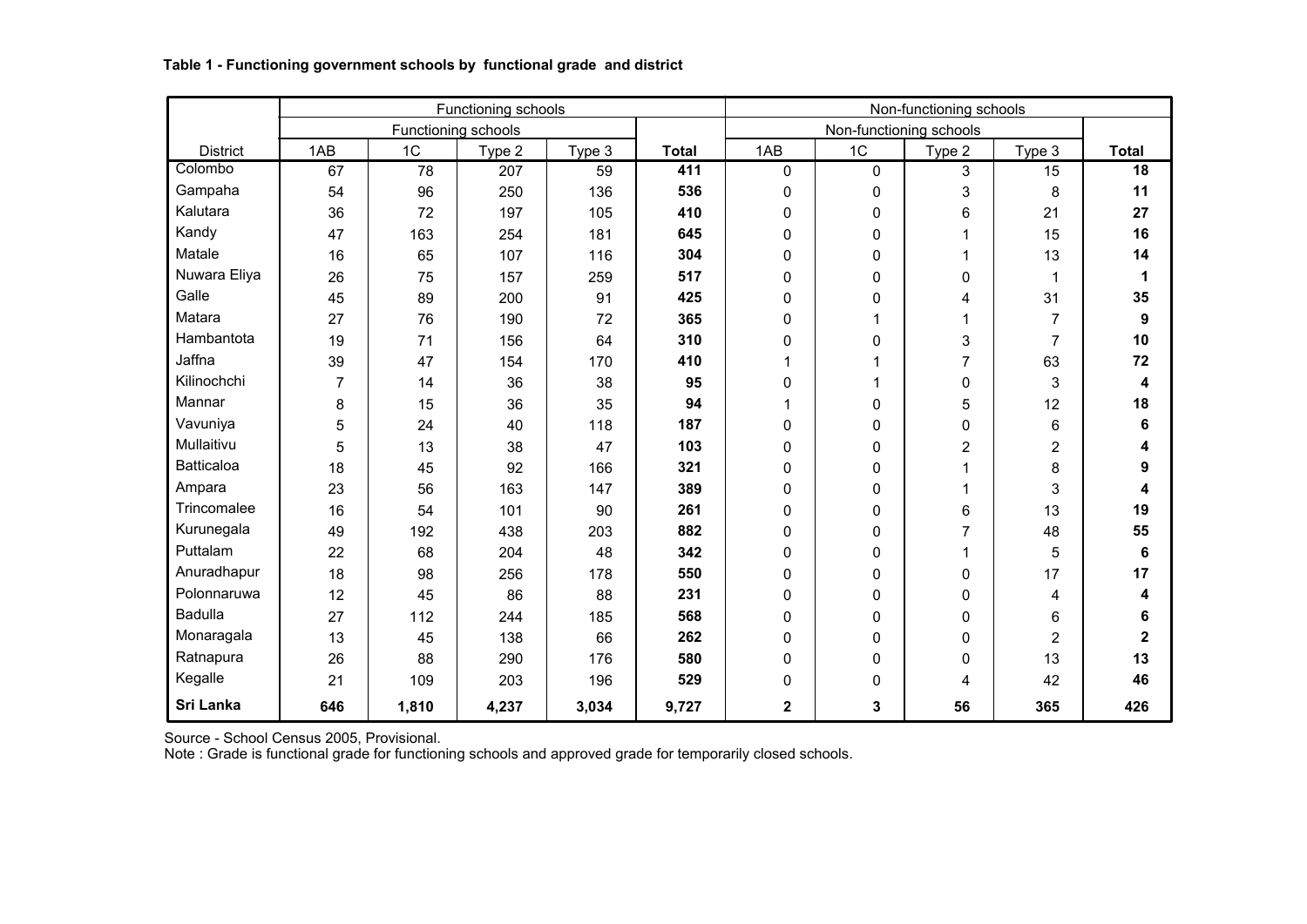|                 |                |                | Sinhala medium only |              |              |                | Tamil medium only |       |                |          | Sinhala and Tamil media |       |                |       | Sinhala and English media |                |
|-----------------|----------------|----------------|---------------------|--------------|--------------|----------------|-------------------|-------|----------------|----------|-------------------------|-------|----------------|-------|---------------------------|----------------|
| <b>District</b> | <b>Boys</b>    | Girls          | Mixed               | <b>Total</b> | <b>Boys</b>  | Girls          | Mixed             | Total | Boys           | Girls    | Mixed                   | Total | Boys           | Girls | Mixed                     | Total          |
| Colombo         | 20             | 23             | 261                 | 304          |              | $\overline{2}$ | 32                | 35    | $\overline{3}$ | 5        | $\overline{5}$          | 13    | 9              | 20    | 17                        | 46             |
| Gampaha         | 8              | 13             | 469                 | 490          | $\mathbf{0}$ |                | 19                | 20    |                | 0        | 0                       | 1     |                | 6     | 14                        | 21             |
| Kalutara        | 6              | 9              | 324                 | 339          | $\mathbf{0}$ | $\mathbf{0}$   | 52                | 52    | $\Omega$       | 0        | 4                       | 4     |                | 1     | 7                         | 9              |
| Kandy           | 3              | $\overline{7}$ | 413                 | 423          |              | 0              | 169               | 170   | 0              |          | 5                       | 6     | 5              | 6     | 19                        | 30             |
| Matale          | 0              | 2              | 241                 | 243          | 0            | 0              | 52                | 52    | 0              | 0        |                         |       |                | 1     | 3                         | 5              |
| Nuwara Eliya    | 0              | 1              | 210                 | 211          | $\Omega$     |                | 294               | 295   | 0              |          | 5                       | 6     | 0              | 0     | $\overline{2}$            | $\overline{2}$ |
| Galle           | 3              | 4              | 390                 | 397          | 0            | $\Omega$       | 13                | 13    | 0              |          | $\overline{2}$          | 3     | 3              | 4     | 4                         | 11             |
| Matara          | 0              |                | 332                 | 333          | 0            | $\Omega$       | 16                | 16    | 0              | 0        |                         |       | 4              | 2     | 8                         | 14             |
| Hambantota      |                | 0              | 293                 | 294          | 0            | $\Omega$       | 8                 | 8     | $\mathbf 0$    | 0        | 0                       | 0     |                |       | 6                         | 8              |
| Jaffna          | 0              | 0              | 0                   | 0            | 6            | 5              | 377               | 388   | 0              | 0        | 0                       | 0     | 0              | 0     | 0                         | U              |
| Kilinochchi     | 0              | 0              | 0                   | 0            | 0            | $\Omega$       | 95                | 95    | 0              | 0        | 0                       | 0     | 0              | 0     | 0                         | U              |
| Mannar          | 0              | 0              | $\Omega$            | 0            |              |                | 88                | 90    | 0              | 0        | 0                       | 0     | 0              | 0     | 0                         |                |
| Vavuniya        | 0              | 0              | 17                  | 17           |              | 0              | 167               | 168   | 0              | 0        | 0                       | 0     | 0              | 0     | 0                         |                |
| Mullaitivu      | 0              | 0              |                     |              |              | 0              | 100               | 101   | 0              | 0        | 0                       | 0     | 0              | 0     | 0                         | ŋ              |
| Batticaloa      | 0              | 0              | 0                   | 0            | 4            | $\overline{2}$ | 310               | 316   | 0              | 0        | 0                       | 0     | 0              | 0     | 0                         |                |
| Ampara          | 0              |                | 174                 | 175          | 3            | 4              | 196               | 203   | 0              | 0        | 0                       | 0     | 0              | 0     |                           |                |
| Trincomalee     | 0              | 0              | 64                  | 64           | 6            | 11             | 172               | 189   | 0              | 0        |                         |       | 0              | 0     |                           |                |
| Kurunegala      |                |                | 770                 | 772          | 0            | $\Omega$       | 81                | 81    | 0              | 0        | 0                       | 0     | 2              | 2     | 22                        | 26             |
| Puttalam        | 3              | 4              | 253                 | 260          | $\Omega$     | $\Omega$       | 68                | 68    | 0              | $\Omega$ | 2                       | 2     | $\overline{2}$ | 3     | 4                         | 9              |
| Anuradhapura    | $\overline{2}$ | 0              | 467                 | 469          | 0            | 0              | 63                | 63    | 0              | 0        |                         |       |                |       | 15                        | 17             |
| Polonnaruwa     | 0              | 0              | 204                 | 204          | 0            | 0              | 22                | 22    | 0              | 0        | 0                       | 0     | 0              | 0     | 5                         | 5              |
| <b>Badulla</b>  |                | $\Omega$       | 375                 | 376          |              |                | 173               | 175   | 0              | 0        | 0                       | 0     |                | 4     | 9                         | 14             |
| Monaragala      |                | 0              | 236                 | 237          | $\Omega$     | $\Omega$       | 18                | 18    | 0              | 0        | 0                       | 0     | 0              | 0     | $\overline{7}$            | $\overline{7}$ |
| Ratnapura       |                |                | 467                 | 469          | 0            | 0              | 97                | 97    | 0              | 0        |                         |       | 0              | 0     | 12                        | 12             |
| Kegalle         | $\overline{2}$ |                | 419                 | 422          | 0            | 0              | 90                | 90    | 0              | 0        | 0                       | 0     | 2              | 2     | 7                         | 11             |
| Sri Lanka       | 52             | 68             | 6,380               | 6,500        | 25           | 28             | 2,772             | 2,825 | 4              | 8        | 28                      | 40    | 33             | 53    | 163                       | 249            |

#### **Table 2 - Functioning schools by sex of students, medium of instruction and district**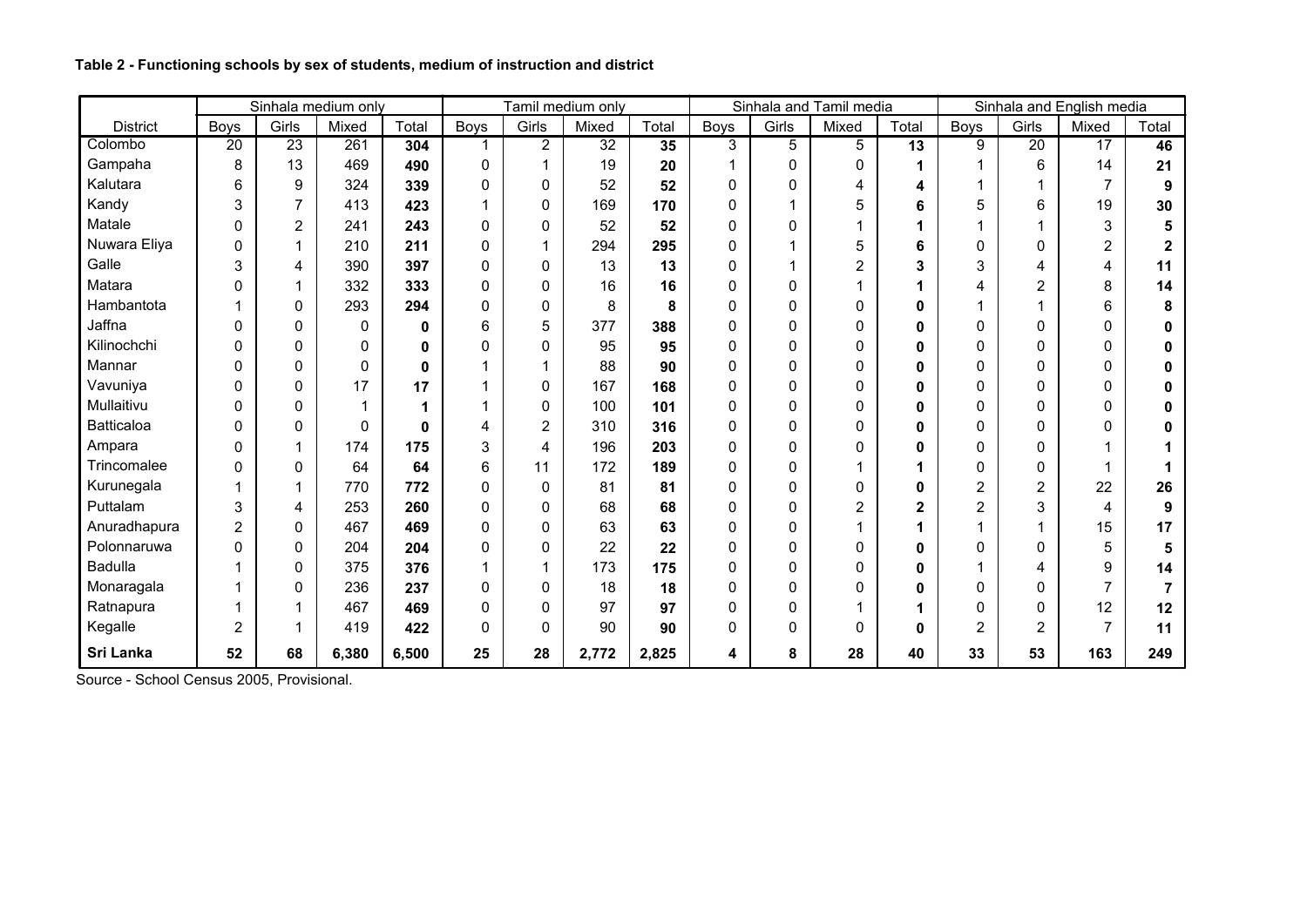|                   |                |                | Tamil and English media |                         |                |       | Sinhala, Tamil and English media |                |             | All schools    |              |              |
|-------------------|----------------|----------------|-------------------------|-------------------------|----------------|-------|----------------------------------|----------------|-------------|----------------|--------------|--------------|
| <b>District</b>   | Boys           | Girls          | Mixed                   | Total                   | <b>Boys</b>    | Girls | Mixed                            | Total          | <b>Boys</b> | <b>Girls</b>   | <b>Mixed</b> | <b>Total</b> |
| Colombo           | $\overline{2}$ | $\mathbf{2}$   | 2                       | 6                       | $\overline{3}$ | 4     | $\Omega$                         | 7              | 38          | 56             | 317          | 411          |
| Gampaha           | 0              | $\mathbf 0$    | $\overline{2}$          | 2                       | 0              |       | 1                                | 2              | 10          | 21             | 505          | 536          |
| Kalutara          | 1              | $\overline{2}$ | 1                       | 4                       | $\mathbf 0$    | 0     | $\overline{2}$                   | $\overline{c}$ | 8           | 12             | 390          | 410          |
| Kandy             | 0              | 1              | 4                       | 5                       | 4              | 5     | 2                                | 11             | 13          | 20             | 612          | 645          |
| Matale            | 0              | 1              | 2                       | 3                       | 0              | 0     | 0                                | 0              |             | 4              | 299          | 304          |
| Nuwara Eliya      | 0              | 0              | $\overline{2}$          | $\overline{\mathbf{2}}$ | 0              |       | 0                                | 1              | 0           | 4              | 513          | 517          |
| Galle             | $\mathbf 0$    | $\mathbf 0$    | 1                       | 1                       | 0              | 0     | 0                                | 0              | 6           | 9              | 410          | 425          |
| Matara            | $\mathbf 0$    | $\Omega$       | 0                       | 0                       | $\Omega$       | 0     | 1                                | 1              | 4           | 3              | 358          | 365          |
| Hambantota        | 0              | 0              | 0                       | 0                       | 0              | 0     | 0                                | 0              | 2           | 1              | 307          | 310          |
| Jaffna            | $\overline{2}$ | $\overline{7}$ | 13                      | 22                      | $\mathbf 0$    | 0     | 0                                | 0              | 8           | 12             | 390          | 410          |
| Kilinochchi       | 0              | 0              | 0                       | 0                       | 0              | 0     | 0                                | 0              | 0           | 0              | 95           | 95           |
| Mannar            | 1              | 1              | 2                       | 4                       | 0              | 0     | 0                                | 0              | 2           | 2              | 90           | 94           |
| Vavuniya          | $\mathbf 0$    | 0              | $\overline{2}$          | 2                       | 0              | 0     | 0                                | 0              | 1           | 0              | 186          | 187          |
| Mullaitivu        | 0              | 0              | 1                       | 1                       | 0              | 0     | 0                                | 0              | 1           | 0              | 102          | 103          |
| <b>Batticaloa</b> | $\overline{2}$ | 3              | 0                       | 5                       | 0              | 0     | 0                                | 0              | 6           | 5              | 310          | 321          |
| Ampara            | 1              | $\overline{2}$ | $\overline{7}$          | 10                      | 0              | 0     | 0                                | 0              | 4           | $\overline{7}$ | 378          | 389          |
| Trincomalee       | 3              | 3              | 0                       | 6                       | 0              | 0     | 0                                | 0              | 9           | 14             | 238          | 261          |
| Kurunegala        | 0              | 0              | 3                       | 3                       | 0              | 0     | 0                                | 0              | 3           | 3              | 876          | 882          |
| Puttalam          | $\mathbf 0$    | $\mathbf 0$    | $\overline{2}$          | $\overline{\mathbf{2}}$ | $\mathbf 0$    | 0     | 1                                | 1              | 5           | 7              | 330          | 342          |
| Anuradhapura      | 0              | 0              | 0                       | 0                       | 0              | 0     | 0                                | 0              | 3           | 1              | 546          | 550          |
| Polonnaruwa       | 0              | $\mathbf 0$    | $\mathbf 0$             | 0                       | 0              | 0     | $\Omega$                         | 0              | 0           | 0              | 231          | 231          |
| Badulla           | 0              | 0              | $\overline{2}$          | $\mathbf{2}$            | 0              | 0     | 1                                | 1              | 3           | 5              | 560          | 568          |
| Monaragala        | 0              | 0              | 0                       | 0                       | 0              | 0     | 0                                | 0              |             | 0              | 261          | 262          |
| Ratnapura         | 0              | 0              | 0                       | 0                       | 0              | 0     | 1                                | 1              | 1           | 1              | 578          | 580          |
| Kegalle           | $\mathbf 0$    | $\mathbf 0$    | 6                       | 6                       | 0              | 0     | 0                                | 0              | 4           | 3              | 522          | 529          |
| Sri Lanka         | 12             | 22             | 52                      | 86                      | $\overline{7}$ | 11    | 9                                | 27             | 133         | 190            | 9,404        | 9,727        |

#### **Table 2 - Functioning schools by sex of students, medium of instruction and district**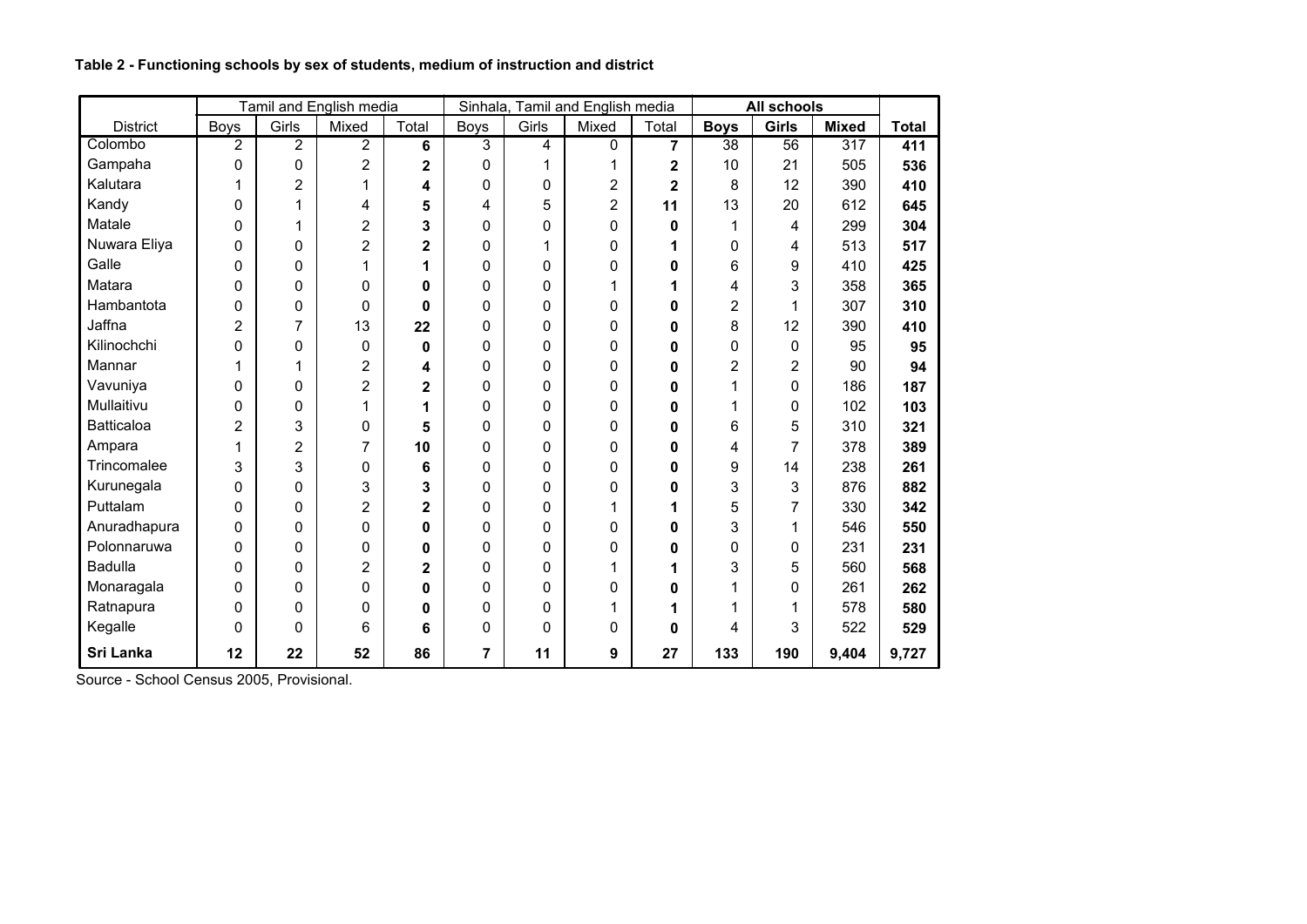| Table 3 - Government schools by functional grade span |  |
|-------------------------------------------------------|--|
|-------------------------------------------------------|--|

| <b>District</b>   | Grade 1 - 5 | Grade 1 - 8    | Grade 1 - 11 | Grade 1 - 13 | Grade 6 - 11   | Grade 6 - 13 | <b>Total</b> |
|-------------------|-------------|----------------|--------------|--------------|----------------|--------------|--------------|
| Colombo           | 53          | $\,6$          | 204          | 131          | 3              | 14           | 411          |
| Gampaha           | 129         | $\overline{7}$ | 240          | 104          | 10             | 46           | 536          |
| Kalutara          | 84          | 21             | 196          | 97           | 1              | 11           | 410          |
| Kandy             | 143         | 38             | 254          | 175          | 0              | 35           | 645          |
| Matale            | 99          | 17             | 106          | 70           | 1              | 11           | 304          |
| Nuwara Eliya      | 221         | 37             | 156          | 97           | $\overline{2}$ | 4            | 517          |
| Galle             | 78          | 13             | 198          | 119          | $\overline{2}$ | 15           | 425          |
| Matara            | 61          | 11             | 186          | 80           | 4              | 23           | 365          |
| Hambantota        | 56          | 8              | 155          | 68           | 1              | 22           | 310          |
| Jaffna            | 146         | 24             | 152          | 63           | $\overline{2}$ | 23           | 410          |
| Kilinochchi       | 26          | 12             | 36           | 20           | 0              | 1            | 95           |
| Mannar            | 31          | 4              | 36           | 23           | 0              | 0            | 94           |
| Vavuniya          | 102         | 16             | 40           | 29           | 0              | 0            | 187          |
| Mullaitivu        | 37          | 10             | 38           | 15           | 0              | 3            | 103          |
| <b>Batticaloa</b> | 143         | 23             | 92           | 60           | 0              | 3            | 321          |
| Ampara            | 130         | 17             | 163          | 75           | 0              | 4            | 389          |
| Trincomalee       | 64          | 26             | 100          | 68           | 1              | 2            | 261          |
| Kurunegala        | 176         | 27             | 438          | 219          | 0              | 22           | 882          |
| Puttalam          | 32          | 16             | 204          | 81           | 0              | 9            | 342          |
| Anuradhapura      | 147         | 31             | 256          | 106          | 0              | 10           | 550          |
| Polonnaruwa       | 71          | 17             | 86           | 56           | 0              | 1            | 231          |
| <b>Badulla</b>    | 141         | 44             | 243          | 133          | 1              | 6            | 568          |
| Monaragala        | 44          | 22             | 138          | 57           | 0              | 1            | 262          |
| Ratnapura         | 122         | 54             | 290          | 97           | 0              | 17           | 580          |
| Kegalle           | 173         | 23             | 202          | 109          | 1              | 21           | 529          |
| Sri Lanka         | 2,509       | 524            | 4,209        | 2,152        | 29             | 304          | 9,727        |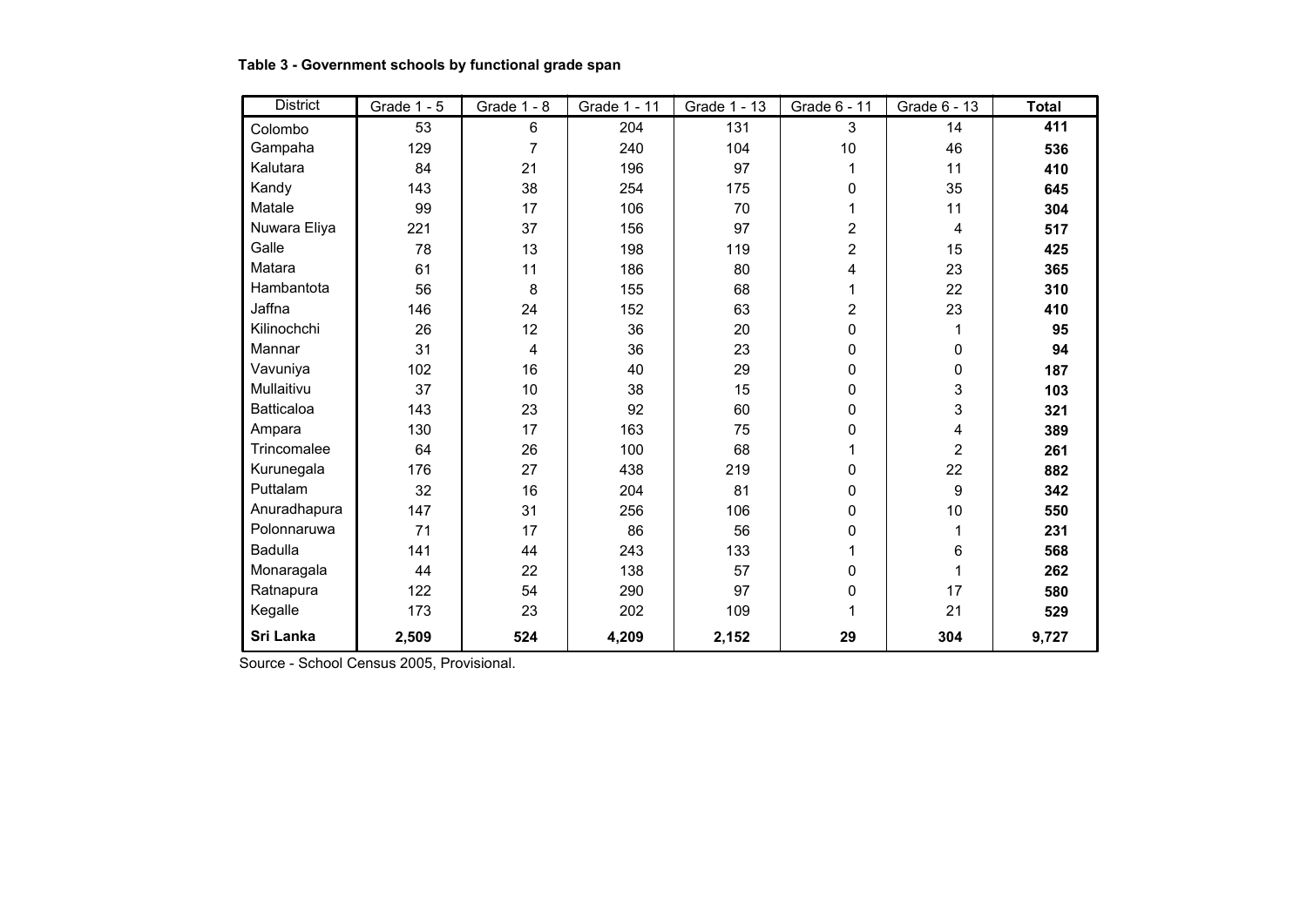#### **Table 4 - Functioning schools by medium of instruction, sex of students and functional grade**

|                     |                           |                         |                               | Medium of instruction              |                               |                                           | Sex of students |       |       |       |
|---------------------|---------------------------|-------------------------|-------------------------------|------------------------------------|-------------------------------|-------------------------------------------|-----------------|-------|-------|-------|
| Functional<br>grade | Sinhala<br>medium<br>only | Tamil<br>medium<br>only | Sinhala<br>and Tamil<br>media | Sinhala<br>and<br>English<br>media | Famil and<br>English<br>media | Sinhala,<br>Tamil and<br>English<br>media | <b>Boys</b>     | Girls | Mixed | Total |
| 1AB                 | 252                       | 92                      | 8                             | 201                                | 72                            | 21                                        | 73              | 100   | 473   | 646   |
| 1 <sup>C</sup>      | 1,292                     | 450                     | 9                             | 42                                 | 13                            | 4                                         | 14              | 47    | 1,749 | 1,810 |
| Type 2              | 3.245                     | 965                     | 19                            | 6                                  | 0                             | ົ                                         | 25              | 25    | 4.187 | 4,237 |
| Type 3              | 1.711                     | 1.318                   | 4                             | 0                                  |                               |                                           | 21              | 18    | 2,995 | 3,034 |
| <b>Total</b>        | 6,500                     | 2,825                   | 40                            | 249                                | 86                            | 27                                        | 133             | 190   | 9,404 | 9,727 |

Source - School Census 2005, Provisional.

#### **Table 5 - Students by gender, medium of study and functional grade of school**

| Functional |          | Sinhala medium |           |         | Tamil medium |          |        | English medium |        |          | <b>All students</b> |           |
|------------|----------|----------------|-----------|---------|--------------|----------|--------|----------------|--------|----------|---------------------|-----------|
| grade      | Male     | Female         | Total     | Male    | Female       | Total    | Male   | Female         | Total  | Male     | <b>Female</b>       | Total     |
| 1AB        | 474.023  | 489,148        | 963,171   | 129,027 | 121.081      | 250.108  | 12,869 | 17,703         | 30,572 | 615.919  | 627,932             | 1,243,851 |
| 1C         | 460.245  | 475.558        | 935.803   | 153.391 | 170.323      | 323,714  | 1,206  | ,664           | 2,870  | 614.842  | 647.545             | 1,262,387 |
| Type 2     | 406.439  | 385.238        | 791.677   | 153.264 | 148.648      | 301.912  | 107    | 226            | 333    | 559.810  | 534.112             | ,093,922  |
| Type 3     | 106.121  | 105.385        | 211.506   | 67.653  | 63.073       | 130.726  | 10     | 10             | 20     | 173.784  | 168,468             | 342,252   |
| Total      | ,446,828 | ,455,329       | 2,902,157 | 503,335 | 503.125      | .006.460 | 14.192 | 19,603         | 33,795 | ,964,355 | ,978,057            | 3,942,412 |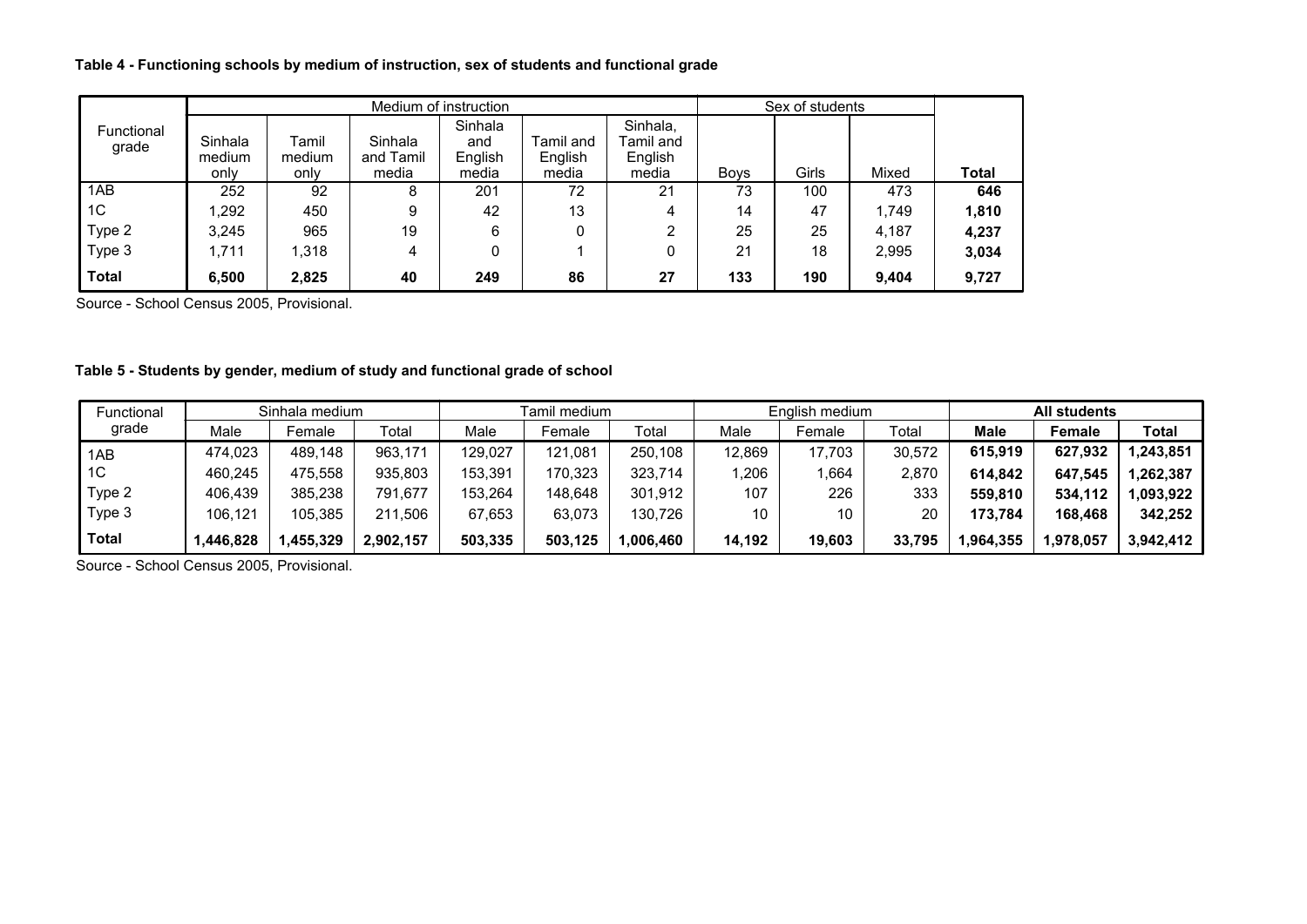|                   |                | National schools |          |                | Navodya schools |              |       | Other schools   |       |
|-------------------|----------------|------------------|----------|----------------|-----------------|--------------|-------|-----------------|-------|
| <b>District</b>   | No.            | <b>Students</b>  | $\%$     | No.            | <b>Students</b> | $\%$         | No.   | <b>Students</b> | $\%$  |
| Colombo           | 33             | 107,998          | 30.5     | 40             | 56,712          | 16.0         | 338   | 189,624         | 53.5  |
| Gampaha           | 17             | 43,895           | 13.4     | 56             | 62,337          | 19.0         | 463   | 221,511         | 67.6  |
| Kalutara          | 14             | 36,582           | 18.5     | 21             | 28,414          | 14.4         | 375   | 132,369         | 67.1  |
| Kandy             | 35             | 58,625           | 21.5     | 22             | 19,039          | 7.0          | 588   | 195,568         | 71.6  |
| Matale            | 12             | 20,754           | 22.2     | 6              | 5,900           | 6.3          | 286   | 66,676          | 71.4  |
| Nuwara Eliya      | $\overline{7}$ | 8,998            | 5.9      | 21             | 20,900          | 13.6         | 489   | 123,699         | 80.5  |
| Galle             | 28             | 76,143           | 34.7     | 24             | 22,452          | 10.2         | 373   | 120,878         | 55.1  |
| Matara            | 19             | 44,753           | 27.2     | 17             | 16,585          | 10.1         | 329   | 103,220         | 62.7  |
| Hambantota        | 13             | 27,956           | 21.7     | 10             | 12,274          | 9.5          | 287   | 88,866          | 68.8  |
| Jaffna            | 4              | 8,837            | 6.4      | 10             | 8,334           | 6.1          | 396   | 120,081         | 87.5  |
| Kilinochchi       | $\Omega$       | $\Omega$         | $\Omega$ | $\Omega$       | 0               | $\mathbf{0}$ | 95    | 31,665          | 100.0 |
| Mannar            | 3              | 4,990            | 18.9     | 1              | 323             | 1.2          | 90    | 21,066          | 79.9  |
| Vavuniya          | 4              | 7,230            | 16.9     | 5              | 3,149           | 7.4          | 178   | 32,318          | 75.7  |
| Mullaitivu        | $\mathbf{0}$   | 0                | 0        | $\Omega$       | $\Omega$        | $\mathbf{0}$ | 103   | 28,153          | 100.0 |
| <b>Batticaloa</b> | 9              | 16,955           | 13.8     | 10             | 10,699          | 8.7          | 302   | 94,812          | 77.4  |
| Ampara            | 9              | 18,440           | 11.8     | 5              | 6,004           | 3.8          | 375   | 131,899         | 84.4  |
| Trincomalee       | 9              | 13,744           | 14.0     | 11             | 9,745           | 9.9          | 241   | 74,558          | 76.0  |
| Kurunegala        | 28             | 57,500           | 18.5     | 30             | 39,947          | 12.9         | 824   | 212,654         | 68.6  |
| Puttalam          | 6              | 18,381           | 11.6     | 13             | 10,846          | 6.8          | 323   | 129,406         | 81.6  |
| Anuradhapura      | 6              | 16,339           | 9.3      | 12             | 11,898          | 6.8          | 532   | 147,795         | 84.0  |
| Polonnaruwa       | 4              | 8,955            | 11.2     | $\overline{7}$ | 8,408           | 10.5         | 220   | 62,925          | 78.4  |
| <b>Badulla</b>    | 27             | 38,357           | 20.6     | 19             | 16,681          | 9.0          | 522   | 131,051         | 70.4  |
| Monaragala        | 9              | 19,225           | 18.9     | 7              | 6,941           | 6.8          | 246   | 75,312          | 74.2  |
| Ratnapura         | 14             | 32,104           | 14.9     | 21             | 24,513          | 11.4         | 545   | 158,988         | 73.7  |
| Kegalle           | 14             | 33,110           | 20.9     | 20             | 16,217          | 10.2         | 495   | 109,129         | 68.9  |
| Sri Lanka         | 324            | 719,871          | 18.3     | 388            | 418,318         | 10.6         | 9,015 | 2,804,223       | 71.1  |

#### **Table 6 - National and Navodya schools and their student enrolment by district**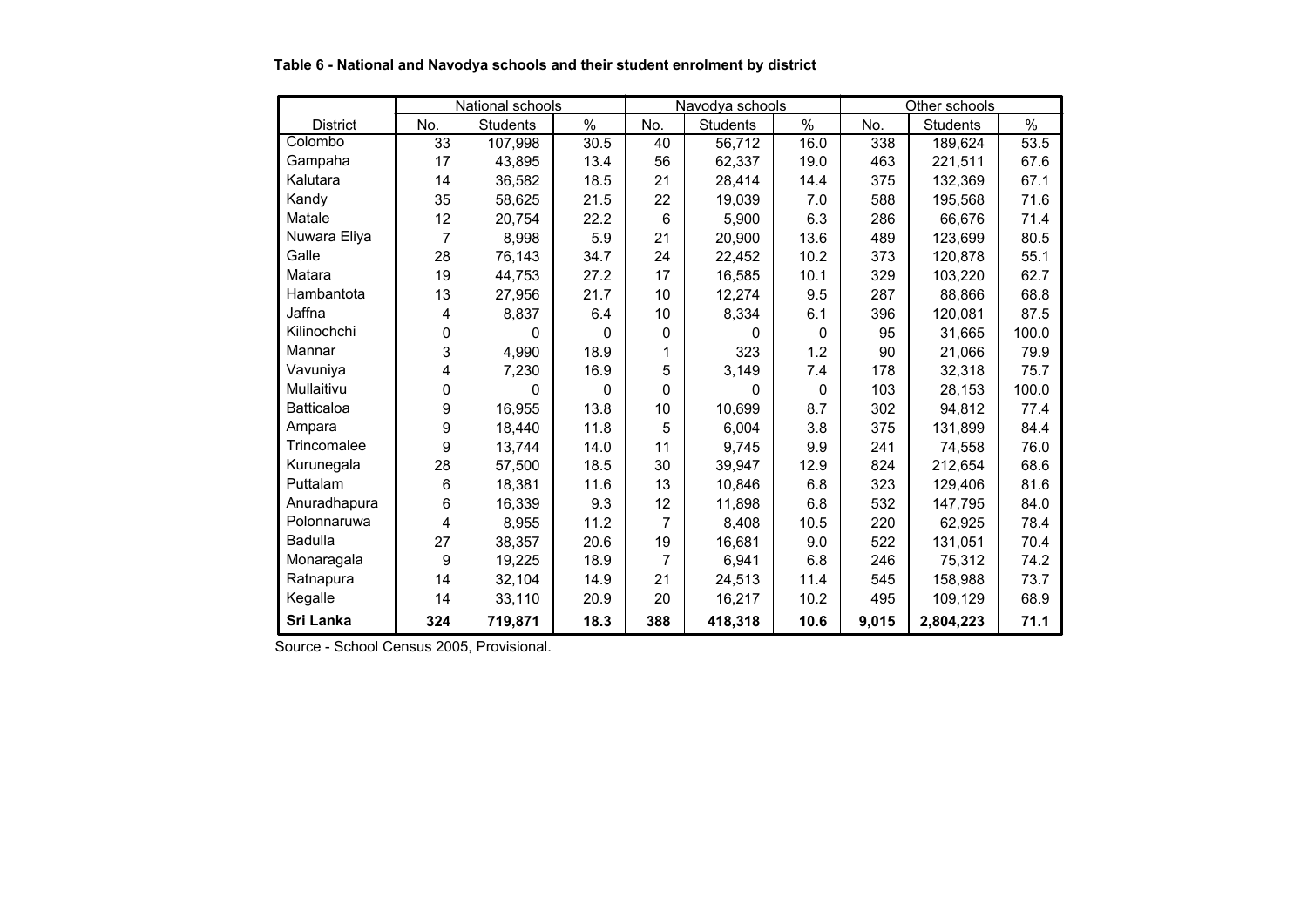#### **Table 7 - Students by gender , medium of study and district**

| <b>District</b> |           | Sinhala medium |           |         | Tamil medium |           |              | English medium |        |             | <b>All students</b> |              |
|-----------------|-----------|----------------|-----------|---------|--------------|-----------|--------------|----------------|--------|-------------|---------------------|--------------|
|                 | Male      | Female         | Total     | Male    | Female       | Total     | Male         | Female         | Total  | <b>Male</b> | <b>Female</b>       | <b>Total</b> |
| Colombo         | 157,885   | 149,902        | 307,787   | 20,279  | 18,939       | 39,218    | 3,600        | 3,729          | 7,329  | 181,764     | 172,570             | 354,334      |
| Gampaha         | 152,676   | 156,296        | 308,972   | 7,921   | 8,416        | 16,337    | 945          | 1,489          | 2,434  | 161,542     | 166,201             | 327,743      |
| Kalutara        | 86,134    | 86,549         | 172,683   | 11,403  | 12,163       | 23,566    | 457          | 659            | 1,116  | 97,994      | 99,371              | 197,365      |
| Kandy           | 100,925   | 103,095        | 204,020   | 32,206  | 33,406       | 65,612    | 1,314        | 2,286          | 3,600  | 134,445     | 138,787             | 273,232      |
| Matale          | 37,883    | 38,229         | 76,112    | 8,296   | 8,207        | 16,503    | 306          | 409            | 715    | 46,485      | 46,845              | 93,330       |
| Nuwara Eliya    | 33,098    | 33,713         | 66,811    | 43,471  | 43,161       | 86,632    | 36           | 118            | 154    | 76,605      | 76,992              | 153,597      |
| Galle           | 106,399   | 106,317        | 212,716   | 2,482   | 2,486        | 4,968     | 716          | 1,073          | 1,789  | 109,597     | 109,876             | 219,473      |
| Matara          | 78,823    | 77,538         | 156,361   | 3,213   | 3,053        | 6,266     | 844          | 1,087          | 1,931  | 82,880      | 81,678              | 164,558      |
| Hambantota      | 62,015    | 64,189         | 126,204   | 1,060   | 1,110        | 2,170     | 213          | 509            | 722    | 63,288      | 65,808              | 129,096      |
| Jaffna          | 0         | 0              | 0         | 67,831  | 68,399       | 136,230   | 501          | 521            | 1,022  | 68,332      | 68,920              | 137,252      |
| Kilinochchi     | 0         | 0              | 0         | 15,722  | 15,943       | 31,665    | $\mathbf{0}$ | 0              | 0      | 15,722      | 15,943              | 31,665       |
| Mannar          | 0         | 0              | 0         | 12,933  | 13,343       | 26,276    | 57           | 46             | 103    | 12,990      | 13,389              | 26,379       |
| Vavuniya        | 1,357     | 1,374          | 2,731     | 19,817  | 19,952       | 39,769    | 86           | 111            | 197    | 21,260      | 21,437              | 42,697       |
| Mullaitivu      | 28        | 15             | 43        | 13,945  | 14,149       | 28,094    | 4            | 12             | 16     | 13,977      | 14,176              | 28,153       |
| Batticaloa      | 0         | 0              | 0         | 60,545  | 61,654       | 122,199   | 121          | 146            | 267    | 60,666      | 61,800              | 122,466      |
| Ampara          | 28,349    | 28,642         | 56,991    | 50,471  | 48,172       | 98,643    | 260          | 449            | 709    | 79,080      | 77,263              | 156,343      |
| Trincomalee     | 10,455    | 10,364         | 20,819    | 39,635  | 37,308       | 76,943    | 107          | 178            | 285    | 50,197      | 47,850              | 98,047       |
| Kurunegala      | 141,184   | 139,790        | 280,974   | 11,858  | 13,008       | 24,866    | 1,858        | 2,403          | 4,261  | 154,900     | 155,201             | 310,101      |
| Puttalam        | 57,463    | 57,069         | 114,532   | 21,460  | 21,480       | 42,940    | 574          | 587            | 1,161  | 79,497      | 79,136              | 158,633      |
| Anuradhapura    | 78,970    | 79,213         | 158,183   | 8,523   | 8,274        | 16,797    | 485          | 567            | 1,052  | 87,978      | 88,054              | 176,032      |
| Polonnaruwa     | 35,962    | 36,441         | 72,403    | 3,868   | 3,769        | 7,637     | 59           | 189            | 248    | 39,889      | 40,399              | 80,288       |
| <b>Badulla</b>  | 68,823    | 71,744         | 140,567   | 21,664  | 22,642       | 44,306    | 489          | 727            | 1,216  | 90,976      | 95,113              | 186,089      |
| Monaragala      | 47,616    | 49,340         | 96,956    | 2,131   | 1,918        | 4,049     | 160          | 313            | 473    | 49,907      | 51,571              | 101,478      |
| Ratnapura       | 94,892    | 98,650         | 193,542   | 10,770  | 10,331       | 21,101    | 335          | 627            | 962    | 105,997     | 109,608             | 215,605      |
| Kegalle         | 65,891    | 66,859         | 132,750   | 11,831  | 11,842       | 23,673    | 665          | 1,368          | 2,033  | 78,387      | 80,069              | 158,456      |
| Sri Lanka       | 1,446,828 | 1,455,329      | 2,902,157 | 503,335 | 503,125      | 1,006,460 | 14,192       | 19,603         | 33,795 | 1,964,355   | 1,978,057           | 3,942,412    |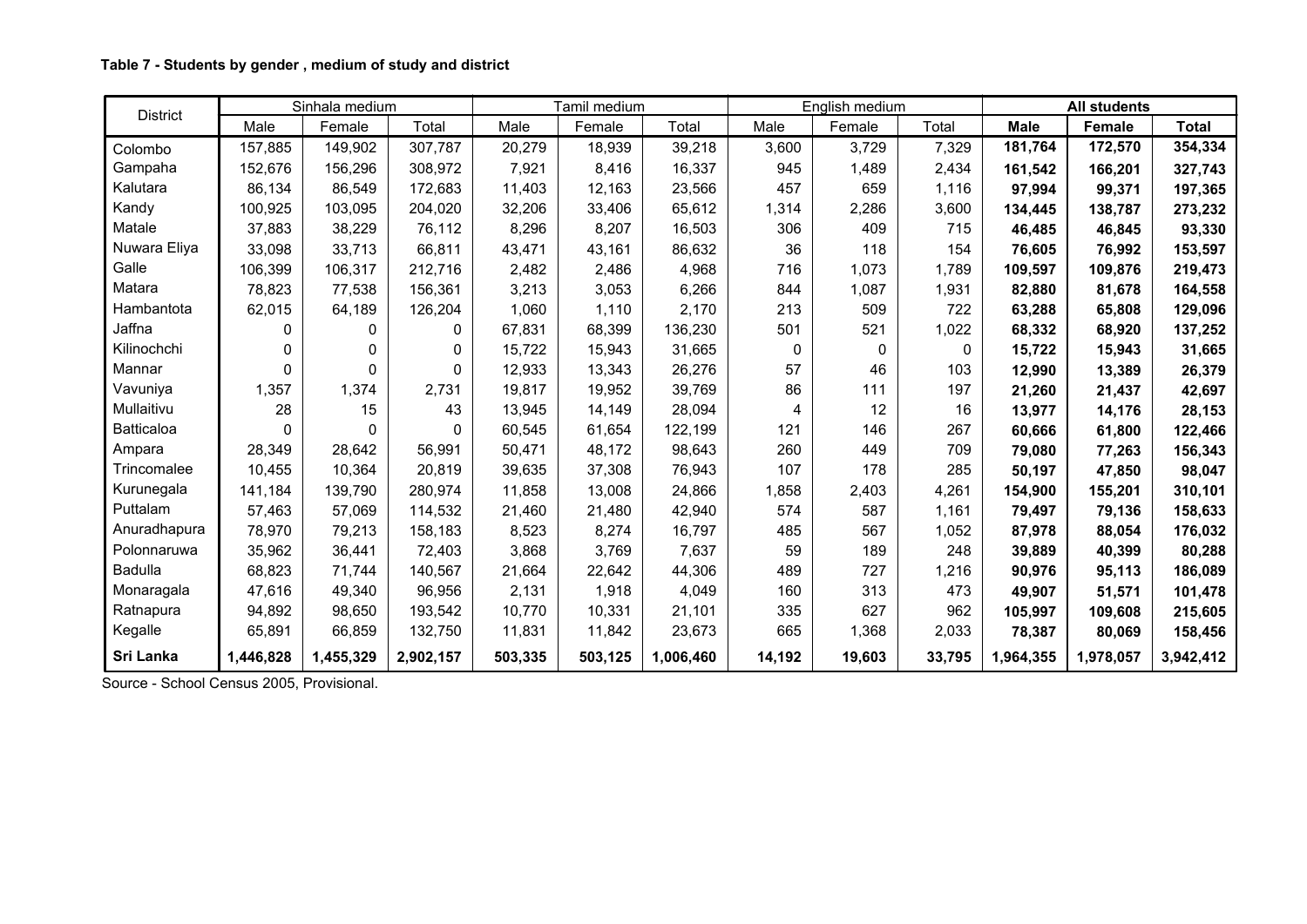#### **Table 8 - Students by school grade and district**

| <b>District</b> | Grade 1 | $\mathbf{\Omega}$<br>Grade: | S<br>Grade | 4<br>Grade | 5<br>Grade | $\circ$<br>Grade | r<br>Grade <sup>-</sup> | $\infty$<br>Grade | တ<br>Grade | $\tilde{=}$<br>Grade · | Grade 11 | Grade 11 (Repeaters) |
|-----------------|---------|-----------------------------|------------|------------|------------|------------------|-------------------------|-------------------|------------|------------------------|----------|----------------------|
| Colombo         | 28,245  | 26,839                      | 29,069     | 28,814     | 28,504     | 28,769           | 29,624                  | 29,754            | 28,904     | 25,813                 | 25,294   | 1,952                |
| Gampaha         | 28,508  | 26,723                      | 28,125     | 28,664     | 28,425     | 26,970           | 27,008                  | 27,089            | 26,782     | 23,314                 | 23,261   | 1,113                |
| Kalutara        | 16,937  | 16,014                      | 16,512     | 16,895     | 16,269     | 16,100           | 16,195                  | 16,285            | 15,630     | 13,970                 | 14,132   | 2,522                |
| Kandy           | 20,218  | 20,503                      | 20,898     | 21,346     | 21,726     | 22,605           | 23,093                  | 24,220            | 22,982     | 20,467                 | 20,477   | 3,590                |
| Matale          | 7,343   | 7,345                       | 7,346      | 7,569      | 7,545      | 7,916            | 7,947                   | 8,259             | 7,701      | 7,203                  | 7,114    | 1,871                |
| Nuwara Eliya    | 13,207  | 12,805                      | 12,541     | 12,961     | 13,459     | 13,828           | 13,930                  | 14,669            | 12,724     | 10,821                 | 10,202   | 2,240                |
| Galle           | 17,563  | 17,284                      | 17,552     | 17,677     | 17,705     | 17,928           | 17,761                  | 19,120            | 18,486     | 16,558                 | 16,501   | 1,985                |
| Matara          | 12,874  | 12,393                      | 12,468     | 13,218     | 12,892     | 13,648           | 13,492                  | 14,800            | 13,510     | 12,746                 | 12,532   | 2,530                |
| Hambantota      | 9,561   | 9,004                       | 9,230      | 10,212     | 10,149     | 10,951           | 10,891                  | 11,512            | 10,803     | 10,391                 | 10,176   | 3,363                |
| Jaffna          | 10,965  | 9,954                       | 10,065     | 10,348     | 12,111     | 11,133           | 11,549                  | 12,144            | 11,468     | 10,124                 | 10,209   | 2,802                |
| Kilinochchi     | 3,187   | 2,528                       | 2,694      | 2,945      | 3,014      | 2,848            | 2,914                   | 3,037             | 2,488      | 2,070                  | 1,877    | 265                  |
| Mannar          | 2,258   | 2,279                       | 2,366      | 2,379      | 2,379      | 2,286            | 2,209                   | 2,156             | 1,877      | 1,700                  | 1,456    | 548                  |
| Vavuniya        | 3,730   | 3,525                       | 3,963      | 4,153      | 4,085      | 3,880            | 4,004                   | 3,691             | 3,139      | 2,679                  | 2,180    | 456                  |
| Mullaitivu      | 2,555   | 2,339                       | 2,317      | 2,599      | 2,745      | 2,483            | 2,430                   | 2,533             | 2,082      | 1,723                  | 1,528    | 867                  |
| Batticaloa      | 11,790  | 11,045                      | 12,277     | 12,051     | 12,153     | 11,052           | 10,824                  | 10,190            | 8,132      | 6,768                  | 5,663    | 1,984                |
| Ampara          | 12,414  | 13,056                      | 13,577     | 13,432     | 13,864     | 14,125           | 14,193                  | 13,629            | 11,887     | 10,393                 | 9,015    | 2,814                |
| Trincomalee     | 8,740   | 8,139                       | 8,761      | 8,682      | 8,837      | 8,727            | 9,406                   | 8,956             | 7,415      | 6,293                  | 5,734    | 2,058                |
| Kurunegala      | 23,945  | 22,888                      | 23,962     | 24,479     | 24,592     | 25,337           | 26,232                  | 26,700            | 25,474     | 23,802                 | 24,186   | 3,454                |
| Puttalam        | 14,158  | 13,535                      | 14,427     | 14,424     | 14,120     | 14,321           | 14,299                  | 14,392            | 12,377     | 10,368                 | 9,793    | 1,284                |
| Anuradhapura    | 13,396  | 13,440                      | 13,988     | 14,443     | 14,183     | 15,013           | 16,462                  | 16,423            | 15,029     | 13,183                 | 13,613   | 2,684                |
| Polonnaruwa     | 6,129   | 6,061                       | 6,397      | 6,454      | 6,644      | 7,067            | 7,325                   | 7,564             | 6,923      | 6,202                  | 5,799    | 1,083                |
| Badulla         | 14,896  | 14,249                      | 15,120     | 15,796     | 15,412     | 15,831           | 16,080                  | 17,115            | 15,143     | 13,587                 | 12,526   | 3,886                |
| Monaragala      | 7,446   | 7,097                       | 7,836      | 8,424      | 8,481      | 9,176            | 9,194                   | 9,241             | 8,616      | 8,098                  | 7,641    | 2,803                |
| Ratnapura       | 16,940  | 16,192                      | 16,536     | 17,276     | 17,944     | 18,039           | 18,611                  | 19,771            | 18,804     | 18,149                 | 17,319   | 1,426                |
| Kegalle         | 12,992  | 12,173                      | 12,575     | 12,847     | 12,787     | 12,779           | 12,846                  | 13,178            | 13,047     | 11,812                 | 12,108   | 2,096                |
| Sri Lanka       | 319,997 | 307,410                     | 320,602    | 328,088    | 330,025    | 332,812          | 338,519                 | 346,428           | 321,423    | 288,234                | 280,336  | 51,676               |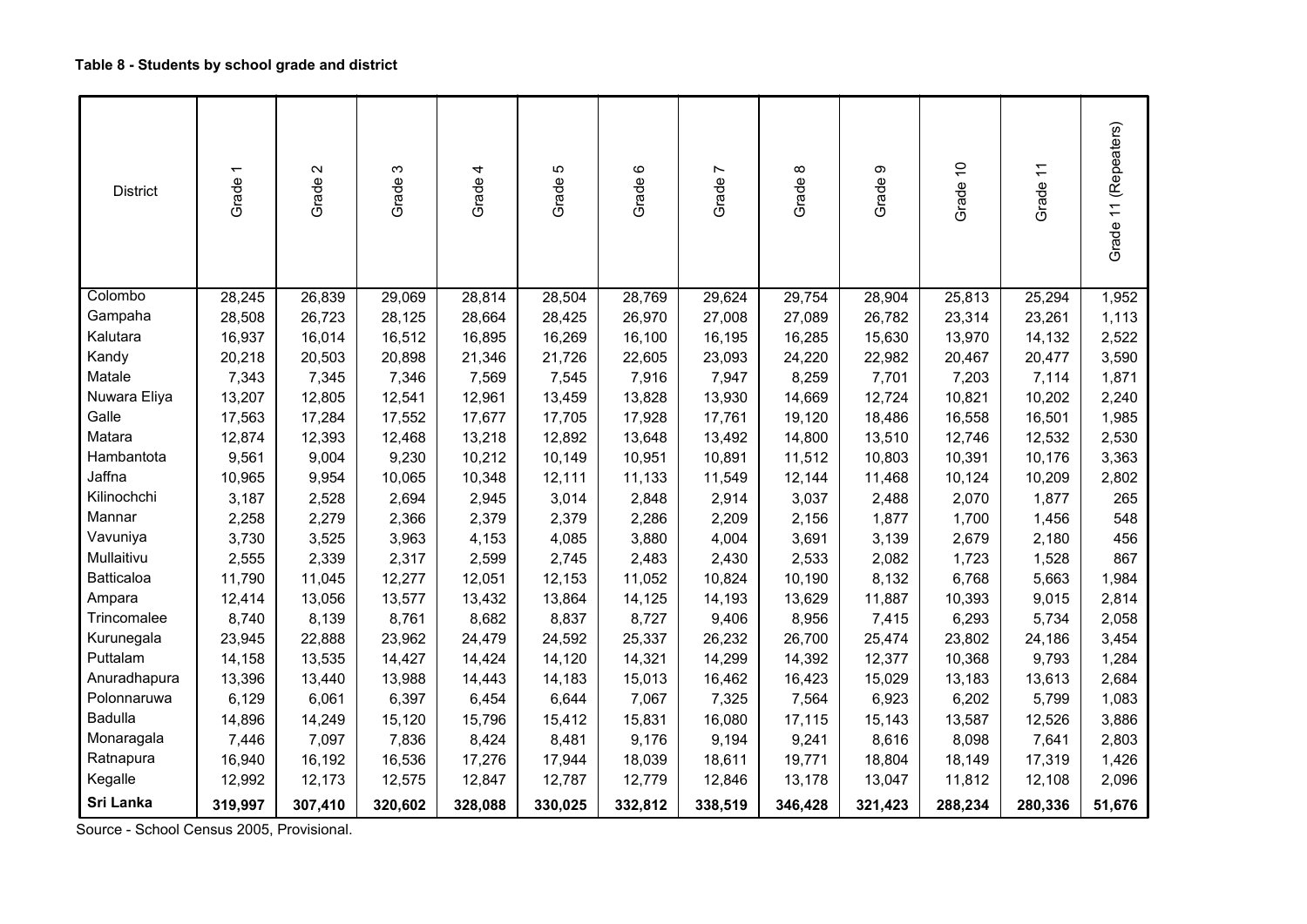| <b>District</b>       |                              | A / L 2007<br>$\frac{1}{2}$ | 57                | $\frac{3}{2}$                 | A / L 2006<br>13 |                      | $\frac{3}{2}$       | A / L 2005<br>13 |                      |                                    | A / L 2005 Repeaters<br>13   |                                     | Special education | Total              |
|-----------------------|------------------------------|-----------------------------|-------------------|-------------------------------|------------------|----------------------|---------------------|------------------|----------------------|------------------------------------|------------------------------|-------------------------------------|-------------------|--------------------|
|                       | Grade 12<br>Science<br>Grade | Grade<br>Arts               | Commerce<br>Grade | Science<br>Grade <sup>-</sup> | Grade<br>Arts    | Grade 13<br>Commerce | Grade 13<br>Science | Grade ·<br>Arts  | Grade 13<br>Commerce | Science<br>(Repeaters)<br>Grade 13 | (Repeaters)<br>Grade<br>Arts | Grade 13<br>Commerce<br>(Repeaters) |                   |                    |
| Colombo               | 4,355                        | 3,401                       | 5,806             | 4,774                         | 3,228            | 6,799                | 4,538               | 2,645            | 5,896                | 278                                | 173                          | 351                                 | 509               | 354,334            |
| Gampaha               | 2,561                        | 3,922                       | 4,121             | 2,482                         | 3,351            | 4,524                | 2,342               | 3,179            | 4,423                | 21                                 | 81                           | 43                                  | 711               | 327,743            |
| Kalutara              | 1,444                        | 2,832                       | 2,199             | 1,472                         | 2,377            | 2,381                | 1,426               | 2,147            | 2,384                | 89                                 | 314                          | 197                                 | 642               | 197,365            |
| Kandy                 | 2,397                        | 5,267                       | 2,816             | 2,174                         | 4,283            | 3,106                | 2,428               | 4,061            | 2,853                | 259                                | 768                          | 337                                 | 358               | 273,232            |
| Matale                | 541                          | 1,616                       | 635               | 548                           | 1,367            | 706                  | 478                 | 1,330            | 605                  | $\mathbf 0$                        | 275                          | 23                                  | 47                | 93,330             |
| Nuwara Eliya<br>Galle | 529<br>1,935                 | 1,904                       | 791<br>2,160      | 628                           | 1,699            | 1,012                | 578                 | 1,573            | 1,015                | 20<br>171                          | 252<br>368                   | 103<br>190                          | 106<br>153        | 153,597            |
| Matara                | 1,438                        | 3,209<br>2,350              | 1,640             | 2,281<br>1,605                | 2,930<br>2,107   | 2,369<br>1,823       | 2,282<br>1,584      | 2,943<br>2,115   | 2,362<br>1,694       | 73                                 | 475                          | 223                                 | 328               | 219,473            |
| Hambantota            | 939                          | 1,832                       | 1,039             | 1,161                         | 1,635            | 1,176                | 1,206               | 1,654            | 1,092                | 227                                | 558                          | 246                                 | 88                | 164,558<br>129,096 |
| Jaffna                | 1,040                        | 2,892                       | 684               | 1,092                         | 2,493            | 793                  | 1,019               | 2,301            | 850                  | 183                                | 746                          | 287                                 | 0                 | 137,252            |
| Kilinochchi           | 88                           | 340                         | 120               | 90                            | 390              | 159                  | 90                  | 261              | 149                  | $\overline{2}$                     | 92                           | 17                                  | 0                 | 31,665             |
| Mannar                | 116                          | 440                         | 104               | 141                           | 413              | 170                  | 118                 | 369              | 145                  | 81                                 | 277                          | 112                                 | 0                 | 26,379             |
| Vavuniya              | 175                          | 723                         | 183               | 159                           | 589              | 208                  | 167                 | 442              | 189                  | 88                                 | 187                          | 102                                 | 0                 | 42,697             |
| Mullaitivu            | 66                           | 388                         | 109               | 68                            | 376              | 141                  | 75                  | 316              | 120                  | 39                                 | 183                          | 71                                  | 0                 | 28,153             |
| <b>Batticaloa</b>     | 443                          | 1,755                       | 448               | 414                           | 1,590            | 425                  | 479                 | 1,106            | 398                  | 322                                | 919                          | 221                                 | 17                | 122,466            |
| Ampara                | 906                          | 2,660                       | 715               | 852                           | 2,518            | 732                  | 832                 | 2,152            | 846                  | 378                                | 899                          | 421                                 | 33                | 156,343            |
| Trincomalee           | 283                          | 1,342                       | 472               | 260                           | 1,259            | 397                  | 290                 | 976              | 459                  | 40                                 | 380                          | 81                                  | 60                | 98,047             |
| Kurunegala            | 2,453                        | 7,077                       | 2,849             | 2,218                         | 5,656            | 2,800                | 2,228               | 5,398            | 2,706                | 74                                 | 760                          | 141                                 | 690               | 310,101            |
| Puttalam              | 735                          | 1,976                       | 1,088             | 759                           | 1,602            | 1,142                | 829                 | 1,423            | 1,105                | 25                                 | 205                          | 63                                  | 183               | 158,633            |
| Anuradhapura          | 914                          | 2,742                       | 995               | 914                           | 2,114            | 1,298                | 1,003               | 2,224            | 1,172                | 55                                 | 328                          | 148                                 | 268               | 176,032            |
| Polonnaruwa           | 395                          | 1,318                       | 643               | 362                           | 1,086            | 552                  | 337                 | 1,052            | 611                  | 14                                 | 129                          | 63                                  | 78                | 80,288             |
| Badulla               | 861                          | 2,976                       | 1,401             | 1,029                         | 2,441            | 1,576                | 1,042               | 2,515            | 1,522                | 152                                | 556                          | 226                                 | 151               | 186,089            |
| Monaragala            | 442                          | 1,381                       | 725               | 394                           | 986              | 732                  | 467                 | 993              | 597                  | 127                                | 354                          | 153                                 | 74                | 101,478            |
| Ratnapura             | 1,302                        | 3,229                       | 1,622             | 1,314                         | 2,899            | 1,991                | 1,371               | 2,740            | 1,785                | 0                                  | 115                          | 17                                  | 213               | 215,605            |
| Kegalle               | 1,430                        | 3,250                       | 1,486             | 1,219                         | 2,619            | 1,489                | 1,138               | 2,502            | 1,449                | 3                                  | 272                          | 58                                  | 301               | 158,456            |
| Sri Lanka             | 27,788                       | 60,822                      | 34,851            | 28,410                        | 52,008           | 38,501               | 28,347              | 48,417           | 36,427               | 2,721                              | 9,666                        | 3,894                               | 5,010             | 3,942,412          |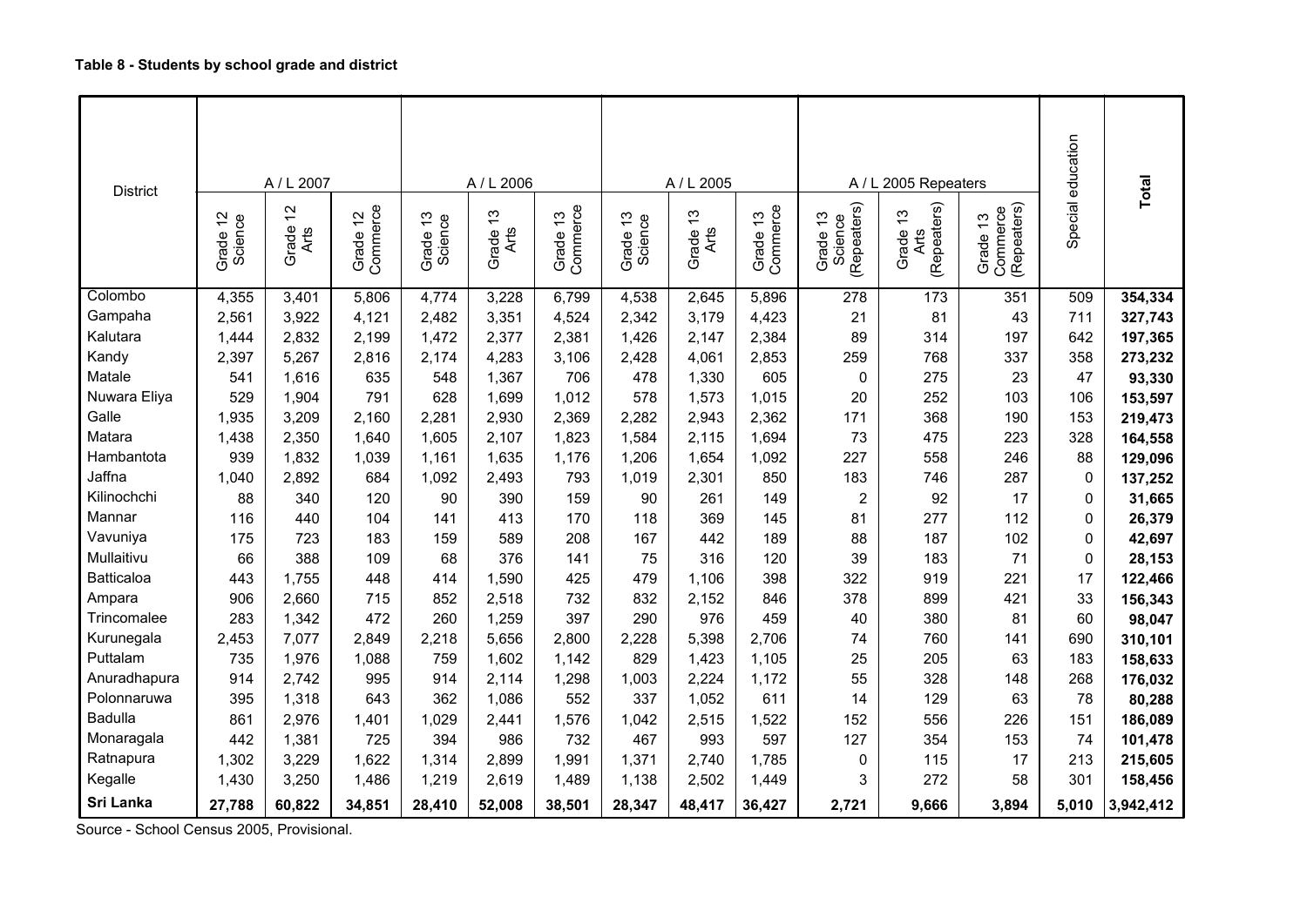|                 |                | 1AB       | 1 <sup>C</sup><br>Students |         |           | Type 2 |         |           | Type 3 |         |                 |      |
|-----------------|----------------|-----------|----------------------------|---------|-----------|--------|---------|-----------|--------|---------|-----------------|------|
| <b>District</b> |                | Students  |                            |         |           |        |         | Students  |        |         | <b>Students</b> |      |
|                 | Schools        | No.       | $\%$                       | Schools | No.       | $\%$   | Schools | No.       | $\%$   | Schools | No.             | $\%$ |
| Colombo         | 67             | 179,174   | 50.6                       | 78      | 77,625    | 21.9   | 207     | 80,855    | 22.8   | 59      | 16,680          | 4.7  |
| Gampaha         | 54             | 112,575   | 34.3                       | 96      | 89,167    | 27.2   | 250     | 86,959    | 26.5   | 136     | 39,042          | 11.9 |
| Kalutara        | 36             | 76,678    | 38.9                       | 72      | 58,920    | 29.9   | 197     | 50,632    | 25.7   | 105     | 11,135          | 5.6  |
| Kandy           | 47             | 93,837    | 34.3                       | 163     | 100,358   | 36.7   | 254     | 57,905    | 21.2   | 181     | 21,132          | 7.7  |
| Matale          | 16             | 25,777    | 27.6                       | 65      | 36,063    | 38.6   | 107     | 21,854    | 23.4   | 116     | 9,636           | 10.3 |
| Nuwara Eliya    | 26             | 31,947    | 20.8                       | 75      | 51,361    | 33.4   | 157     | 47,267    | 30.8   | 259     | 23,022          | 15.0 |
| Galle           | 45             | 101,373   | 46.2                       | 89      | 61,165    | 27.9   | 200     | 43,272    | 19.7   | 91      | 13,663          | 6.2  |
| Matara          | 27             | 55,898    | 34.0                       | 76      | 48,844    | 29.7   | 190     | 43,396    | 26.4   | 72      | 16,420          | 10.0 |
| Hambantota      | 19             | 35,587    | 27.6                       | 71      | 39,723    | 30.8   | 156     | 36,604    | 28.4   | 64      | 17.182          | 13.3 |
| Jaffna          | 39             | 42,495    | 31.0                       | 47      | 29,698    | 21.6   | 154     | 43,722    | 31.9   | 170     | 21,337          | 15.5 |
| Kilinochchi     | $\overline{7}$ | 6,310     | 19.9                       | 14      | 9,932     | 31.4   | 36      | 11,579    | 36.6   | 38      | 3,844           | 12.1 |
| Mannar          | 8              | 9,479     | 35.9                       | 15      | 7,693     | 29.2   | 36      | 7,137     | 27.1   | 35      | 2,070           | 7.8  |
| Vavuniya        | 5              | 11,649    | 27.3                       | 24      | 13,059    | 30.6   | 40      | 11,402    | 26.7   | 118     | 6,587           | 15.4 |
| Mullaitivu      | $5\phantom{1}$ | 4,829     | 17.2                       | 13      | 8,385     | 29.8   | 38      | 11,876    | 42.2   | 47      | 3,063           | 10.9 |
| Batticaloa      | 18             | 28,987    | 23.7                       | 45      | 34,781    | 28.4   | 92      | 37,221    | 30.4   | 166     | 21,477          | 17.5 |
| Ampara          | 23             | 39,432    | 25.2                       | 56      | 45,654    | 29.2   | 163     | 54,748    | 35.0   | 147     | 16,509          | 10.6 |
| Trincomalee     | 16             | 20,864    | 21.3                       | 54      | 36,997    | 37.7   | 101     | 30,928    | 31.5   | 90      | 9,258           | 9.4  |
| Kurunegala      | 49             | 98,793    | 31.9                       | 192     | 122,706   | 39.6   | 438     | 75,296    | 24.3   | 203     | 13,306          | 4.3  |
| Puttalam        | 22             | 42,658    | 26.9                       | 68      | 52,959    | 33.4   | 204     | 54,991    | 34.7   | 48      | 8,025           | 5.1  |
| Anuradhapura    | 18             | 41,026    | 23.3                       | 98      | 64,714    | 36.8   | 256     | 58,221    | 33.1   | 178     | 12,071          | 6.9  |
| Polonnaruwa     | 12             | 19,389    | 24.1                       | 45      | 34,481    | 42.9   | 86      | 20,912    | 26.0   | 88      | 5,506           | 6.9  |
| Badulla         | 27             | 45,060    | 24.2                       | 112     | 72,688    | 39.1   | 244     | 56,029    | 30.1   | 185     | 12,312          | 6.6  |
| Monaragala      | 13             | 24,918    | 24.6                       | 45      | 34,628    | 34.1   | 138     | 37,692    | 37.1   | 66      | 4,240           | 4.2  |
| Ratnapura       | 26             | 50,501    | 23.4                       | 88      | 72,132    | 33.5   | 290     | 74,317    | 34.5   | 176     | 18,655          | 8.7  |
| Kegalle         | 21             | 44,615    | 28.2                       | 109     | 58,654    | 37.0   | 203     | 39,107    | 24.7   | 196     | 16,080          | 10.1 |
| Sri Lanka       | 646            | 1,243,851 | 31.6                       | 1,810   | 1,262,387 | 32.0   | 4,237   | 1,093,922 | 27.7   | 3,034   | 342,252         | 8.7  |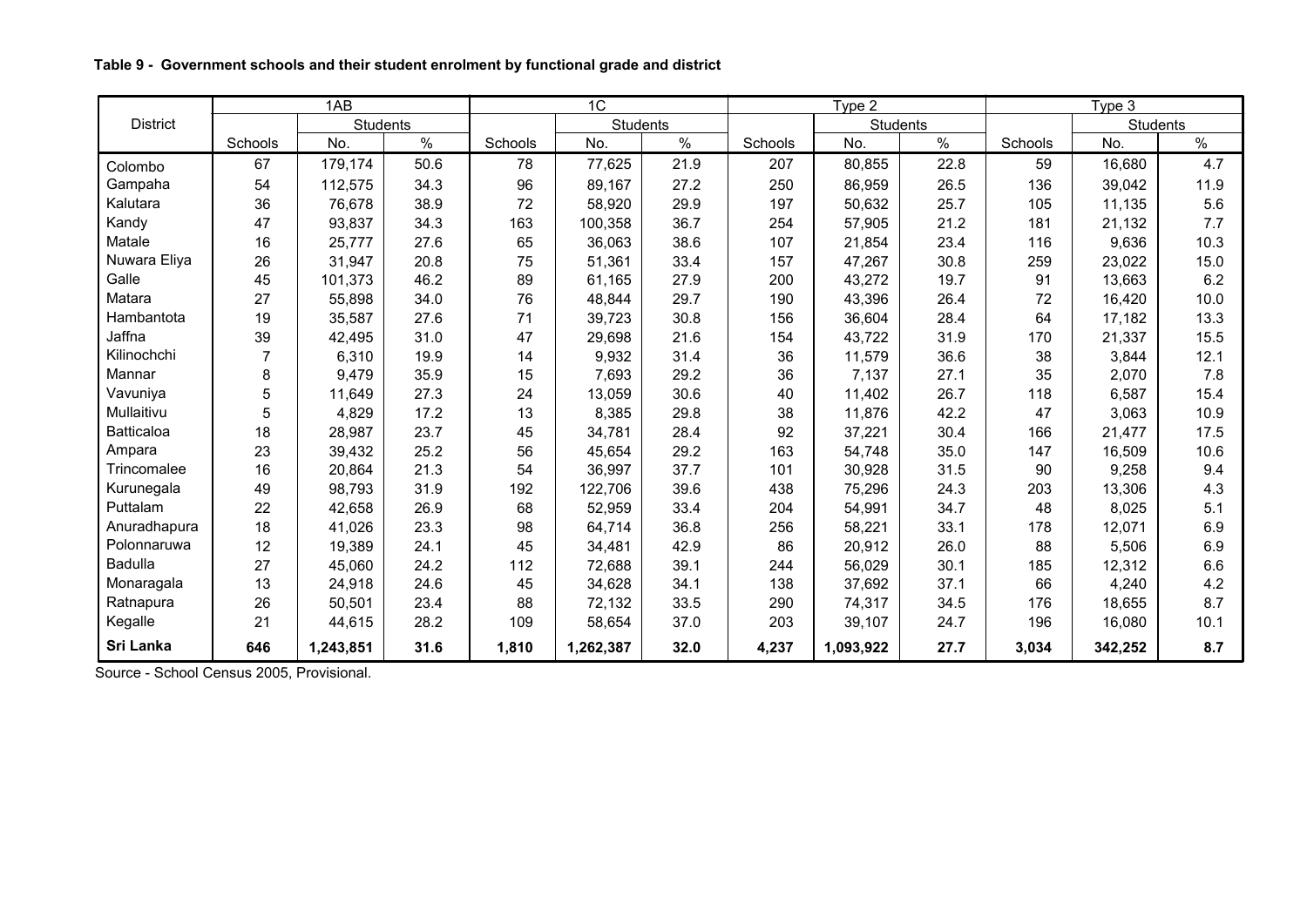|                 |                 |                      |                       |                       |                    |                         |                                                |                     |                       | Size of student population |                         |                     |                         |                       |                       |                         |                         |                             |                       |                       |                       |                                  |       |
|-----------------|-----------------|----------------------|-----------------------|-----------------------|--------------------|-------------------------|------------------------------------------------|---------------------|-----------------------|----------------------------|-------------------------|---------------------|-------------------------|-----------------------|-----------------------|-------------------------|-------------------------|-----------------------------|-----------------------|-----------------------|-----------------------|----------------------------------|-------|
| <b>District</b> | students<br>-15 | students<br>-30<br>ڞ | students<br>$31 - 50$ | students<br>$51 - 75$ | students<br>76-100 | students<br>$101 - 125$ | 26-150<br>students<br>$\overline{\phantom{0}}$ | students<br>151-175 | 176-200<br>students   | students<br>$-300$<br>201  | $301 - 500$<br>students | students<br>501-750 | 751-1000<br>students    | 1001-1500<br>students | 1501-2000<br>students | 2001-2500<br>students   | 2501-3000<br>students   | $-3500$<br>students<br>3001 | 3501-4000<br>students | 4001-4500<br>students | 4501-5000<br>students | students<br>above<br>and<br>5000 | Total |
| Colombo         | $\Omega$        | 8                    | 8                     | 16                    | 10                 | 10                      | 16                                             | 19                  | 13                    | 56                         | 65                      | 45                  | 32                      | 39                    | 24                    | 17                      | 12                      | 9                           | $\overline{c}$        | 4                     | 3                     | 3                                | 411   |
| Gampaha         | 4               | 13                   | 19                    | 29                    | 22                 | 21                      | 15                                             | 25                  | 19                    | 70                         | 95                      | 61                  | 42                      | 46                    | 24                    | 15                      | 9                       | $\overline{4}$              | 2                     | $\mathbf{1}$          | 0                     | $\mathbf 0$                      | 536   |
| Kalutara        | 10              | 18                   | 35                    | 30                    | 28                 | 23                      | 19                                             | 23                  | 19                    | 40                         | 51                      | 37                  | 17                      | 24                    | 17                    | 8                       | 5                       | 3                           | $\mathbf{1}$          | 2                     | 0                     | $\mathbf 0$                      | 410   |
| Kandy           | 19              | 37                   | 44                    | 51                    | 34                 | 31                      | 40                                             | 33                  | 24                    | 74                         | 104                     | 54                  | 31                      | 37                    | 12                    | $\overline{4}$          | $\overline{7}$          | $\overline{4}$              |                       | 4                     | 0                     | $\mathbf 0$                      | 645   |
| Matale          | 19              | 31                   | 24                    | 23                    | 15                 | 19                      | 12                                             | 19                  | 14                    | 42                         | 33                      | 14                  | 15                      | 17                    | $\overline{4}$        | $\overline{1}$          | $\mathbf{1}$            | $\mathbf{1}$                | 0                     | 0                     | 0                     | $\mathbf 0$                      | 304   |
| Nuwara Eliya    | 11              | 28                   | 41                    | 57                    | 57                 | 42                      | 26                                             | 22                  | 25                    | 45                         | 65                      | 43                  | 23                      | 22                    | 9                     | $\mathbf{1}$            | $\Omega$                | $\Omega$                    | $\mathbf 0$           | 0                     | 0                     | $\Omega$                         | 517   |
| Galle           | 4               | 19                   | 31                    | 18                    | 37                 | 22                      | 29                                             | 22                  | 18                    | 46                         | 64                      | 33                  | 19                      | 28                    | 11                    | 10                      | 5                       | $\overline{2}$              | 3                     | $\overline{1}$        | 1                     | $\overline{2}$                   | 425   |
| Matara          | 6               | 13                   | 21                    | 29                    | 15                 | 19                      | 25                                             | 19                  | 16                    | 54                         | 53                      | 36                  | 18                      | 20                    | 7                     | 6                       | 4                       | $\overline{2}$              | $\mathbf 0$           | $\mathbf 0$           | $\Omega$              | $\overline{2}$                   | 365   |
| Hambantota      |                 | 10                   | 14                    | 22                    | 21                 | 27                      | 11                                             | 19                  | 9                     | 38                         | 60                      | 28                  | 13                      | 17                    | 4                     | 3                       | 3                       | $\overline{2}$              | 2                     | 0                     | 0                     | $\Omega$                         | 310   |
| Jaffna          |                 | 12                   | 34                    | 35                    | 28                 | 28                      | 25                                             | 25                  | 13                    | 58                         | 66                      | 40                  | 19                      | 18                    | 6                     | $\overline{1}$          |                         | $\Omega$                    | $\mathbf 0$           | 0                     | $\Omega$              | $\Omega$                         | 410   |
| Kilinochchi     |                 | 2                    | 7                     | 5                     | 11                 | 8                       | 5                                              | 3                   | $\overline{4}$        | 13                         | 12                      | 13                  | 6                       | 4                     |                       | $\mathbf 0$             | 0                       | $\Omega$                    | 0                     | 0                     | 0                     | $\Omega$                         | 95    |
| Mannar          | 2               | 4                    | 9                     | 16                    | 5                  | 8                       | 4                                              | 3                   | 5                     | 11                         | 9                       | 9                   | 5                       | 2                     | $\overline{2}$        | $\mathbf 0$             | 0                       | $\Omega$                    | $\mathbf 0$           | 0                     | 0                     | $\Omega$                         | 94    |
| Vavuniya        | 9               | 45                   | 29                    | 23                    | $\overline{2}$     | 8                       | 8                                              | 6                   | $\boldsymbol{\Delta}$ | 15                         | 18                      | 8                   | $\overline{\mathbf{4}}$ | 3                     | $\Omega$              | $\overline{2}$          | $\overline{2}$          | 1                           | 0                     | 0                     | 0                     | $\Omega$                         | 187   |
| Mullaitivu      | 3               | 8                    | 14                    | 10                    | 5                  | 5                       | 3                                              | 3                   | 6                     | 14                         | 9                       | 14                  | 5                       | 4                     | $\Omega$              | $\Omega$                | 0                       | $\Omega$                    | 0                     | 0                     | $\Omega$              | $\mathbf 0$                      | 103   |
| Batticaloa      | 5               | 12                   | 16                    | 28                    | 25                 | 26                      | 15                                             | 18                  | 9                     | 31                         | 46                      | 41                  | 22                      | 15                    | 9                     | $\overline{2}$          |                         | $\Omega$                    | $\pmb{0}$             | 0                     | 0                     | $\mathbf 0$                      | 321   |
| Ampara          |                 | 9                    | 26                    | 33                    | 21                 | 26                      | 20                                             | 25                  | 19                    | 53                         | 55                      | 37                  | 28                      | 19                    | 11                    | $\overline{4}$          | $\overline{\mathbf{c}}$ | 0                           | $\pmb{0}$             | 0                     | $\Omega$              | $\mathbf 0$                      | 389   |
| Trincomalee     | $\overline{2}$  | 8                    | 10                    | 21                    | $20\,$             | 13                      | 21                                             | 9                   | 14                    | 26                         | 54                      | 25                  | 19                      | 12                    | 5                     | $\overline{\mathbf{c}}$ | $\mathbf 0$             | 0                           | $\mathbf 0$           | 0                     | $\Omega$              | $\mathbf 0$                      | 261   |
| Kurunegala      | 34              | 68                   | 86                    | 71                    | 59                 | 63                      | 47                                             | 43                  | 43                    | 83                         | 125                     | 61                  | 22                      | 35                    | 17                    | 10                      | 8                       | $\overline{2}$              | 4                     | 1                     | $\Omega$              | $\mathbf 0$                      | 882   |
| Puttalam        | 3               | 3                    | 16                    | 18                    | 16                 | 26                      | 23                                             | 17                  | 13                    | 51                         | 56                      | 34                  | 27                      | 22                    | 9                     | $\overline{1}$          | 3                       | $\overline{2}$              | $\overline{2}$        | 0                     | 0                     | $\mathbf 0$                      | 342   |
| Anuradhapura    | 23              | 44                   | 48                    | 56                    | 31                 | 36                      | 33                                             | 25                  | 22                    | 61                         | 73                      | 40                  | 27                      | 15                    | 5                     | 5                       | $\overline{2}$          | $\mathbf{1}$                | 3                     | 0                     | 0                     | $\mathbf 0$                      | 550   |
| Polonnaruwa     | 4               | 14                   | 27                    | 30                    | 13                 | 5                       | 11                                             | 8                   | 9                     | 29                         | 33                      | 18                  | 11                      | 9                     | 7                     | $\overline{2}$          | $\mathbf 0$             | $\Omega$                    |                       | 0                     | 0                     | $\Omega$                         | 231   |
| <b>Badulla</b>  | 21              | 42                   | 42                    | 44                    | 41                 | 30                      | 38                                             | 29                  | 23                    | 70                         | 81                      | 49                  | 13                      | 28                    | 6                     | 8                       | $\mathbf 1$             | $\overline{2}$              | $\mathbf 0$           | $\Omega$              | $\Omega$              | $\Omega$                         | 568   |
| Monaragala      | $\overline{7}$  | 17                   | 18                    | 18                    | 10                 | 15                      | 16                                             | 13                  | 10                    | 36                         | 34                      | 32                  | 13                      | 11                    | 6                     | 3                       | 3                       | $\Omega$                    | $\mathbf 0$           | 0                     | $\Omega$              | $\Omega$                         | 262   |
| Ratnapura       | 28              | 32                   | 46                    | 40                    | 38                 | 40                      | 20                                             | 30                  | 24                    | 78                         | 70                      | 59                  | 26                      | 28                    | 8                     | 8                       | $\overline{2}$          | $\Omega$                    | $\mathbf 0$           | 1                     | $\overline{2}$        | $\Omega$                         | 580   |
| Kegalle         | 34              | 63                   | 50                    | 37                    | 34                 | 26                      | 33                                             | 29                  | 24                    | 60                         | 57                      | 33                  | 15                      | 17                    | 6                     | $\overline{2}$          | 5                       | $\overline{2}$              | 1                     | 1                     | 0                     | $\Omega$                         | 529   |
| Sri Lanka       | 258             | 560                  | 715                   | 760                   | 598                | 577                     | 515                                            | 487                 | 399                   | 1,154                      | 1,388                   | 864                 | 472                     | 492                   | 210                   | 115                     | 76                      | 37                          | 22                    | 15                    | 6                     |                                  | 9,727 |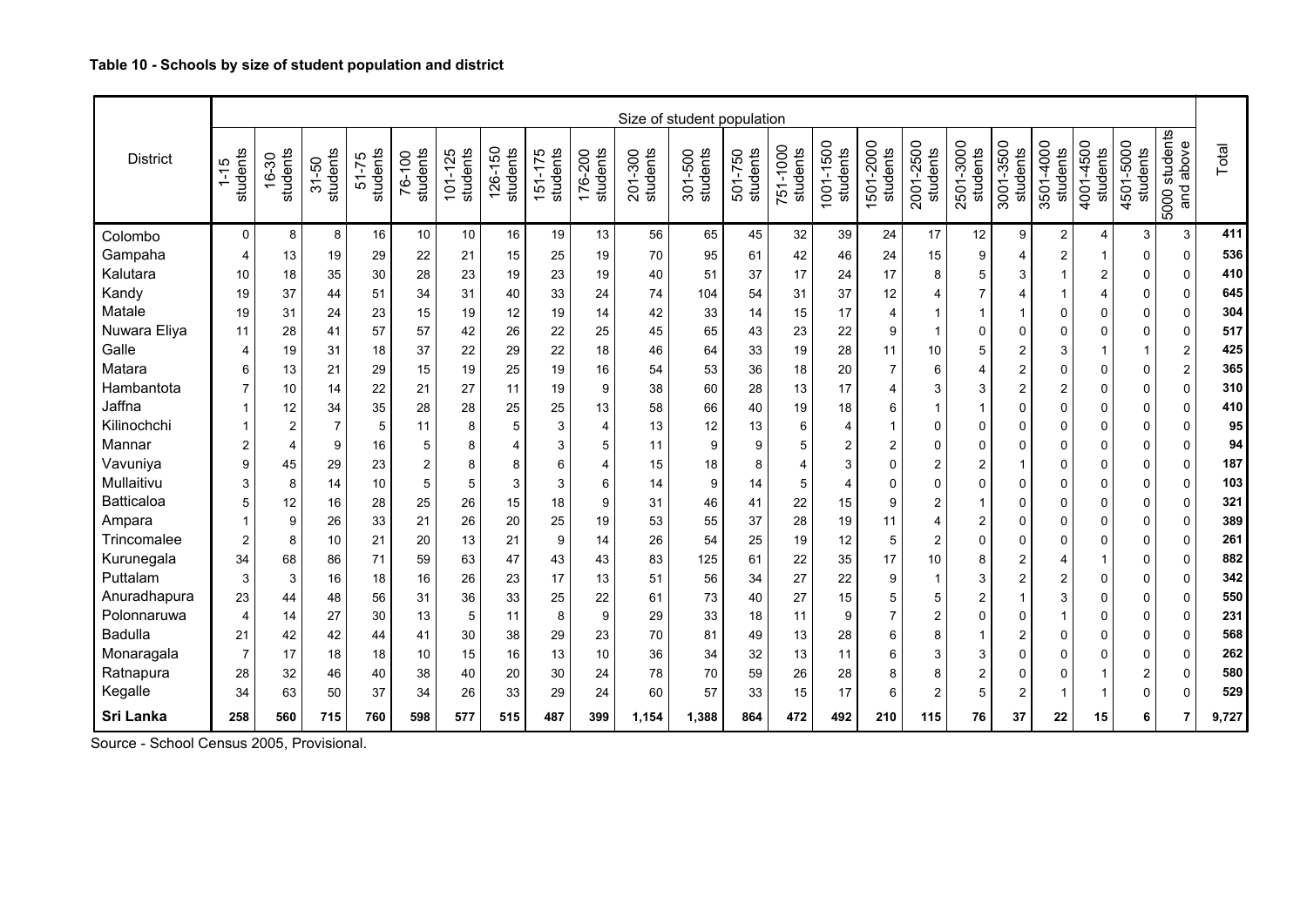| Size of student population |          | Functional grade |        |          |             | Sex of students |       |       |
|----------------------------|----------|------------------|--------|----------|-------------|-----------------|-------|-------|
|                            | 1AB      | 1 <sub>C</sub>   | Type 2 | Type 3   | <b>Boys</b> | Girls           | Mixed | Total |
| 1-15 Students              | 0        | 0                | 5      | 253      | 9           | 4               | 245   | 258   |
| 16-30 Students             | 0        | 0                | 34     | 526      |             | 0               | 559   | 560   |
| 31-50 Students             | 0        |                  | 105    | 609      | 0           |                 | 714   | 715   |
| 51-75 Students             | 0        |                  | 243    | 516      | 4           | 0               | 756   | 760   |
| 76-100 Students            | 0        |                  | 301    | 296      | 0           |                 | 597   | 598   |
| 101-125 Students           | 0        | 5                | 369    | 203      | 3           | 0               | 574   | 577   |
| 126-150 Students           | 0        | 8                | 364    | 143      |             | 0               | 514   | 515   |
| 151-175 Students           | 0        | 9                | 382    | 96       | 2           | 0               | 485   | 487   |
| 176-200 Students           | 0        | 20               | 309    | 70       |             | 0               | 398   | 399   |
| 201-300 Students           | $\Omega$ | 135              | 922    | 97       | 5           | 10              | 1,139 | 1,154 |
| 301-500 Students           | 6        | 484              | 807    | 91       | 8           | 8               | 1,372 | 1,388 |
| 501-750 Students           | 39       | 508              | 258    | 59       | 13          | 17              | 834   | 864   |
| 751-1000 Students          | 54       | 300              | 75     | 43       | 7           | 25              | 440   | 472   |
| 1001-1500 Students         | 156      | 266              | 44     | 26       | 18          | 33              | 441   | 492   |
| 1501-2000 Students         | 139      | 55               | 11     | 5        | 13          | 28              | 169   | 210   |
| 2001-2500 Students         | 97       | 12               | 6      | 0        | 15          | 23              | 77    | 115   |
| 2501-3000 Students         | 70       | 4                | 2      | $\Omega$ | 9           | 20              | 47    | 76    |
| 3001-3500 Students         | 36       | 0                | 0      |          | 8           | 8               | 21    | 37    |
| 3501-4000 Students         | 22       | 0                | O      | $\Omega$ | 5           | 3               | 14    | 22    |
| 4001-4500 Students         | 15       | <sup>0</sup>     | 0      | $\Omega$ | 5           | 6               | 4     | 15    |
| 4501-5000 Students         | 5        |                  | 0      | $\Omega$ | 2           |                 | 3     | 6     |
| Above 5000 Students        | 7        |                  | 0      | $\Omega$ | 4           | 2               |       |       |
| Total                      | 646      | 1,810            | 4,237  | 3,034    | 133         | 190             | 9,404 | 9,727 |

#### **Table 11 - Schools by functional grade, sex of students and size of student population**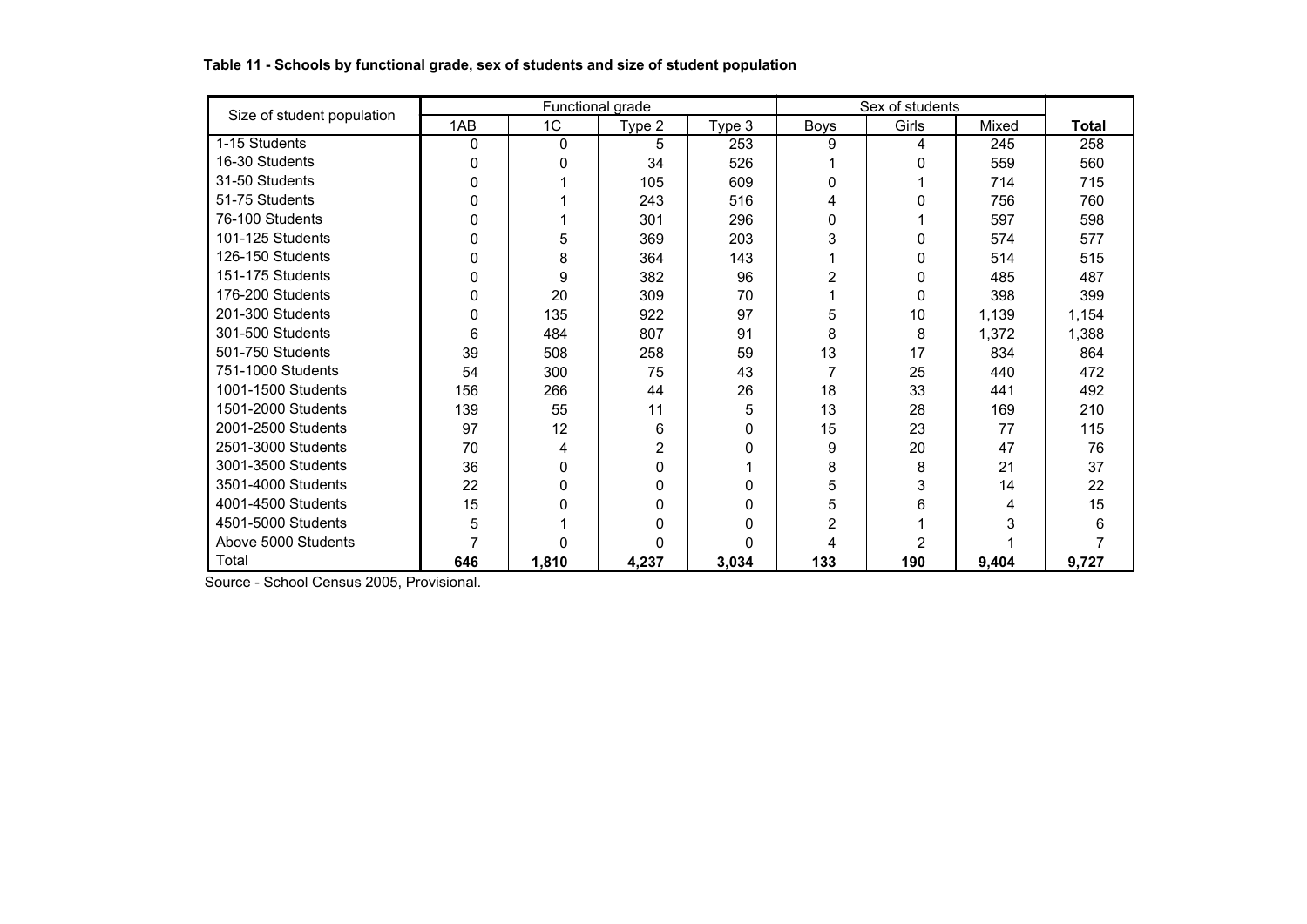#### **Table 12 - Schools by medium of instruction and size of student population**

|                                      |                 |               |                      | Medium of instruction |                             |                      |       |
|--------------------------------------|-----------------|---------------|----------------------|-----------------------|-----------------------------|----------------------|-------|
| Size of student population           |                 |               |                      | Sinhala               |                             | Sinhala,             |       |
|                                      | Sinhala<br>only | Tamil<br>only | Sinhala<br>and Tamil | and<br>English        | <b>Tamil and</b><br>English | Tamil and<br>English | Total |
| 1-15 students                        | 224             | 34            | 0                    | 0                     | $\Omega$                    | $\Omega$             | 258   |
| 16-30 students                       | 419             | 141           | 0                    | 0                     | $\Omega$                    | 0                    | 560   |
| 31-50 students                       | 498             | 216           |                      | 0                     | $\Omega$                    | 0                    | 715   |
| 51-75 students                       | 468             | 291           |                      | 0                     | $\Omega$                    | 0                    | 760   |
| 76-100 students                      | 362             | 234           | 2                    | 0                     | $\Omega$                    | 0                    | 598   |
| 101-125 students                     | 367             | 209           |                      | 0                     | $\Omega$                    | 0                    | 577   |
| 126-150 students                     | 350             | 165           | 0                    | 0                     | $\Omega$                    | 0                    | 515   |
| 151-175 students                     | 342             | 145           | 0                    | 0                     | 0                           | 0                    | 487   |
| 176-200 students                     | 282             | 114           |                      |                       | $\overline{2}$              |                      |       |
|                                      |                 |               | 0                    | 1                     |                             | 0                    | 399   |
| 201-300 students<br>301-500 students | 825             | 323           | 6                    | 0                     | $\Omega$                    | 0                    | 1,154 |
|                                      | 968             | 408           | 6                    | 4                     | 1                           |                      | 1,388 |
| 501-750 students                     | 568             | 268           | 4                    | 12                    | 10                          | 2                    | 864   |
| 751-1000 students                    | 309             | 140           |                      | 13                    | 8                           |                      | 472   |
| 1001-1500 students                   | 313             | 101           | 11                   | 37                    | 27                          | 3                    | 492   |
| 1501-2000 students                   | 109             | 26            | 4                    | 44                    | 22                          | 5                    | 210   |
| 2001-2500 students                   | 57              | 7             | 0                    | 44                    | 6                           |                      | 115   |
| 2501-3000 students                   | 26              | 3             |                      | 36                    | 7                           | 3                    | 76    |
| 3001-3500 students                   | 7               | 0             | 2                    | 23                    | $\overline{2}$              | 3                    | 37    |
| 3501-4000 students                   | 2               | 0             | 0                    | 19                    | 0                           |                      | 22    |
| 4001-4500 students                   | 1               | 0             | 0                    | 9                     |                             | 4                    | 15    |
| 4501-5000 students                   | $\overline{2}$  | 0             | 0                    | 3                     | $\Omega$                    |                      | 6     |
| 5000 students and above              |                 | 0             | 0                    | 4                     | $\Omega$                    | $\overline{2}$       | 7     |
| <b>Total</b>                         | 6,500           | 2,825         | 40                   | 249                   | 86                          | 27                   | 9,727 |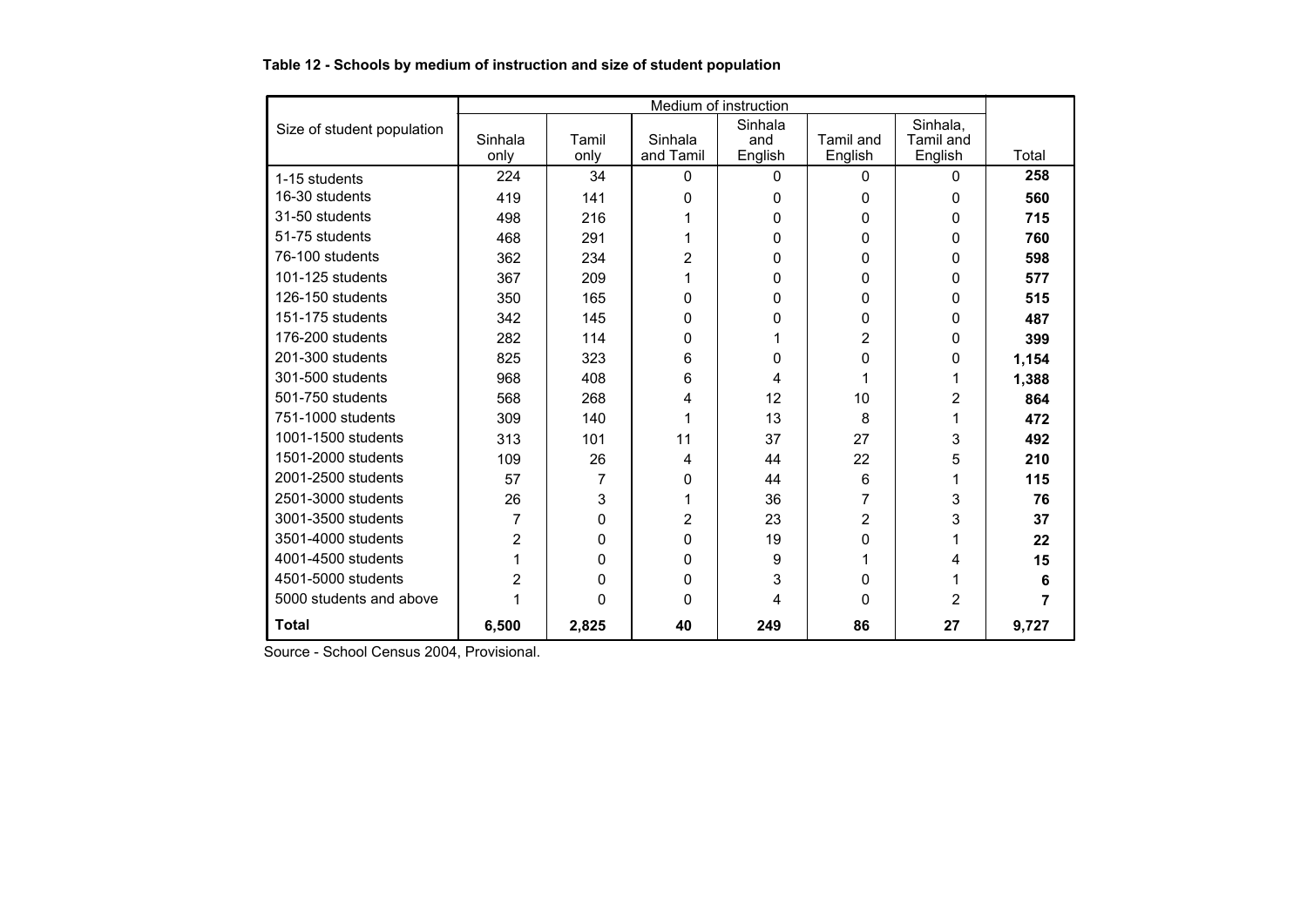#### **Table 13 - Teachers by category of appoinment and district**

| <b>District</b>   | Graduate | <b>Trained</b> | Untrained | Trainee  | Other          |         |
|-------------------|----------|----------------|-----------|----------|----------------|---------|
|                   | teachers | teachers       | teachers  | teachers | teachers       | Total   |
| Colombo           | 5.463    | 8,723          | 248       | 61       | 86             | 14,581  |
| Gampaha           | 4,364    | 8,921          | 152       | 37       | 50             | 13,524  |
| Kalutara          | 2,884    | 5,929          | 121       | 61       | 110            | 9,105   |
| Kandy             | 4.598    | 10,079         | 194       | 58       | 27             | 14,956  |
| Matale            | 1,352    | 3,783          | 92        | 15       | 9              | 5,251   |
| Nuwara Eliya      | 1,147    | 4,972          | 149       | 153      | 559            | 6,980   |
| Galle             | 2,988    | 6,967          | 103       | 34       | 39             | 10,131  |
| Matara            | 2,833    | 5,996          | 123       | 29       | 27             | 9,008   |
| Hambantota        | 2,046    | 4,251          | 112       | 25       | 9              | 6,443   |
| Jaffna            | 2,181    | 3,713          | 249       | 32       | 77             | 6,252   |
| Kilinochchi       | 258      | 780            | 133       | 16       | 16             | 1,203   |
| Mannar            | 304      | 591            | 96        | 16       | 14             | 1,021   |
| Vavuniya          | 397      | 1,302          | 93        | 29       | 40             | 1,861   |
| Mullaitivu        | 300      | 635            | 133       | 16       | 38             | 1,122   |
| <b>Batticaloa</b> | 1,250    | 3,108          | 284       | 25       | 116            | 4,783   |
| Ampara            | 1,276    | 5,170          | 385       | 48       | 176            | 7,055   |
| Trincomalee       | 696      | 3,142          | 210       | 28       | 101            | 4,177   |
| Kurunegala        | 5,900    | 12,152         | 199       | 41       | 61             | 18,353  |
| Puttalam          | 1,412    | 4,552          | 149       | 75       | 266            | 6,454   |
| Anuradhapura      | 1,745    | 6,710          | 135       | 108      | 39             | 8,737   |
| Polonnaruwa       | 636      | 2,384          | 91        | 55       | $\overline{2}$ | 3,168   |
| <b>Badulla</b>    | 2,237    | 7,192          | 202       | 244      | 32             | 9,907   |
| Monaragala        | 936      | 3.406          | 99        | 180      | 6              | 4,627   |
| Ratnapura         | 2,196    | 7,080          | 193       | 75       | 26             | 9,570   |
| Kegalle           | 2,530    | 6,398          | 105       | 28       | 9              | 9,070   |
| Sri Lanka         | 51,929   | 127,936        | 4,050     | 1,489    | 1,935          | 187,339 |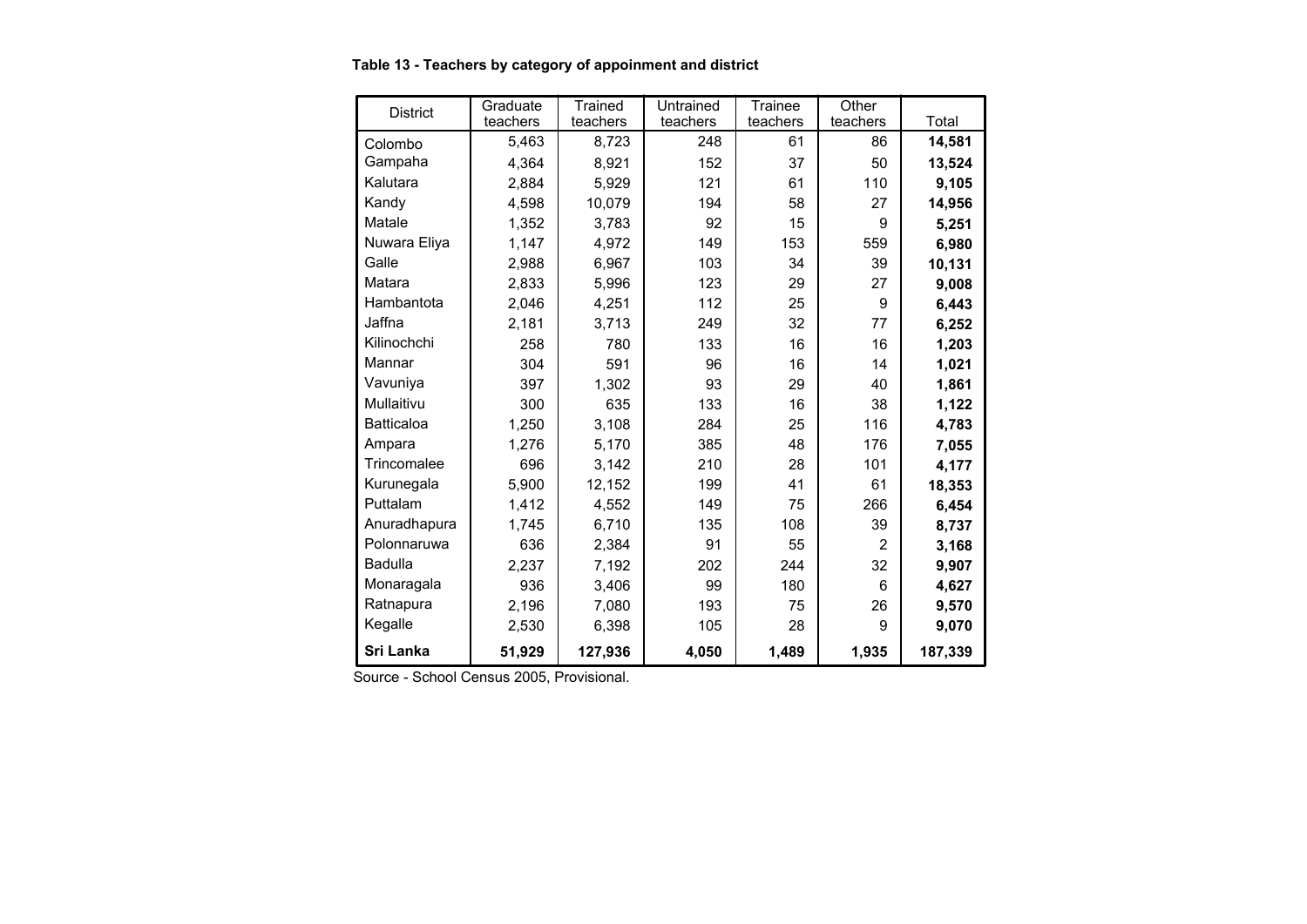|                 |                | 1AB             |      |         | 1 <sub>C</sub>  |      |         | Type 2          |      |         | Type 3          |      |
|-----------------|----------------|-----------------|------|---------|-----------------|------|---------|-----------------|------|---------|-----------------|------|
| <b>District</b> |                | <b>Teachers</b> |      |         | <b>Teachers</b> |      |         | <b>Teachers</b> |      |         | <b>Teachers</b> |      |
|                 | Schools        | No.             | $\%$ | Schools | No.             | $\%$ | Schools | No.             | $\%$ | Schools | No.             | $\%$ |
| Colombo         | 67             | 6,597           | 45.2 | 78      | 3,241           | 22.2 | 207     | 4,062           | 27.9 | 59      | 681             | 4.7  |
| Gampaha         | 54             | 3,941           | 29.1 | 96      | 3,539           | 26.2 | 250     | 4,420           | 32.7 | 136     | 1,624           | 12.0 |
| Kalutara        | 36             | 2,910           | 32.0 | 72      | 2,541           | 27.9 | 197     | 2,975           | 32.7 | 105     | 679             | 7.5  |
| Kandy           | 47             | 4,178           | 27.9 | 163     | 5,553           | 37.1 | 254     | 3,982           | 26.6 | 181     | 1,243           | 8.3  |
| Matale          | 16             | 1,107           | 21.1 | 65      | 1,979           | 37.7 | 107     | 1,549           | 29.5 | 116     | 616             | 11.7 |
| Nuwara Eliya    | 26             | 1,393           | 20.0 | 75      | 2,068           | 29.6 | 157     | 2,344           | 33.6 | 259     | 1,175           | 16.8 |
| Galle           | 45             | 3,724           | 36.8 | 89      | 2,869           | 28.3 | 200     | 2,827           | 27.9 | 91      | 711             | 7.0  |
| Matara          | 27             | 2,406           | 26.7 | 76      | 2,581           | 28.7 | 190     | 3,170           | 35.2 | 72      | 851             | 9.4  |
| Hambantota      | 19             | 1,333           | 20.7 | 71      | 1,972           | 30.6 | 156     | 2,385           | 37.0 | 64      | 753             | 11.7 |
| Jaffna          | 39             | 1,772           | 28.3 | 47      | 1,268           | 20.3 | 154     | 2,159           | 34.5 | 170     | 1,053           | 16.8 |
| Kilinochchi     | $\overline{7}$ | 242             | 20.1 | 14      | 336             | 27.9 | 36      | 440             | 36.6 | 38      | 185             | 15.4 |
| Mannar          | 8              | 334             | 32.7 | 15      | 290             | 28.4 | 36      | 302             | 29.6 | 35      | 95              | 9.3  |
| Vavuniya        | 5              | 478             | 25.7 | 24      | 567             | 30.5 | 40      | 518             | 27.8 | 118     | 298             | 16.0 |
| Mullaitivu      | 5              | 161             | 14.3 | 13      | 310             | 27.6 | 38      | 488             | 43.5 | 47      | 163             | 14.5 |
| Batticaloa      | 18             | 1,040           | 21.7 | 45      | 1,297           | 27.1 | 92      | 1,475           | 30.8 | 166     | 971             | 20.3 |
| Ampara          | 23             | 1,545           | 21.9 | 56      | 1,894           | 26.8 | 163     | 2,661           | 37.7 | 147     | 955             | 13.5 |
| Trincomalee     | 16             | 878             | 21.0 | 54      | 1,427           | 34.2 | 101     | 1,403           | 33.6 | 90      | 469             | 11.2 |
| Kurunegala      | 49             | 4,344           | 23.7 | 192     | 6,466           | 35.2 | 438     | 6,305           | 34.4 | 203     | 1,238           | 6.7  |
| Puttalam        | 22             | 1,507           | 23.3 | 68      | 1,899           | 29.4 | 204     | 2,698           | 41.8 | 48      | 350             | 5.4  |
| Anuradhapura    | 18             | 1,521           | 17.4 | 98      | 2,856           | 32.7 | 256     | 3,470           | 39.7 | 178     | 890             | 10.2 |
| Polonnaruwa     | 12             | 684             | 21.6 | 45      | 1,191           | 37.6 | 86      | 975             | 30.8 | 88      | 318             | 10.0 |
| <b>Badulla</b>  | 27             | 2,021           | 20.4 | 112     | 3,627           | 36.6 | 244     | 3,492           | 35.2 | 185     | 767             | 7.7  |
| Monaragala      | 13             | 938             | 20.3 | 45      | 1,451           | 31.4 | 138     | 1,930           | 41.7 | 66      | 308             | 6.7  |
| Ratnapura       | 26             | 1,909           | 19.9 | 88      | 2,851           | 29.8 | 290     | 3,884           | 40.6 | 176     | 926             | 9.7  |
| Kegalle         | 21             | 1,907           | 21.0 | 109     | 3,160           | 34.8 | 203     | 2,942           | 32.4 | 196     | 1,061           | 11.7 |
| Sri Lanka       | 646            | 48,870          | 26.1 | 1,810   | 57,233          | 30.6 | 4,237   | 62,856          | 33.6 | 3,034   | 18,380          | 9.8  |

**Table 14 - Government schools and teachers by functional grade of school and district**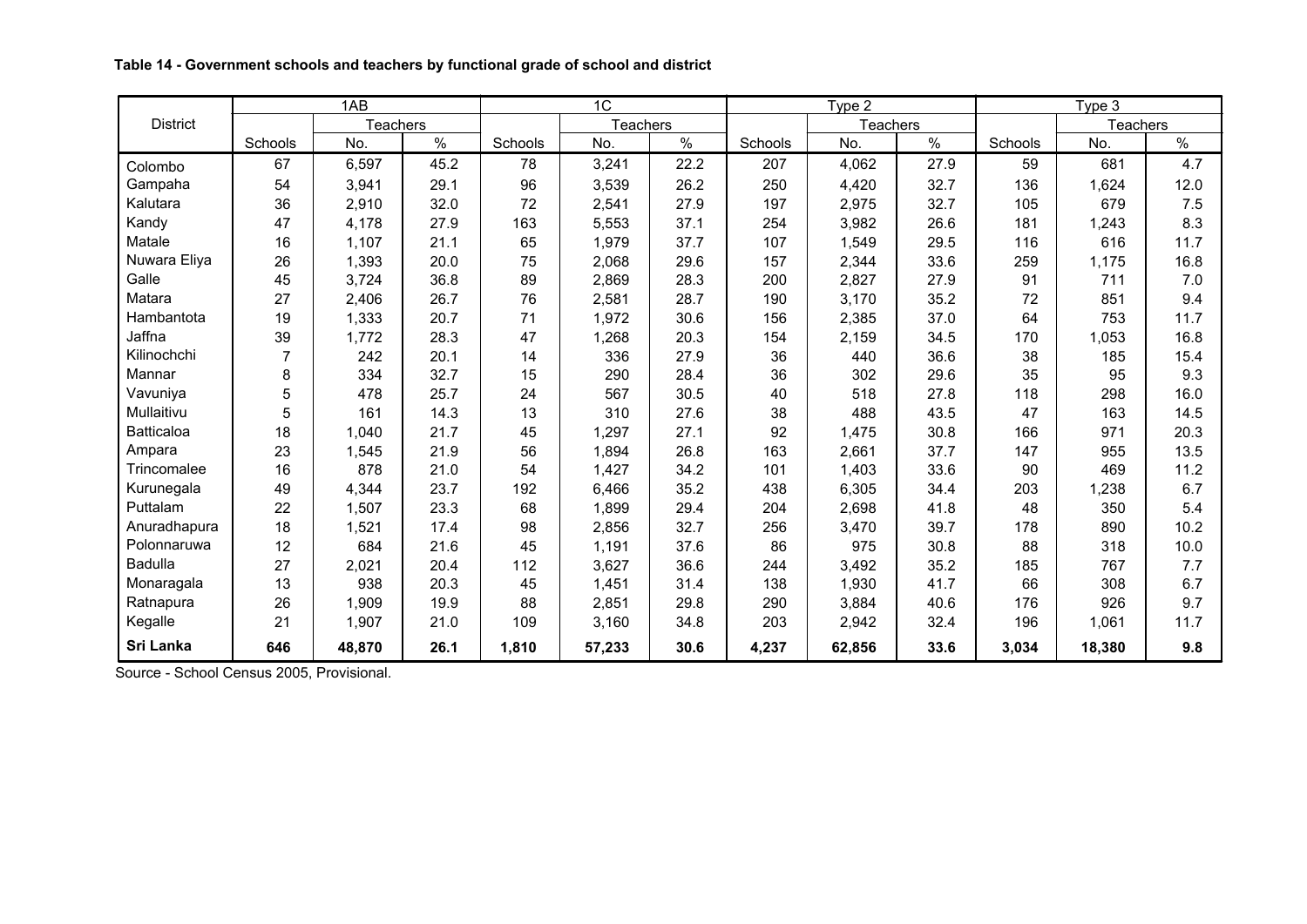|                 |                      |                 |                   |                  |                  |                | Size of teacher population |                   |                         |                 |                       |                       |                       |
|-----------------|----------------------|-----------------|-------------------|------------------|------------------|----------------|----------------------------|-------------------|-------------------------|-----------------|-----------------------|-----------------------|-----------------------|
| <b>District</b> | teacher<br>de<br>Ore | teachers<br>Two | teachers<br>Three | teachers<br>Four | teachers<br>Five | teachers<br>šš | teachers<br>Seven          | Eight<br>teachers | teachers<br>Nine        | teachers<br>Ten | teachers<br>$11 - 15$ | teachers<br>$16 - 20$ | teachers<br>$21 - 25$ |
| Colombo         | $\Omega$             | $\overline{4}$  | 3                 | 3                | 5                | 4              | 9                          | 9                 | 9                       | 5               | 84                    | 67                    | 30                    |
| Gampaha         | 1                    | $\overline{1}$  | 4                 | 11               | 9                | 17             | 30                         | 13                | 11                      | 15              | 113                   | 100                   | 32                    |
| Kalutara        | 4                    | 4               | 13                | 22               | 16               | 20             | 16                         | 9                 | 12                      | 9               | 106                   | 58                    | 15                    |
| Kandy           | 4                    | 18              | 34                | 32               | 23               | 22             | 18                         | 21                | 22                      | 13              | 122                   | 78                    | 57                    |
| Matale          | 5                    | 14              | 27                | 24               | 12               | 12             | 8                          | 11                | 10                      | 4               | 56                    | 44                    | 10                    |
| Nuwara Eliya    | 5                    | 31              | 58                | 64               | 45               | 28             | 21                         | 14                | 13                      | 13              | 69                    | 57                    | 27                    |
| Galle           | $\Omega$             | 5               | 10                | 13               | 16               | 16             | 15                         | 21                | 12                      | 17              | 102                   | 54                    | 29                    |
| Matara          | 0                    | $\mathbf 1$     | 8                 | 4                | 8                | 10             | 15                         | 5                 | 12                      | 9               | 79                    | 77                    | 34                    |
| Hambantota      | $\mathbf 0$          | $\overline{1}$  | 3                 | 9                | $\overline{7}$   | 14             | 11                         | 11                | $\overline{\mathbf{4}}$ | 11              | 80                    | 62                    | 35                    |
| Jaffna          | 6                    | 11              | 13                | 36               | 28               | 42             | 16                         | 4                 | 12                      | 18              | 86                    | 50                    | 22                    |
| Kilinochchi     | $\overline{2}$       | 3               | 5                 | 5                | 14               | 5              | 8                          | 4                 | 5                       | 1               | 17                    | 9                     | 3                     |
| Mannar          | 3                    | 16              | 13                | 5                | 6                | 3              | $\overline{7}$             | 4                 | 4                       | 0               | 11                    | 10                    | 3                     |
| Vavuniya        | 61                   | 21              | 11                | 12               | 6                | 3              | 8                          | 0                 | 6                       | 5               | 21                    | 15                    | 3                     |
| Mullaitivu      | 6                    | 13              | 12                | 6                | 6                | 4              | $\overline{2}$             | 5                 | 5                       | 3               | 15                    | 8                     | 5                     |
| Batticaloa      | 8                    | 13              | 16                | 24               | 24               | 29             | 22                         | 14                | 9                       | 14              | 36                    | 33                    | 26                    |
| Ampara          | 1                    | $\,6$           | 12                | 14               | 25               | 31             | 20                         | 15                | 17                      | 14              | 80                    | 51                    | 25                    |
| Trincomalee     | 3                    | 8               | 15                | 17               | 15               | 12             | 17                         | 11                | 10                      | 14              | 36                    | 37                    | 25                    |
| Kurunegala      | $\mathbf 0$          | 10              | 32                | 45               | 45               | 24             | 37                         | 31                | 34                      | 30              | 203                   | 140                   | 66                    |
| Puttalam        | $\overline{2}$       | 3               | 5                 | 11               | 10               | 12             | 15                         | 17                | 16                      | 24              | 92                    | 43                    | 25                    |
| Anuradhapura    | 10                   | 22              | 38                | 42               | 27               | 20             | 22                         | 26                | 20                      | 32              | 110                   | 56                    | 37                    |
| Polonnaruwa     | 8                    | 14              | 24                | 19               | 18               | 11             | 6                          | 8                 | 11                      | 10              | 41                    | 18                    | 12                    |
| Badulla         | 15                   | 43              | 38                | 31               | 27               | 22             | 24                         | 15                | 18                      | 17              | 100                   | 66                    | 43                    |
| Monaragala      | 3                    | 16              | 14                | 14               | 10               | $\overline{7}$ | $\overline{7}$             | 12                | 14                      | 10              | 55                    | 30                    | 17                    |
| Ratnapura       | 12                   | 39              | 33                | 41               | 24               | 16             | 20                         | 25                | 20                      | 31              | 117                   | 68                    | 35                    |
| Kegalle         | 8                    | 33              | 35                | 37               | 31               | 27             | 14                         | 17                | 19                      | 11              | 92                    | 87                    | 30                    |
| Sri Lanka       | 167                  | 350             | 476               | 541              | 457              | 411            | 388                        | 322               | 325                     | 330             | 1,923                 | 1,318                 | 646                   |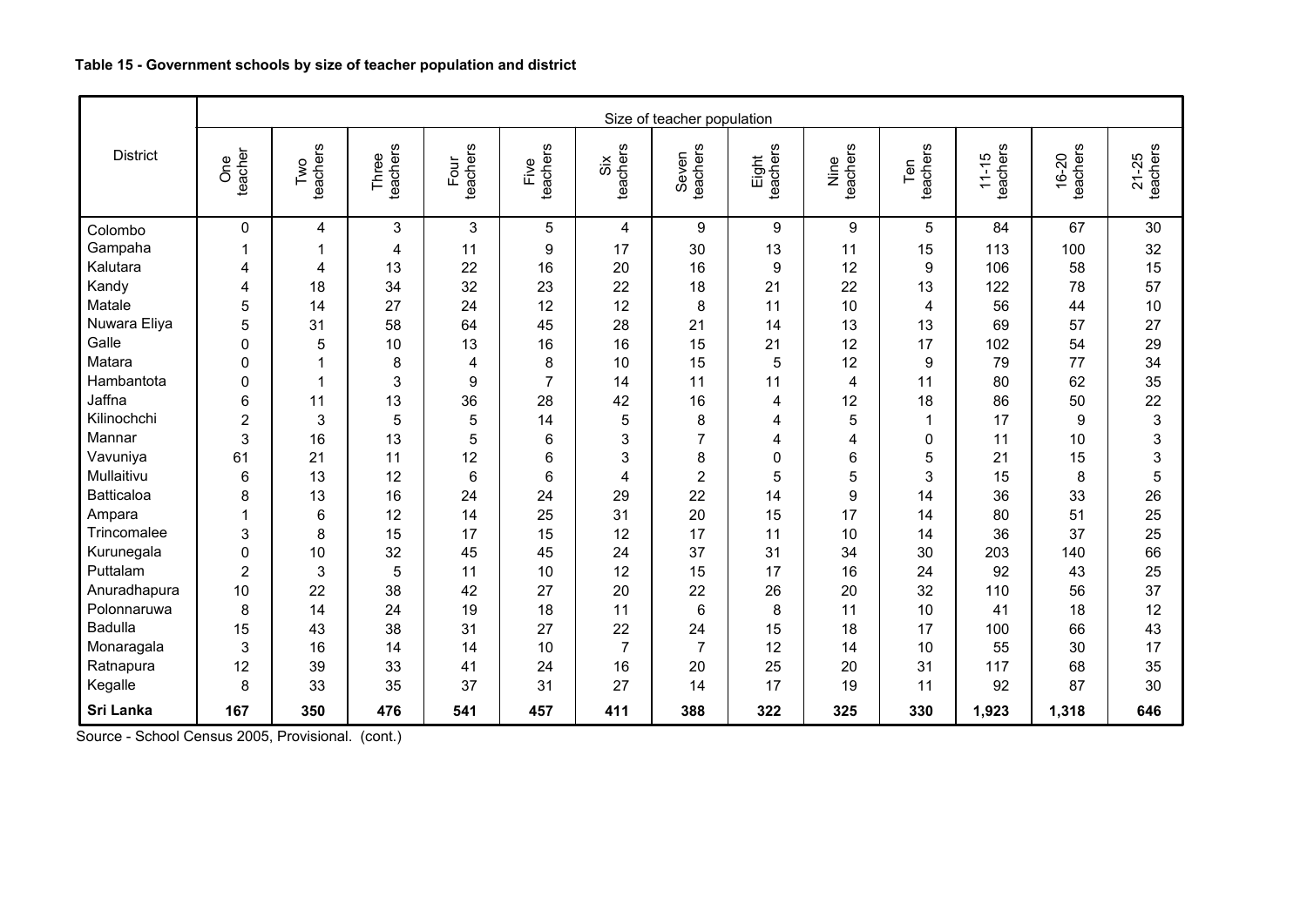#### **Table 15 - Government schools by size of teacher population and district (cont.)**

|                   |                   |                       |                   |                   | Size of teacher population |                       |                   |                         |                         |                           |       |
|-------------------|-------------------|-----------------------|-------------------|-------------------|----------------------------|-----------------------|-------------------|-------------------------|-------------------------|---------------------------|-------|
| <b>District</b>   | teachers<br>26-30 | teachers<br>$31 - 40$ | teachers<br>41-50 | teachers<br>51-60 | teachers<br>61-70          | teachers<br>$71 - 80$ | teachers<br>81-90 | teachers<br>91-100      | $101 - 150$<br>teachers | 151 teachers<br>and above | Total |
| Colombo           | 25                | 36                    | 33                | 20                | 12                         | 8                     | 11                | $\overline{7}$          | 20                      | $\overline{7}$            | 411   |
| Gampaha           | 40                | 46                    | 31                | 21                | 9                          | 11                    | $\overline{7}$    | 8                       | 6                       | $\mathbf 0$               | 536   |
| Kalutara          | 20                | 26                    | 20                | 8                 | 8                          | $\overline{7}$        | 5                 | 4                       | $\overline{7}$          | 1                         | 410   |
| Kandy             | 32                | 62                    | 23                | 19                | 14                         | 6                     | 4                 | 4                       | 12                      | 5                         | 645   |
| Matale            | 22                | 17                    | 11                | $6\phantom{1}$    | $\overline{7}$             | $\mathbf 1$           | $\mathbf{0}$      | $\Omega$                | 3                       | $\mathbf{0}$              | 304   |
| Nuwara Eliya      | 20                | 19                    | 14                | 9                 | 5                          | $\overline{2}$        | 3                 | 0                       | 0                       | 0                         | 517   |
| Galle             | 25                | 21                    | 23                | 12                | 7                          | 3                     | 11                | 3                       | $\overline{7}$          | 3                         | 425   |
| Matara            | 25                | 25                    | 19                | $\,6$             | 8                          | $\overline{7}$        | $\overline{c}$    | $\boldsymbol{2}$        | $\overline{7}$          | $\mathbf 2$               | 365   |
| Hambantota        | 13                | 17                    | 15                | 5                 | 3                          | $\Omega$              | 4                 | $\overline{2}$          | 3                       | $\mathbf{0}$              | 310   |
| Jaffna            | 19                | 18                    | 18                | 4                 | $\overline{2}$             | $\overline{2}$        | 1                 | 1                       | 1                       | 0                         | 410   |
| Kilinochchi       | 6                 | 6                     | $\overline{2}$    | 0                 | 0                          | 0                     | 0                 | 0                       | 0                       | 0                         | 95    |
| Mannar            | 3                 | $\overline{2}$        | $\mathbf 2$       | $\pmb{0}$         | $\overline{2}$             | 0                     | 0                 | 0                       | 0                       | 0                         | 94    |
| Vavuniya          | 3                 | 3                     | 4                 | 0                 | 0                          | 1                     | 1                 | 1                       | 2                       | $\mathbf{0}$              | 187   |
| Mullaitivu        | 8                 | 5                     | 0                 | 0                 | $\mathbf 0$                | 0                     | 0                 | 0                       | 0                       | $\mathbf{0}$              | 103   |
| <b>Batticaloa</b> | 17                | 13                    | 13                | 3                 | 4                          | $\overline{2}$        | 0                 | 0                       | 1                       | $\mathbf 0$               | 321   |
| Ampara            | 17                | 27                    | 8                 | 13                | 3                          | 4                     | $\overline{2}$    | 3                       | 1                       | $\mathbf 0$               | 389   |
| Trincomalee       | 12                | 8                     | 11                | $\overline{4}$    | 3                          | $\overline{2}$        | 1                 | $\Omega$                | $\Omega$                | $\mathbf{0}$              | 261   |
| Kurunegala        | 34                | 53                    | 27                | 20                | 9                          | 11                    | $\overline{7}$    | 6                       | 14                      | 4                         | 882   |
| Puttalam          | 20                | 16                    | 16                | 4                 | 3                          | $\overline{2}$        | $\Omega$          | 0                       | 6                       | $\mathbf 0$               | 342   |
| Anuradhapura      | 21                | 33                    | 13                | 5                 | 4                          | 3                     | 1                 | $\overline{2}$          | 6                       | 0                         | 550   |
| Polonnaruwa       | 6                 | 11                    | 4                 | 6                 | 1                          | $\overline{2}$        | $\mathbf{0}$      | 0                       |                         | $\Omega$                  | 231   |
| <b>Badulla</b>    | 20                | 35                    | 23                | 11                | 5                          | $\overline{2}$        | 5                 | 4                       | 4                       | $\mathbf 0$               | 568   |
| Monaragala        | 14                | 18                    | 5                 | 5                 | 4                          | $\mathbf{1}$          | 5                 | 0                       | 1                       | $\Omega$                  | 262   |
| Ratnapura         | 29                | 22                    | 20                | $\boldsymbol{9}$  | $\overline{7}$             | 4                     | $\overline{2}$    | 1                       | 4                       | -1                        | 580   |
| Kegalle           | 22                | 23                    | 17                | 6                 | 5                          | $\overline{2}$        | 3                 | $\overline{\mathbf{1}}$ | 8                       | 1                         | 529   |
| Sri Lanka         | 473               | 562                   | 372               | 196               | 125                        | 83                    | 75                | 49                      | 114                     | 24                        | 9,727 |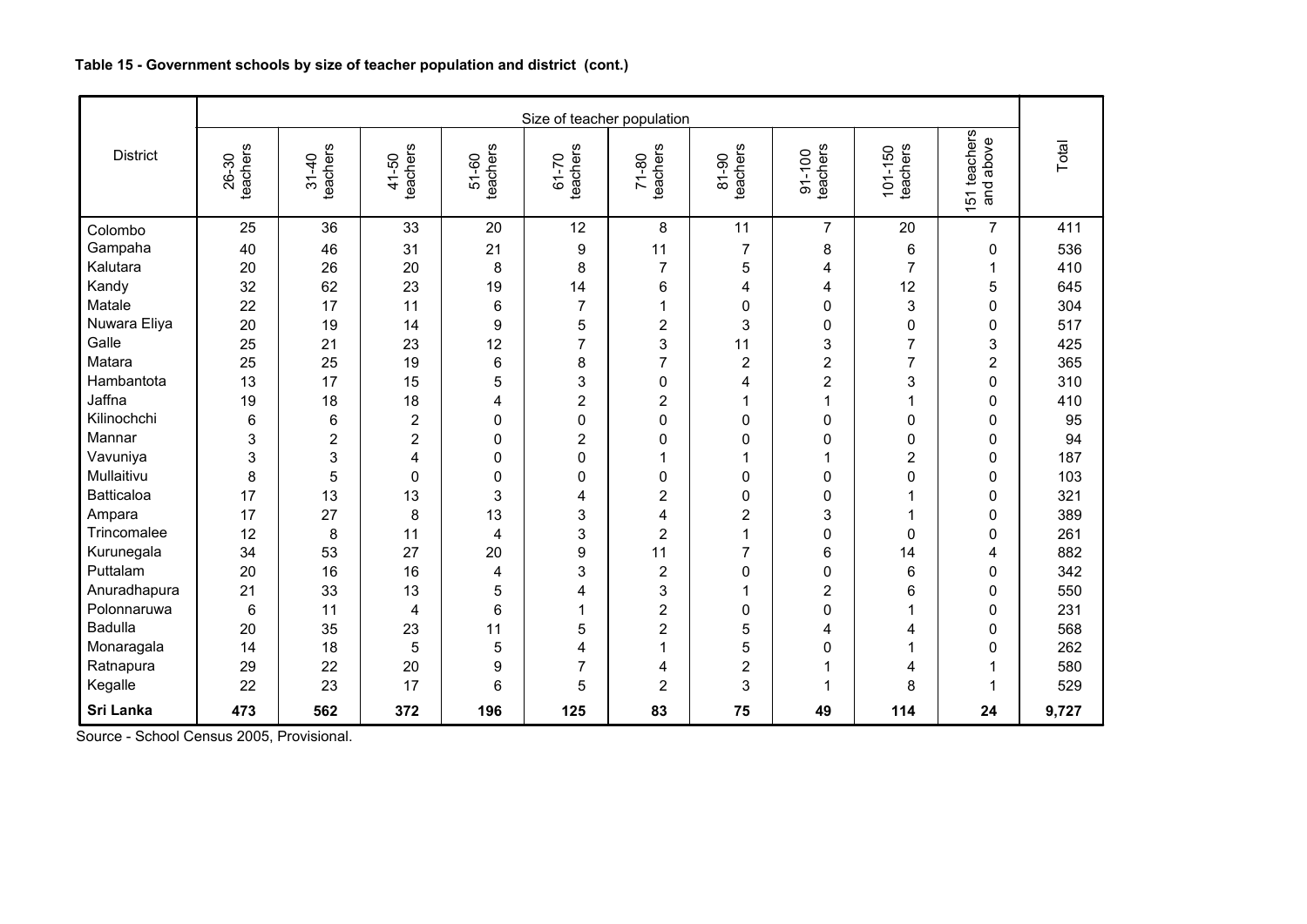| <b>District</b> | Schools | Pupils    |          | <b>Teachers</b> |                        |         | Pupil /<br>Graduate | Pupil /<br>Trained<br>teacher | Pupil /<br>Untrained<br>teacher | Overall<br>pupil /<br>Teacher |
|-----------------|---------|-----------|----------|-----------------|------------------------|---------|---------------------|-------------------------------|---------------------------------|-------------------------------|
|                 |         |           | Graduate | Trained         | Untrained <sup>a</sup> | Total   | teacher ratio       | ratio                         | ratio                           | ratio                         |
| Colombo         | 411     | 354,334   | 5,463    | 8,723           | 395                    | 14,581  | 65                  | 41                            | 897                             | 24                            |
| Gampaha         | 536     | 327,743   | 4,364    | 8,921           | 239                    | 13,524  | 75                  | 37                            | 1,371                           | 24                            |
| Kalutara        | 410     | 197,365   | 2,884    | 5,929           | 292                    | 9,105   | 68                  | 33                            | 676                             | 22                            |
| Kandy           | 645     | 273,232   | 4,598    | 10,079          | 279                    | 14,956  | 59                  | 27                            | 979                             | 18                            |
| Matale          | 304     | 93,330    | 1,352    | 3,783           | 116                    | 5,251   | 69                  | 25                            | 805                             | 18                            |
| Nuwara Eliya    | 517     | 153,597   | 1,147    | 4,972           | 861                    | 6,980   | 134                 | 31                            | 178                             | 22                            |
| Galle           | 425     | 219,473   | 2,988    | 6,967           | 176                    | 10,131  | 73                  | 32                            | 1,247                           | 22                            |
| Matara          | 365     | 164,558   | 2,833    | 5,996           | 179                    | 9,008   | 58                  | 27                            | 919                             | 18                            |
| Hambantota      | 310     | 129,096   | 2,046    | 4,251           | 146                    | 6,443   | 63                  | 30                            | 884                             | 20                            |
| Jaffna          | 410     | 137,252   | 2,181    | 3,713           | 358                    | 6,252   | 63                  | 37                            | 383                             | 22                            |
| Kilinochchi     | 95      | 31,665    | 258      | 780             | 165                    | 1,203   | 123                 | 41                            | 192                             | 26                            |
| Mannar          | 94      | 26,379    | 304      | 591             | 126                    | 1,021   | 87                  | 45                            | 209                             | 26                            |
| Vavuniya        | 187     | 42,697    | 397      | 1,302           | 162                    | 1,861   | 108                 | 33                            | 264                             | 23                            |
| Mullaitivu      | 103     | 28,153    | 300      | 635             | 187                    | 1,122   | 94                  | 44                            | 151                             | 25                            |
| Batticaloa      | 321     | 122,466   | 1,250    | 3,108           | 425                    | 4,783   | 98                  | 39                            | 288                             | 26                            |
| Ampara          | 389     | 156,343   | 1,276    | 5,170           | 609                    | 7,055   | 123                 | 30                            | 257                             | 22                            |
| Trincomalee     | 261     | 98,047    | 696      | 3,142           | 339                    | 4,177   | 141                 | 31                            | 289                             | 23                            |
| Kurunegala      | 882     | 310,101   | 5,900    | 12,152          | 301                    | 18,353  | 53                  | 26                            | 1,030                           | 17                            |
| Puttalam        | 342     | 158,633   | 1,412    | 4,552           | 490                    | 6,454   | 112                 | 35                            | 324                             | 25                            |
| Anuradhapura    | 550     | 176,032   | 1,745    | 6,710           | 282                    | 8,737   | 101                 | 26                            | 624                             | 20                            |
| Polonnaruwa     | 231     | 80,288    | 636      | 2,384           | 148                    | 3,168   | 126                 | 34                            | 542                             | 25                            |
| <b>Badulla</b>  | 568     | 186.089   | 2,237    | 7,192           | 478                    | 9,907   | 83                  | 26                            | 389                             | 19                            |
| Monaragala      | 262     | 101,478   | 936      | 3,406           | 285                    | 4,627   | 108                 | 30                            | 356                             | 22                            |
| Ratnapura       | 580     | 215,605   | 2,196    | 7,080           | 294                    | 9,570   | 98                  | 30                            | 733                             | 23                            |
| Kegalle         | 529     | 158,456   | 2,530    | 6,398           | 142                    | 9,070   | 63                  | 25                            | 1,116                           | 17                            |
| Sri Lanka       | 9,727   | 3,942,412 | 51,929   | 127,936         | 7,474                  | 187,339 | 76                  | 31                            | 527                             | 21                            |

a. Untrained teachers include volunteers and teachers paid by other than the government.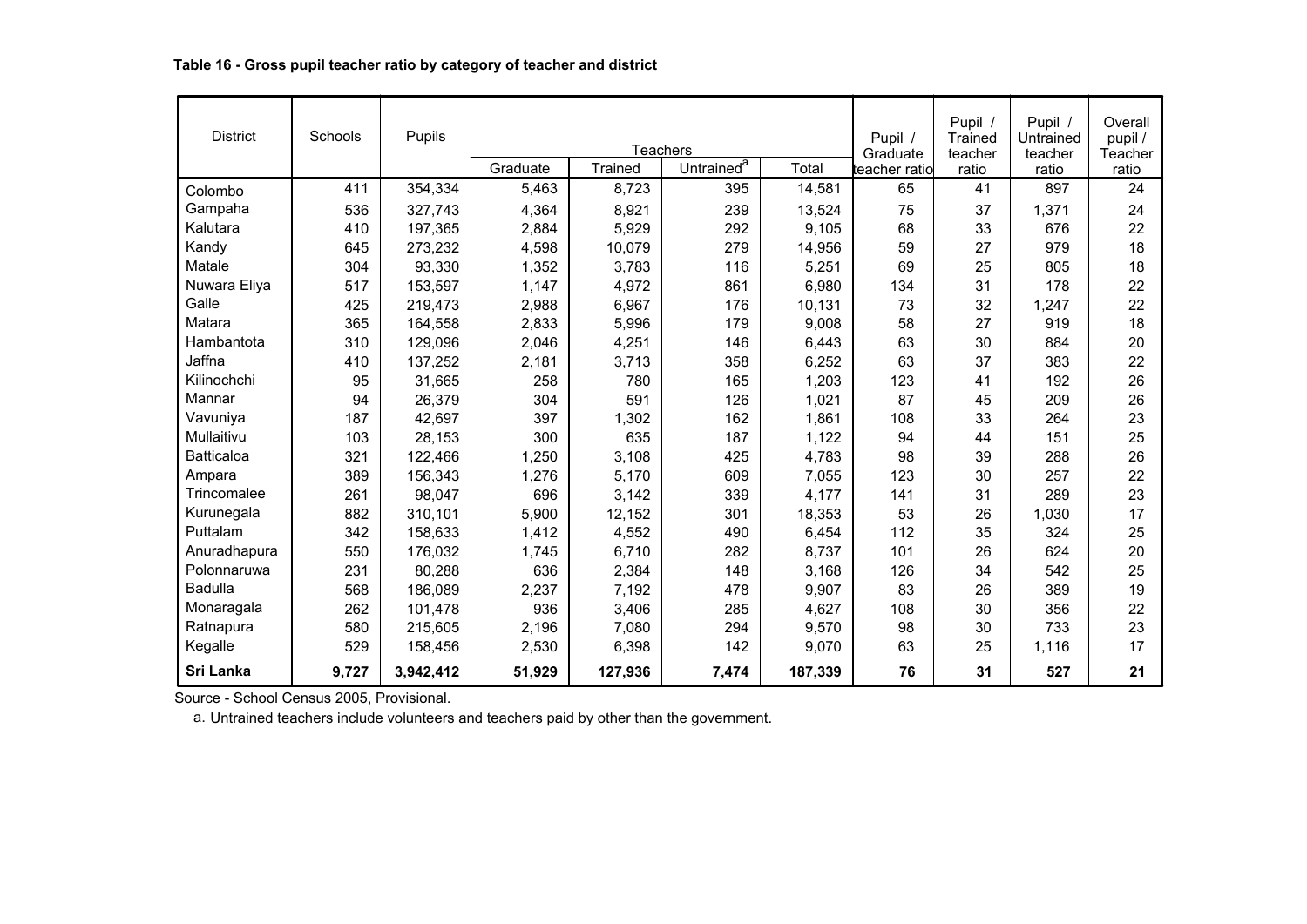|                   |                 | Functional grade of school |        |        |                | Sex of Students |       |
|-------------------|-----------------|----------------------------|--------|--------|----------------|-----------------|-------|
| <b>District</b>   | 1AB             | 1C                         | Type 2 | Type 3 | <b>Boys</b>    | Girls           | Mixed |
| Colombo           | $\overline{27}$ | $\overline{24}$            | 20     | 24     | 28             | $\overline{27}$ | 22    |
| Gampaha           | 29              | 25                         | 20     | 24     | 27             | 32              | 23    |
| Kalutara          | 26              | 23                         | 17     | 16     | 27             | 28              | 21    |
| Kandy             | 22              | 18                         | 15     | 17     | 22             | 23              | 17    |
| Matale            | 23              | 18                         | 14     | 16     | 24             | 25              | 17    |
| Nuwara Eliya      | 23              | 25                         | 20     | 20     |                | 22              | 22    |
| Galle             | 27              | 21                         | 15     | 19     | 26             | 27              | 21    |
| Matara            | 23              | 19                         | 14     | 19     | 25             | 25              | 18    |
| Hambantota        | 27              | 20                         | 15     | 23     | 20             | 34              | 20    |
| Jaffna            | 24              | 23                         | 20     | 20     | 24             | 24              | 22    |
| Kilinochchi       | 26              | 30                         | 26     | 21     |                |                 | 26    |
| Mannar            | 28              | 27                         | 24     | 22     | 25             | 28              | 26    |
| Vavuniya          | 24              | 23                         | 22     | 22     | 5              |                 | 23    |
| Mullaitivu        | 30              | 27                         | 24     | 19     | 3              |                 | 25    |
| <b>Batticaloa</b> | 28              | 27                         | 25     | 22     | 27             | 28              | 25    |
| Ampara            | 26              | 24                         | 21     | 17     | 27             | 25              | 22    |
| Trincomalee       | 24              | 26                         | 22     | 20     | 24             | 25              | 23    |
| Kurunegala        | 23              | 19                         | 12     | 11     | 24             | 26              | 17    |
| Puttalam          | 28              | 28                         | 20     | 23     | 30             | 31              | 24    |
| Anuradhapura      | 27              | 23                         | 17     | 14     | 26             | 26              | 20    |
| Polonnaruwa       | 28              | 29                         | 21     | 17     | $\blacksquare$ |                 | 25    |
| <b>Badulla</b>    | 22              | 20                         | 16     | 16     | 21             | 23              | 19    |
| Monaragala        | 27              | 24                         | 20     | 14     | 1              |                 | 22    |
| Ratnapura         | 26              | 25                         | 19     | 20     | 33             | 3               | 22    |
| Kegalle           | 23              | 19                         | 13     | 15     | 23             | 26              | 17    |
| Sri Lanka         | 25              | 22                         | 17     | 19     | 26             | 26              | 20    |

#### **Table 17 - Gross pupil teacher ratio by functional grade of school, sex of students and district**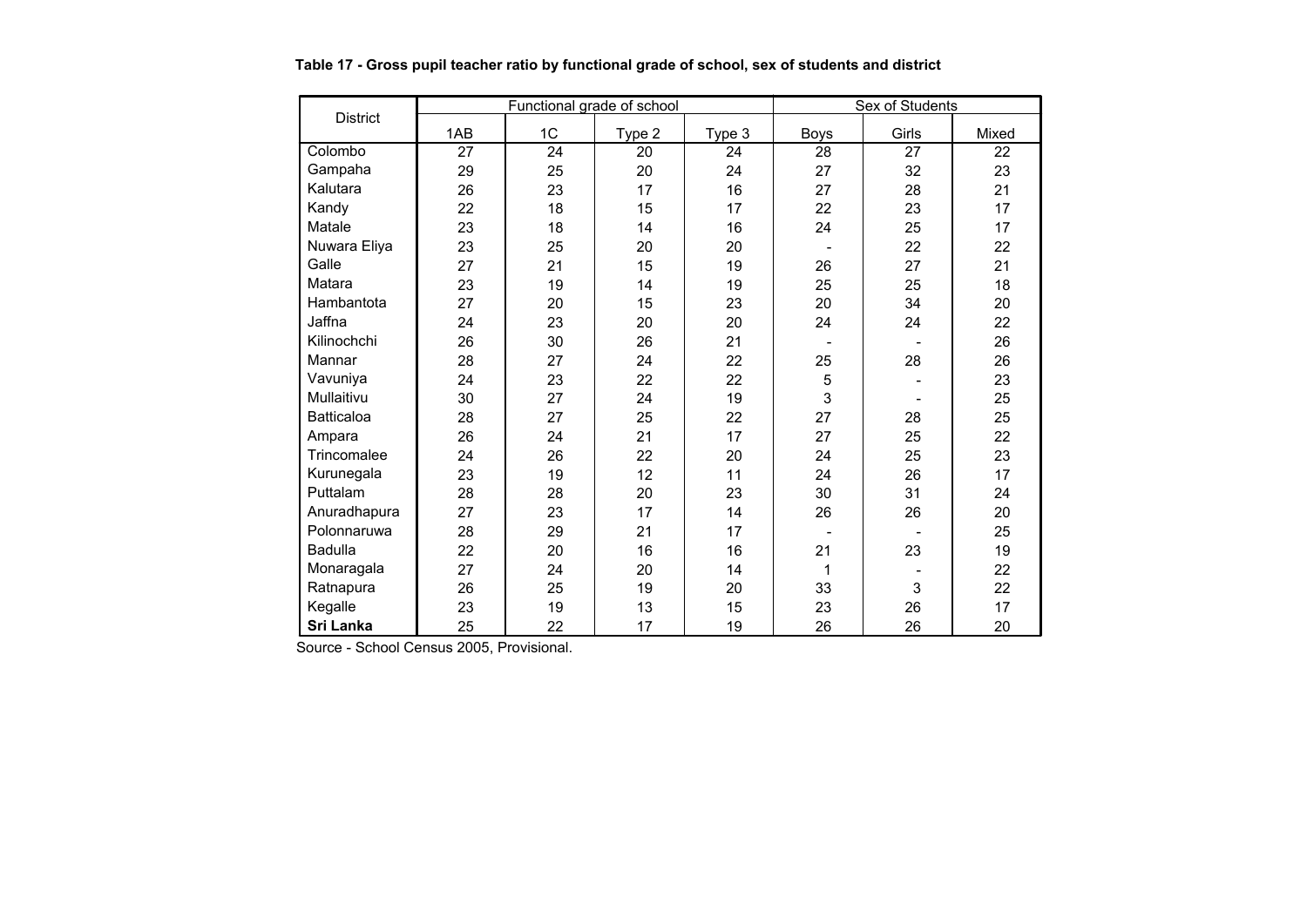|                   | Medium of instruction<br>Sinhala<br>Sinhala<br>Tamil |            |                |         |         |                |  |  |
|-------------------|------------------------------------------------------|------------|----------------|---------|---------|----------------|--|--|
| <b>District</b>   |                                                      |            |                |         |         | Sinhala,       |  |  |
|                   | Sinhala                                              |            | and            | and     | and     | Tamil and      |  |  |
|                   | only                                                 | Tamil only | Tamil          | English | English | English        |  |  |
| Colombo           | 23                                                   | 20         | 25             | 27      | 27      | 28             |  |  |
| Gampaha           | 23                                                   | 24         | 27             | 30      | 32      | 28             |  |  |
| Kalutara          | 21                                                   | 25         | 26             | 26      | 27      | 26             |  |  |
| Kandy             | 16                                                   | 21         | 17             | 21      | 30      | 22             |  |  |
| Matale            | 17                                                   | 18         | 10             | 25      | 23      | $\blacksquare$ |  |  |
| Nuwara Eliya      | 16                                                   | 30         | 21             | 21      | 24      | 24             |  |  |
| Galle             | 21                                                   | 21         | 25             | 29      | 12      |                |  |  |
| Matara            | 17                                                   | 22         | 28             | 23      |         | 17             |  |  |
| Hambantota        | 19                                                   | 17         |                | 28      |         |                |  |  |
| Jaffna            |                                                      | 21         |                |         | 24      |                |  |  |
| Kilinochchi       |                                                      | 26         |                |         |         |                |  |  |
| Mannar            |                                                      | 25         |                |         | 28      |                |  |  |
| Vavuniya          | 14                                                   | 24         |                |         | 22      |                |  |  |
| Mullaitivu        | 14                                                   | 25         |                |         | 34      |                |  |  |
| <b>Batticaloa</b> |                                                      | 25         |                |         | 27      |                |  |  |
| Ampara            | 20                                                   | 23         |                | 27      | 26      |                |  |  |
| Trincomalee       | 20                                                   | 25         | 9              | 28      | 24      |                |  |  |
| Kurunegala        | 15                                                   | 20         |                | 24      | 25      |                |  |  |
| Puttalam          | 22                                                   | 30         | 23             | 29      | 26      | 30             |  |  |
| Anuradhapura      | 19                                                   | 20         | $\overline{7}$ | 27      |         |                |  |  |
| Polonnaruwa       | 24                                                   | 34         |                | 28      |         |                |  |  |
| <b>Badulla</b>    | 16                                                   | 25         |                | 24      | 22      | 15             |  |  |
| Monaragala        | 21                                                   | 30         |                | 25      |         |                |  |  |
| Ratnapura         | 22                                                   | 27         | 24             | 25      |         | 29             |  |  |
| Kegalle           | 16                                                   | 22         |                | 24      | 22      |                |  |  |
| Sri Lanka         | 19                                                   | 24         | 23             | 25      | 25      | 25             |  |  |

#### **Table 18 - Gross pupil teacher ratios by medium of instruction of school and district**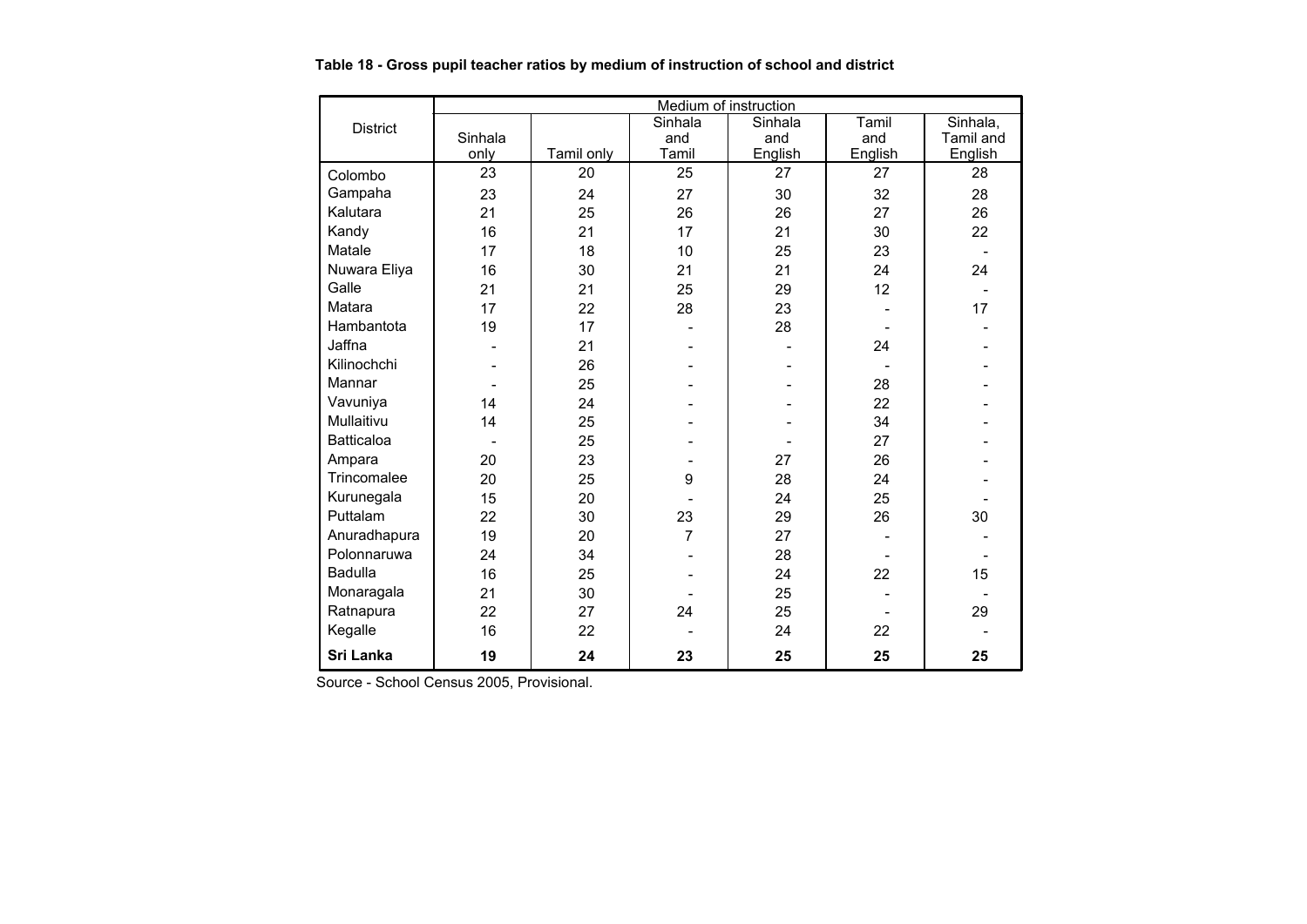|                   |                               |                                |                                   |                              |                                 |                                |                                  | Pupil teacher ratio grouped      |                                 |                                      |                                      |                               |                               |                                      |                                |       |
|-------------------|-------------------------------|--------------------------------|-----------------------------------|------------------------------|---------------------------------|--------------------------------|----------------------------------|----------------------------------|---------------------------------|--------------------------------------|--------------------------------------|-------------------------------|-------------------------------|--------------------------------------|--------------------------------|-------|
| <b>District</b>   | student<br>per teacher<br>Öne | students<br>per teacher<br>Two | students<br>per teacher<br>Three: | Four students<br>per teacher | students<br>per teacher<br>Five | students<br>per teacher<br>šix | students<br>per teacher<br>Seven | students<br>per teacher<br>Eight | students<br>per teacher<br>Nine | students<br>per teacher<br>$10 - 20$ | students<br>per teacher<br>$21 - 30$ | 31-40 students<br>per teacher | 41-50 students<br>per teacher | students<br>per teacher<br>$51 - 75$ | 76-100 students<br>per teacher | Total |
| Colombo           | $\mathbf 0$                   | $\mathbf 0$                    | $\mathbf{1}$                      | $\mathbf 1$                  | 4                               | 6                              | 9                                | 6                                | 9                               | 151                                  | 195                                  | 28                            | $\mathbf{1}$                  | $\mathbf 0$                          | $\mathbf 0$                    | 411   |
| Gampaha           | 0                             | 3                              | $\mathbf{1}$                      | 3                            | 9                               | $\boldsymbol{9}$               | 15                               | 15                               | 18                              | 183                                  | 229                                  | 51                            | 0                             | 0                                    | $\mathbf 0$                    | 536   |
| Kalutara          | 0                             | 1                              | 6                                 | 9                            | 18                              | 13                             | 18                               | 17                               | 17                              | 160                                  | 132                                  | 16                            | $\overline{2}$                | 0                                    | $\mathbf{1}$                   | 410   |
| Kandy             | 3                             | 3                              | 12                                | 19                           | 22                              | 28                             | 19                               | 28                               | 34                              | 308                                  | 131                                  | 27                            | 6                             | 3                                    | $\overline{2}$                 | 645   |
| Matale            | 0                             | $\mathbf{1}$                   | $\overline{7}$                    | 10                           | $\overline{7}$                  | 15                             | 18                               | 13                               | 17                              | 158                                  | 51                                   | 6                             | $\mathbf{1}$                  | $\overline{0}$                       | $\mathbf 0$                    | 304   |
| Nuwara Eliya      | 0                             | $\overline{c}$                 | $\overline{c}$                    | $\overline{4}$               | 15                              | 18                             | 13                               | 16                               | 10                              | 180                                  | 146                                  | 72                            | 28                            | 9                                    | $\overline{c}$                 | 517   |
| Galle             | 0                             | 0                              | $\mathbf 1$                       | 11                           | 9                               | 11                             | 20                               | 19                               | 15                              | 207                                  | 117                                  | 14                            | 0                             | 1                                    | $\mathbf 0$                    | 425   |
| Matara            | 0                             | 5                              | $\overline{7}$                    | 12                           | 15                              | 19                             | 13                               | 15                               | 20                              | 169                                  | 81                                   | 8                             | $\mathbf{1}$                  | 0                                    | $\pmb{0}$                      | 365   |
| Hambantota        | 1                             | 2                              | $\overline{7}$                    | 6                            | 8                               | 14                             | 13                               | 15                               | 14                              | 144                                  | 68                                   | 17                            | 1                             | $\Omega$                             | $\mathbf 0$                    | 310   |
| Jaffna            | 0                             | 0                              | $\Omega$                          | 0                            | 0                               | $\mathbf{1}$                   | 5                                | 4                                | 6                               | 202                                  | 167                                  | 25                            | $\Omega$                      | $\overline{0}$                       | $\mathbf 0$                    | 410   |
| Kilinochchi       | 0                             | 0                              | $\mathbf 0$                       | 0                            | 0                               | 0                              | 2                                | 1                                | 1                               | 32                                   | 37                                   | 15                            | 6                             | 1                                    | $\mathbf 0$                    | 95    |
| Mannar            | 0                             | 0                              | $\mathbf 0$                       | 0                            | 0                               | $\mathbf 1$                    | 0                                | 1                                | 1                               | 31                                   | 36                                   | 16                            | 6                             | $\overline{c}$                       | $\mathbf 0$                    | 94    |
| Vavuniya          | 0                             | 0                              | $\mathbf 0$                       | 0                            | $\overline{2}$                  | $\mathbf{1}$                   | 0                                | 8                                | 4                               | 68                                   | 70                                   | 21                            | 3                             | 8                                    | $\overline{c}$                 | 187   |
| Mullaitivu        | 0                             | 1                              | $\mathbf{1}$                      | 0                            | 0                               | $\boldsymbol{0}$               | $\mathbf{1}$                     | 0                                | $\mathbf{1}$                    | 42                                   | 38                                   | 17                            | $\overline{c}$                | 0                                    | $\mathbf 0$                    | 103   |
| <b>Batticaloa</b> | 0                             | $\overline{2}$                 | $\Omega$                          | 0                            | $\overline{2}$                  | 3                              | 4                                | 5                                | 8                               | 91                                   | 140                                  | 48                            | 10                            | 6                                    | $\overline{c}$                 | 321   |
| Ampara            | 0                             | 0                              | $\Omega$                          | 5                            | 3                               | 3                              | 8                                | 15                               | 8                               | 173                                  | 144                                  | 29                            | $\mathbf 0$                   | 1                                    | $\mathbf 0$                    | 389   |
| Trincomalee       | 0                             | 0                              | $\Omega$                          | $\overline{c}$               | $\mathbf{1}$                    | 3                              | 0                                | 5                                | $\overline{7}$                  | 95                                   | 110                                  | 28                            | 5                             | 4                                    | $\mathbf{1}$                   | 261   |
| Kurunegala        | 0                             | 11                             | 26                                | 38                           | 46                              | 56                             | 61                               | 43                               | 60                              | 410                                  | 125                                  | 6                             | 0                             | 0                                    | 0                              | 882   |
| Puttalam          | 0                             | $\Omega$                       | $\mathbf{1}$                      | $\overline{2}$               | 1                               | 3                              | 4                                | 10                               | 5                               | 140                                  | 126                                  | 42                            | $\overline{7}$                | 1                                    | $\mathbf 0$                    | 342   |
| Anuradhapura      | 0                             | 3                              | 4                                 | 10                           | 13                              | 18                             | 21                               | 25                               | 39                              | 254                                  | 132                                  | 23                            | 3                             | 4                                    | $\mathbf{1}$                   | 550   |
| Polonnaruwa       | 0                             | 0                              | $\Omega$                          | $\mathbf{1}$                 | 3                               | $\mathbf 0$                    | 7                                | $\overline{7}$                   | $\overline{7}$                  | 87                                   | 72                                   | 30                            | 9                             | 8                                    | $\mathbf 0$                    | 231   |
| <b>Badulla</b>    | $\Omega$                      | 0                              | 10                                | 13                           | 16                              | 20                             | 20                               | 23                               | 16                              | 256                                  | 131                                  | 37                            | 14                            | 9                                    | 3                              | 568   |
| Monaragala        | 1                             | 1                              | 0                                 | 3                            | 1                               | $\overline{7}$                 | 4                                | 10                               | 8                               | 119                                  | 84                                   | 19                            | $\overline{2}$                | 2                                    | $\mathbf{1}$                   | 262   |
| Ratnapura         | 0                             | $\overline{c}$                 | 6                                 | 13                           | 4                               | 13                             | 11                               | 22                               | 17                              | 245                                  | 192                                  | 42                            | 4                             | 9                                    | $\Omega$                       | 580   |
| Kegalle           | 0                             | $\overline{c}$                 | 23                                | 23                           | 38                              | 29                             | 30                               | 20                               | 31                              | 214                                  | 89                                   | 15                            | $\overline{7}$                | 4                                    | 4                              | 529   |
| Sri Lanka         | 5                             | 39                             | 115                               | 185                          | 237                             | 291                            | 316                              | 343                              | 373                             | 4,119                                | 2,843                                | 652                           | 118                           | 72                                   | 19                             | 9,727 |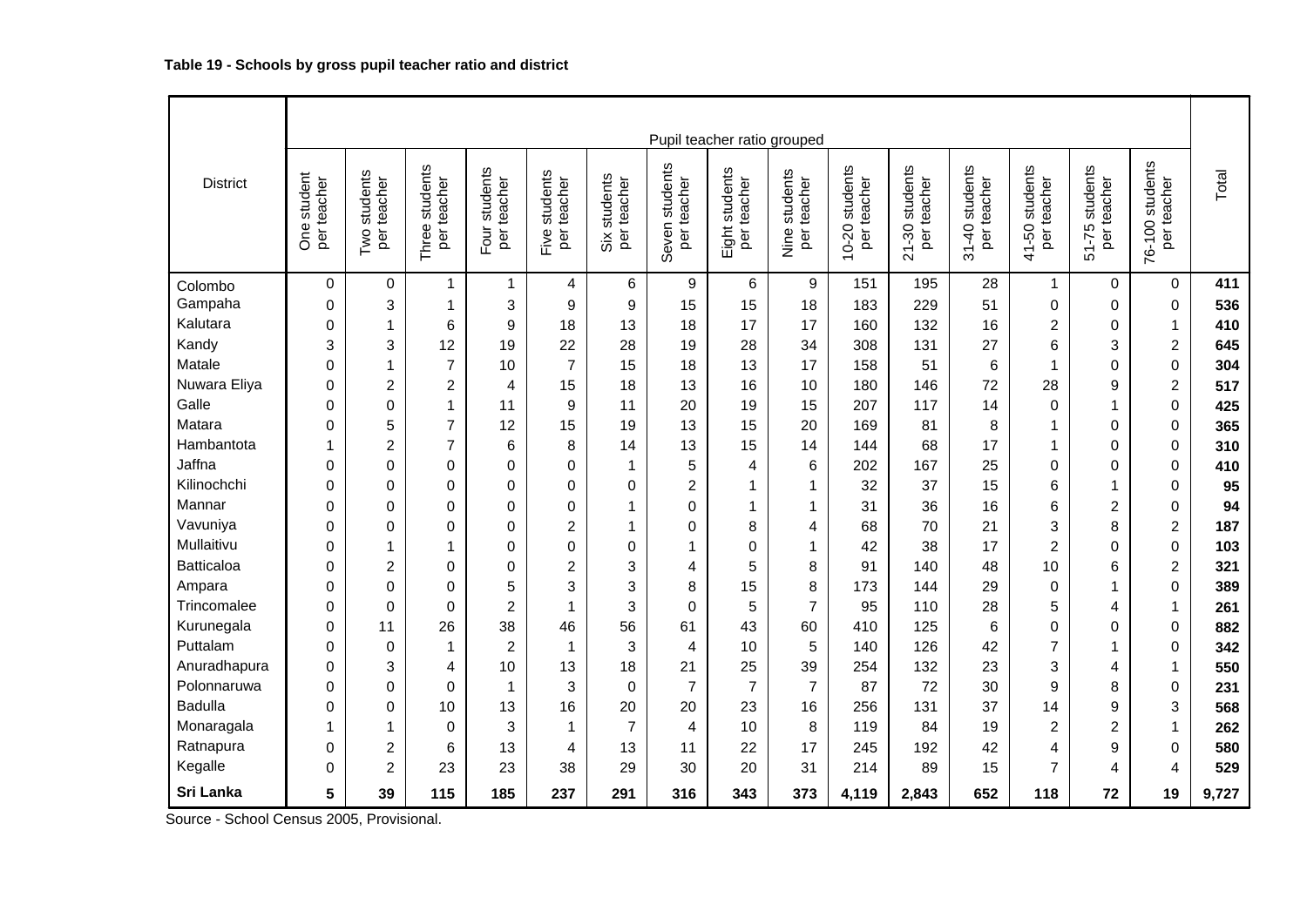| Pupil Teacher Ratio grouped |          |          | Functional grade |        |      | Sex of students |       |       |
|-----------------------------|----------|----------|------------------|--------|------|-----------------|-------|-------|
|                             | 1AB      | 1C       | Type 2           | Type 3 | Boys | Girls           | Mixed | Total |
| One student per Teacher     | $\Omega$ | $\Omega$ | 0                | 5      | 2    |                 | 2     | 5     |
| Two Students per Teacher    | 0        | $\Omega$ | 4                | 35     |      |                 | 35    | 39    |
| Three Students per Teacher  |          | $\Omega$ | 22               | 93     |      |                 | 112   | 115   |
| Four Students per Teacher   |          | $\Omega$ | 68               | 117    |      |                 | 184   | 185   |
| Five Students per Teacher   |          |          | 98               | 138    |      | $\Omega$        | 235   | 237   |
| Six Students per Teacher    |          | 4        | 119              | 168    |      | 0               | 289   | 291   |
| Seven Students per Teacher  |          | 10       | 154              | 152    |      | 0               | 314   | 316   |
| Eight Students per Teacher  |          | 9        | 183              | 151    |      | 0               | 343   | 343   |
| Nine Students per Teacher   |          | 25       | 196              | 152    |      | $\Omega$        | 373   | 373   |
| 10-20 Students per Teacher  | 105      | 747      | 2,168            | 1,099  | 20   | 26              | 4,073 | 4,119 |
| 21-30 Students per Teacher  | 465      | 845      | 952              | 581    | 88   | 126             | 2,629 | 2,843 |
| 31-40 Students per Teacher  | 73       | 142      | 200              | 237    | 12   | 34              | 606   | 652   |
| 41-50 Students per Teacher  |          | 20       | 46               | 50     |      | 0               | 118   | 118   |
| 51-75 Students per Teacher  |          |          | 20               | 44     |      | 0               | 72    | 72    |
| 76-100 Students per Teacher |          | $\Omega$ |                  | 12     | U    | $\Omega$        | 19    | 19    |
| <b>Total</b>                | 646      | 1,810    | 4,237            | 3,034  | 133  | 190             | 9,404 | 9,727 |

#### **Table 20 - Schools by functional grade sex of students and gross pupil teacher ratio group**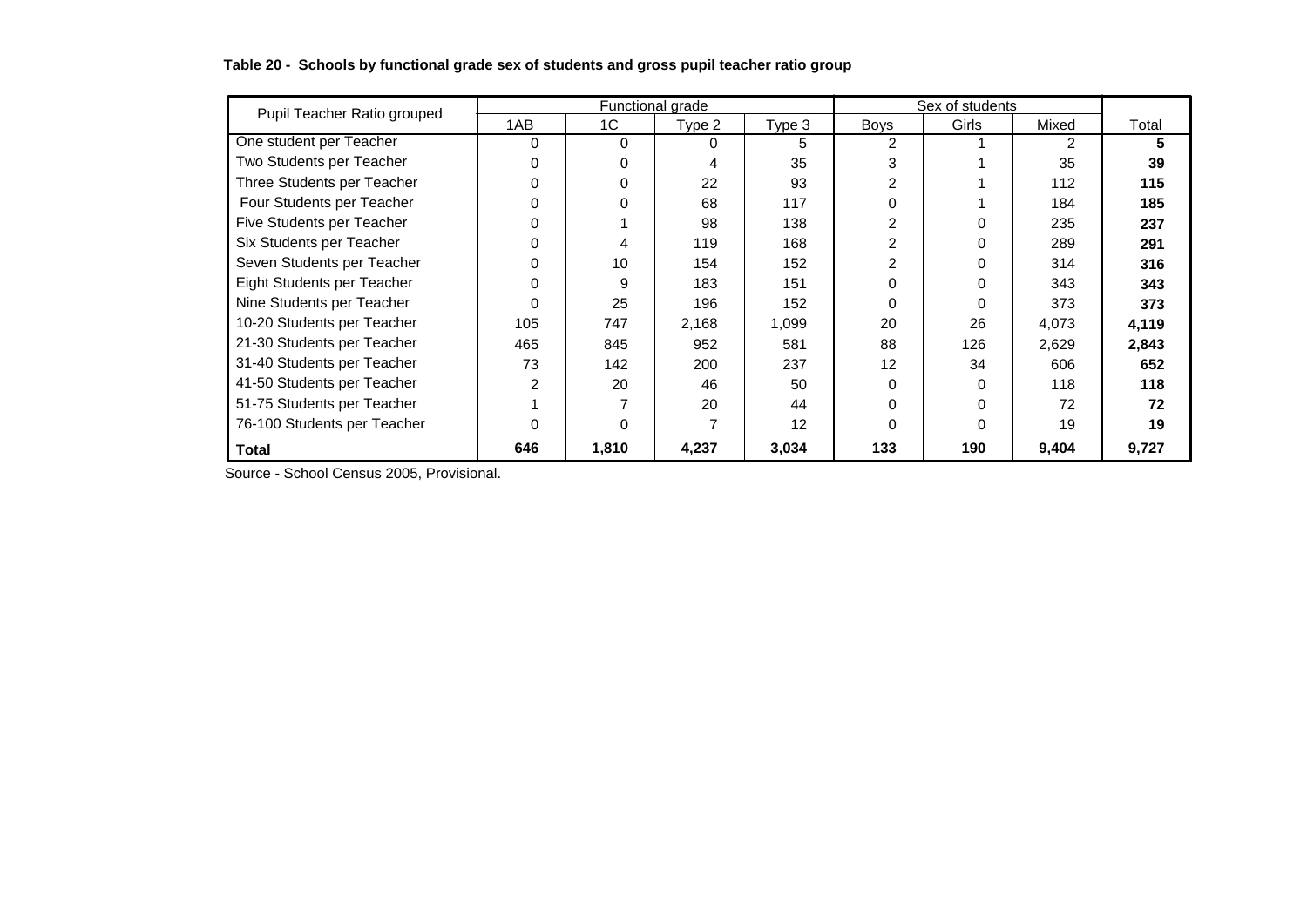|  | Table 21 - Schools by medium of instruction and gross pupil teacher ratio group |  |  |
|--|---------------------------------------------------------------------------------|--|--|
|--|---------------------------------------------------------------------------------|--|--|

|                             |                           |                         | Medium of instruction         |                                    |                               |                                           |       |
|-----------------------------|---------------------------|-------------------------|-------------------------------|------------------------------------|-------------------------------|-------------------------------------------|-------|
| Pupil teacher ratio grouped | Sinhala<br>medium<br>only | Tamil<br>medium<br>only | Sinhala<br>and Tamil<br>media | Sinhala<br>and<br>English<br>media | Tamil and<br>English<br>media | Sinhala,<br>Tamil and<br>English<br>media | Total |
| One student per teacher     | 5                         | 0                       | 0                             | 0                                  | 0                             | 0                                         | 5     |
| Two students per teacher    | 36                        | 3                       | U                             | 0                                  | 0                             | 0                                         | 39    |
| Three students per teacher  | 111                       | 4                       | 0                             | 0                                  | 0                             | 0                                         | 115   |
| Four students per teacher   | 178                       |                         | O                             | 0                                  | O                             | 0                                         | 185   |
| Five students per teacher   | 228                       | 9                       | 0                             | 0                                  | O                             | O                                         | 237   |
| Six students per teacher    | 272                       | 19                      | 0                             | 0                                  | 0                             | 0                                         | 291   |
| Seven students per teacher  | 281                       | 32                      | 3                             | 0                                  | 0                             | 0                                         | 316   |
| Eight students per teacher  | 305                       | 38                      | O                             | 0                                  | 0                             | 0                                         | 343   |
| Nine students per teacher   | 307                       | 64                      |                               |                                    | 0                             | 0                                         | 373   |
| 10-20 students per teacher  | 3,002                     | 1,047                   | 16                            | 37                                 | 10                            | 7                                         | 4,119 |
| 21-30 students per teacher  | 1,521                     | 1,035                   | 15                            | 189                                | 65                            | 18                                        | 2,843 |
| 31-40 students per teacher  | 231                       | 382                     | 5                             | 21                                 | 11                            | 2                                         | 652   |
| 41-50 students per teacher  | 14                        | 103                     | 0                             |                                    | 0                             | 0                                         | 118   |
| 51-75 students per teacher  |                           | 65                      | 0                             | 0                                  | 0                             | 0                                         | 72    |
| 76-100 students per teacher | 2                         | 17                      | O                             | 0                                  | 0                             | 0                                         | 19    |
| Total                       | 6,500                     | 2,825                   | 40                            | 249                                | 86                            | 27                                        | 9,727 |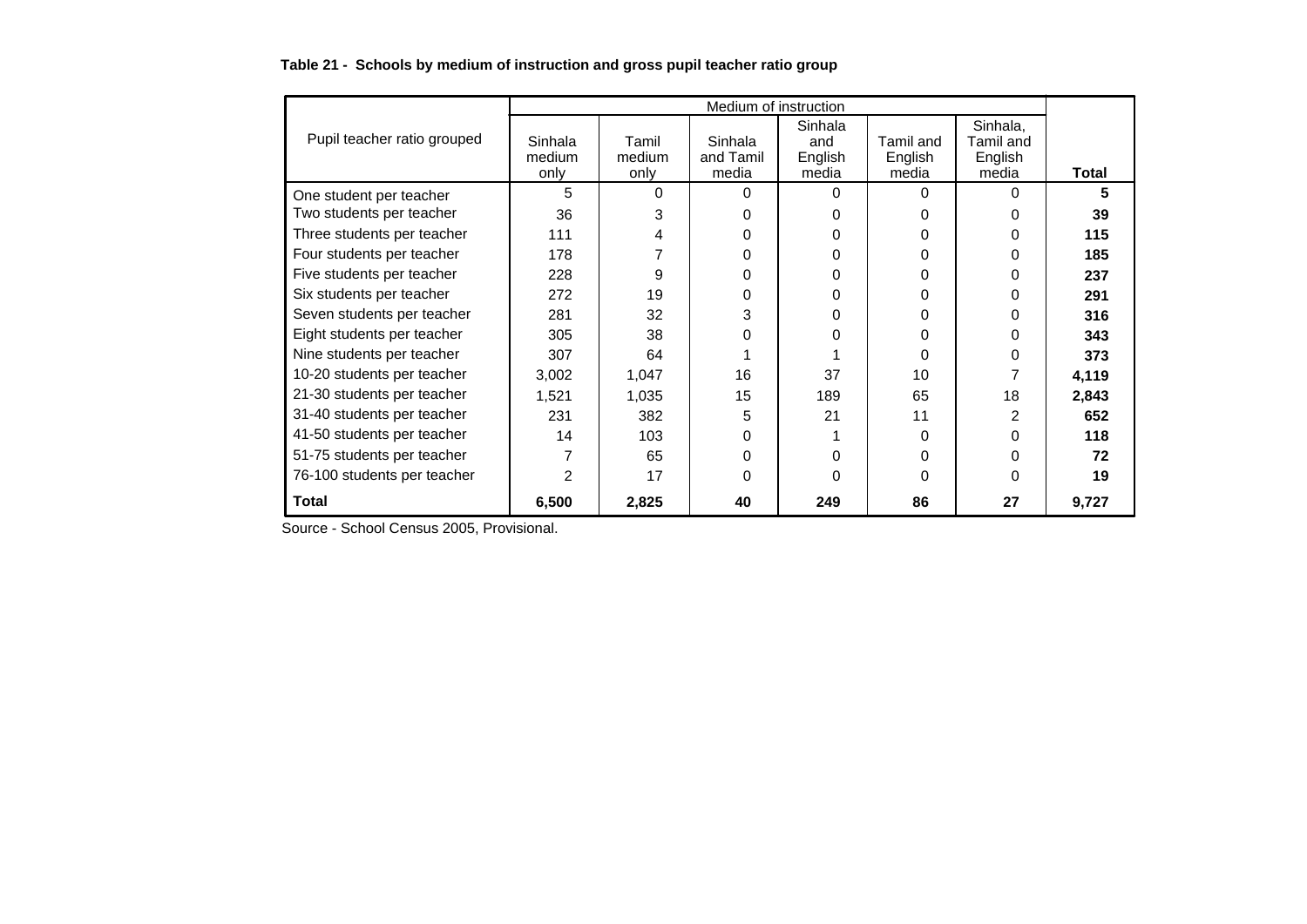|                                 |                            |                                |                                                |                              |                                         |                                 |                                   | Pupil Teacher Ratio grouped   |                                 |                                      |                                        |                                      |                                      |                                         |                                |       |
|---------------------------------|----------------------------|--------------------------------|------------------------------------------------|------------------------------|-----------------------------------------|---------------------------------|-----------------------------------|-------------------------------|---------------------------------|--------------------------------------|----------------------------------------|--------------------------------------|--------------------------------------|-----------------------------------------|--------------------------------|-------|
|                                 |                            |                                |                                                |                              |                                         |                                 |                                   |                               |                                 |                                      |                                        |                                      |                                      |                                         |                                |       |
| Number of teachers in<br>school | One student per<br>Teacher | Students<br>per Teacher<br>Two | <b>Students</b><br>per Teacher<br><b>Three</b> | Four Students<br>per Teacher | Students<br>Teacher<br>Five<br>per<br>D | per<br>Students<br>Teacher<br>š | Students<br>per Teacher<br>Seven: | Eight Students<br>per Teacher | Students<br>per Teacher<br>Nine | Students<br>per Teacher<br>$10 - 20$ | Students<br>per Teacher<br>$21 - 30.5$ | Students<br>per Teacher<br>$31 - 40$ | Students<br>per Teacher<br>$41 - 50$ | Students<br>Teacher<br>$51 - 75$<br>per | 76-100 Students<br>per Teacher | Total |
| One Teacher                     | $\mathbf 0$                | 3                              | 3                                              | 4                            | 3                                       | 4                               | 9                                 | $\overline{4}$                | $\overline{2}$                  | $\overline{37}$                      | 30                                     | 26                                   | $\overline{13}$                      | $\overline{21}$                         | 8                              | 167   |
| <b>Two Teachers</b>             | 1                          | 3                              | 8                                              | 12                           | 12                                      | 23                              | 13                                | 17                            | 22                              | 121                                  | 57                                     | 28                                   | 11                                   | 15                                      | $\overline{7}$                 | 350   |
| <b>Three Teachers</b>           | $\overline{c}$             | 13                             | 19                                             | 21                           | 23                                      | 23                              | 15                                | 19                            | 30                              | 182                                  | 70                                     | 38                                   | 12                                   | $\overline{7}$                          | $\overline{c}$                 | 476   |
| Four Teachers                   | $\overline{2}$             | 5                              | 23                                             | 29                           | 27                                      | 32                              | 34                                | 37                            | 23                              | 210                                  | 70                                     | 29                                   | 13                                   | $\overline{7}$                          | 0                              | 541   |
| <b>Five Teachers</b>            | $\Omega$                   | 3                              | 16                                             | 26                           | 25                                      | 30                              | 29                                | 25                            | 24                              | 173                                  | 76                                     | 19                                   | 9                                    | 1                                       | 1                              | 457   |
| <b>Six Teachers</b>             | 0                          | 4                              | 12                                             | 20                           | 25                                      | 24                              | 26                                | 25                            | 23                              | 165                                  | 61                                     | 18                                   | 3                                    | 4                                       | 1                              | 411   |
| Seven Teachers                  | 0                          | 3                              | 8                                              | 10                           | 21                                      | 23                              | 21                                | 22                            | 28                              | 151                                  | 75                                     | 21                                   | 2                                    | 3                                       | 0                              | 388   |
| <b>Eight Teachers</b>           | 0                          | $\Omega$                       | $\overline{7}$                                 | 12                           | 11                                      | 15                              | 14                                | 22                            | 20                              | 142                                  | 55                                     | 16                                   | 6                                    | $\overline{2}$                          | 0                              | 322   |
| Nine Teachers                   | 0                          | 3                              | $\overline{2}$                                 | 16                           | 10                                      | 14                              | 13                                | 15                            | 16                              | 159                                  | 55                                     | 13                                   | 8                                    | 1                                       | 0                              | 325   |
| <b>Ten Teachers</b>             | $\Omega$                   |                                | $\overline{7}$                                 | 5                            | 10                                      | 10                              | 15                                | 14                            | 12                              | 180                                  | 56                                     | 14                                   | 5                                    | 1                                       | 0                              | 330   |
| 11-15 Teachers                  | $\Omega$                   |                                | $\overline{7}$                                 | 22                           | 51                                      | 60                              | 76                                | 89                            | 102                             | 1,022                                | 392                                    | 85                                   | 10                                   | 6                                       | $\Omega$                       | 1,923 |
| 16-20 Teachers                  | $\Omega$                   | $\Omega$                       | $\overline{2}$                                 | 6                            | 15                                      | 26                              | 32                                | 42                            | 42                              | 692                                  | 380                                    | 70                                   | 9                                    | $\overline{c}$                          | 0                              | 1,318 |
| 21-25 Teachers                  | 0                          | 0                              | $\mathbf{1}$                                   | 2                            | 1                                       | 5                               | 13                                | $\overline{7}$                | 18                              | 282                                  | 249                                    | 58                                   | 9                                    | 1                                       | 0                              | 646   |
| 26-30 Teachers                  | 0                          | 0                              | $\Omega$                                       | 0                            | 2                                       | 0                               | 3                                 | $\overline{c}$                | $\overline{7}$                  | 183                                  | 219                                    | 53                                   | 4                                    | $\Omega$                                | 0                              | 473   |
| 31-40 Teachers                  | $\Omega$                   | 0                              | $\Omega$                                       | $\Omega$                     | 1                                       | $\overline{c}$                  | 3                                 | 3                             | 4                               | 223                                  | 268                                    | 56                                   | 2                                    | $\Omega$                                | $\Omega$                       | 562   |
| 41-50 Teachers                  | 0                          | $\Omega$                       | $\Omega$                                       | $\Omega$                     | $\Omega$                                | $\Omega$                        | $\Omega$                          | $\Omega$                      | 0                               | 91                                   | 234                                    | 47                                   | 0                                    | $\Omega$                                | 0                              | 372   |
| 51-60 Teachers                  | 0                          | 0                              | $\Omega$                                       | $\Omega$                     | 0                                       | 0                               | 0                                 | 0                             | $\Omega$                        | 46                                   | 132                                    | 18                                   | 0                                    | $\Omega$                                | 0                              | 196   |
| 61-70 Teachers                  | $\Omega$                   | $\Omega$                       | $\Omega$                                       | $\Omega$                     | $\Omega$                                | 0                               | 0                                 | $\mathbf 0$                   | $\Omega$                        | 28                                   | 83                                     | 14                                   | 0                                    | $\Omega$                                | 0                              | 125   |
| 71-80 Teachers                  | $\Omega$                   | 0                              | $\Omega$                                       | $\Omega$                     | $\Omega$                                | 0                               | $\Omega$                          | $\Omega$                      | $\Omega$                        | 15                                   | 63                                     | 4                                    | 1                                    | $\Omega$                                | 0                              | 83    |
| 81-90 Teachers                  | $\Omega$                   | $\Omega$                       | $\Omega$                                       | $\Omega$                     | 0                                       | 0                               | $\Omega$                          | $\Omega$                      | $\Omega$                        | 6                                    | 55                                     | 12                                   | 1                                    | 1                                       | 0                              | 75    |
| 91-100 Teachers                 | $\Omega$                   | $\Omega$                       | $\Omega$                                       | $\Omega$                     | $\Omega$                                | $\Omega$                        | 0                                 | $\Omega$                      | $\Omega$                        | 4                                    | 40                                     | 5                                    | 0                                    | $\Omega$                                | 0                              | 49    |
| 101-150 Teachers                | 0                          | $\Omega$                       | $\Omega$                                       | $\Omega$                     | 0                                       | 0                               | 0                                 | 0                             | $\Omega$                        | 7                                    | 99                                     | 8                                    | 0                                    | 0                                       | 0                              | 114   |
| 151 and above Teachers          | $\Omega$                   | 0                              | $\Omega$                                       | 0                            | $\Omega$                                | $\Omega$                        | $\Omega$                          | 0                             | 0                               | 0                                    | 24                                     | $\Omega$                             | 0                                    | 0                                       | 0                              | 24    |
| <b>Total</b>                    | 5                          | 39                             | 115                                            | 185                          | 237                                     | 291                             | 316                               | 343                           | 373                             | 4,119                                | 2,843                                  | 652                                  | 118                                  | 72                                      | 19                             | 9,727 |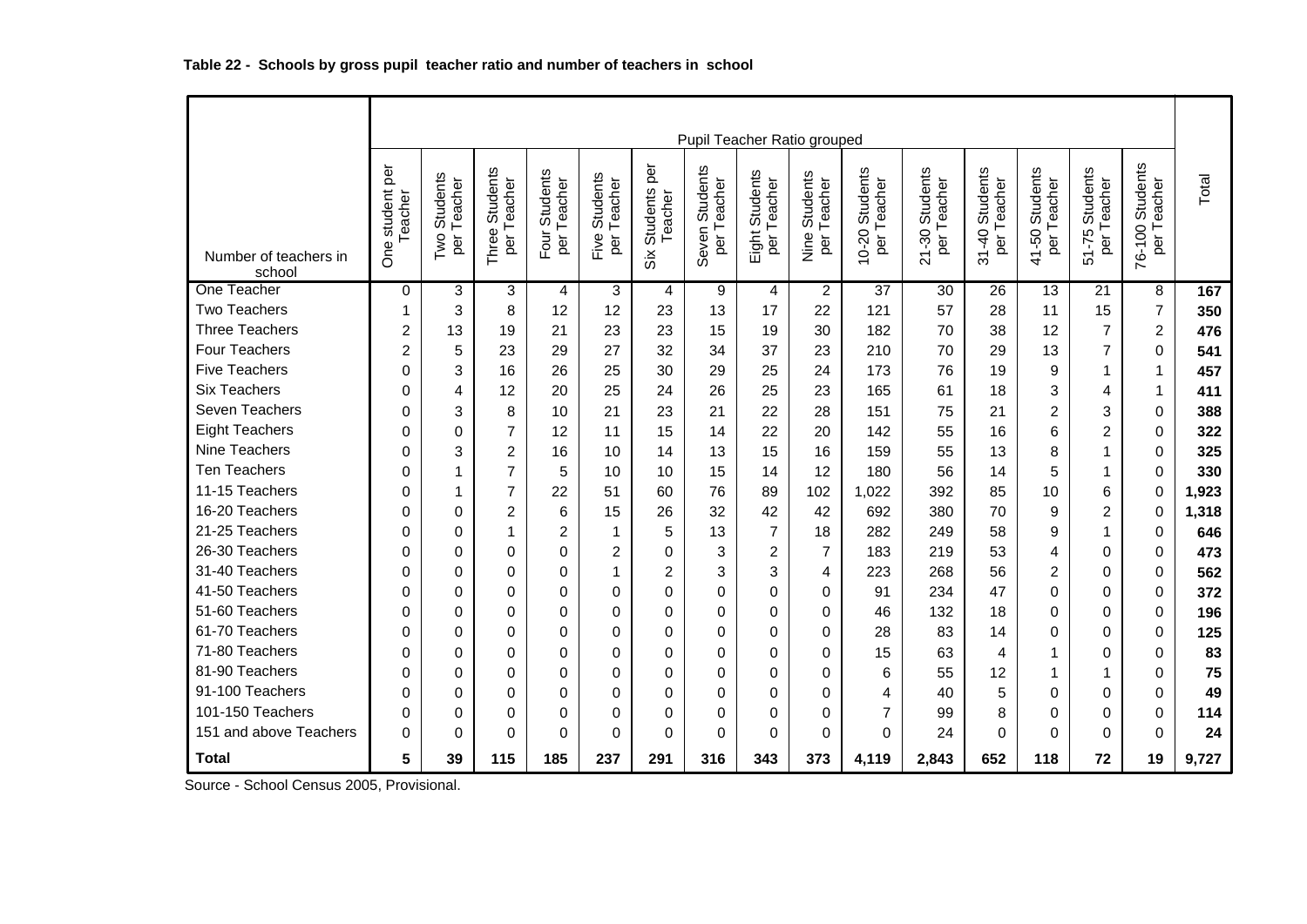| <b>District</b> |                | Sinhala medium |          |        | Tamil medium |        |          | English medium |          |             | <b>Total</b> |              |
|-----------------|----------------|----------------|----------|--------|--------------|--------|----------|----------------|----------|-------------|--------------|--------------|
|                 | Male           | Female         | Total    | Male   | Female       | Total  | Male     | Female         | Total    | <b>Male</b> | Female       | <b>Total</b> |
| Colombo         | 12,698         | 12,119         | 24,817   | 1,612  | 1,575        | 3,187  | $\Omega$ | $\Omega$       | 0        | 14,310      | 13,694       | 28,004       |
| Gampaha         | 13,424         | 13,325         | 26,749   | 750    | 731          | 1,481  | 0        | $\Omega$       | 0        | 14,174      | 14,056       | 28,230       |
| Kalutara        | 7,365          | 7,051          | 14,416   | 1,128  | 1.244        | 2,372  | 0        | 0              | 0        | 8,493       | 8,295        | 16,788       |
| Kandy           | 7,479          | 6,940          | 14,419   | 2,821  | 2,912        | 5,733  | 0        | 0              | $\Omega$ | 10,300      | 9,852        | 20,152       |
| Matale          | 2,947          | 2,882          | 5,829    | 734    | 755          | 1,489  | 0        | 0              | 0        | 3,681       | 3,637        | 7,318        |
| Nuwara Eliya    | 2,470          | 2,323          | 4,793    | 4,249  | 4,050        | 8,299  | 0        | 0              | 0        | 6,719       | 6,373        | 13,092       |
| Galle           | 8,633          | 8,341          | 16,974   | 238    | 224          | 462    | 0        | 40             | 40       | 8,871       | 8,605        | 17,476       |
| Matara          | 6,330          | 5,874          | 12,204   | 295    | 293          | 588    | 0        | $\Omega$       | 0        | 6,625       | 6,167        | 12,792       |
| Hambantota      | 4,763          | 4,531          | 9,294    | 124    | 122          | 246    | 0        | $\Omega$       | 0        | 4,887       | 4,653        | 9,540        |
| Jaffna          | 0              | 0              | 0        | 5,576  | 5,332        | 10,908 | 0        | 0              | 0        | 5,576       | 5,332        | 10,908       |
| Kilinochchi     | 0              | 0              | 0        | 1,650  | 1,531        | 3,181  | 0        | 0              | 0        | 1,650       | 1,531        | 3,181        |
| Mannar          | $\Omega$       | 0              | 0        | 1,116  | 1,132        | 2,248  | $\Omega$ | 0              | 0        | 1,116       | 1,132        | 2,248        |
| Vavuniya        | 112            | 116            | 228      | 1,755  | 1,734        | 3,489  | 0        | 0              | 0        | 1,867       | 1,850        | 3,717        |
| Mullaitivu      | $\overline{2}$ | 2              | 4        | 1,273  | 1,270        | 2,543  | 0        | 0              | $\Omega$ | 1,275       | 1,272        | 2,547        |
| Batticaloa      | 0              | 0              | $\Omega$ | 5,986  | 5,752        | 11,738 | 0        | 0              | 0        | 5,986       | 5,752        | 11,738       |
| Ampara          | 2,068          | 2,070          | 4.138    | 4,212  | 4,020        | 8,232  | 0        | 0              | 0        | 6,280       | 6,090        | 12,370       |
| Trincomalee     | 836            | 791            | 1,627    | 3,647  | 3,393        | 7,040  | 0        | 0              | 0        | 4,483       | 4,184        | 8,667        |
| Kurunegala      | 10,963         | 10,624         | 21,587   | 1,071  | 1,216        | 2,287  | 0        | 0              | 0        | 12,034      | 11,840       | 23,874       |
| Puttalam        | 5,080          | 4,744          | 9,824    | 2,198  | 2,065        | 4,263  | 0        | 0              | 0        | 7,278       | 6,809        | 14,087       |
| Anuradhapura    | 5,932          | 5,743          | 11,675   | 807    | 857          | 1,664  | 0        | 0              | 0        | 6,739       | 6,600        | 13,339       |
| Polonnaruwa     | 2,663          | 2,572          | 5,235    | 412    | 469          | 881    | 0        | 0              | 0        | 3,075       | 3,041        | 6,116        |
| <b>Badulla</b>  | 5,318          | 5,108          | 10,426   | 2,179  | 2,210        | 4,389  | $\Omega$ | 0              | 0        | 7,497       | 7,318        | 14,815       |
| Monaragala      | 3,560          | 3,420          | 6,980    | 250    | 204          | 454    | 0        | 0              | 0        | 3,810       | 3,624        | 7,434        |
| Ratnapura       | 7,238          | 7,045          | 14,283   | 1,254  | 1,263        | 2,517  | 0        | 0              | 0        | 8,492       | 8,308        | 16,800       |
| Kegalle         | 5,410          | 5,164          | 10,574   | 1,165  | 1,117        | 2,282  | 0        | 0              | 0        | 6,575       | 6,281        | 12,856       |
| Sri Lanka       | 115,291        | 110,785        | 226,076  | 46,502 | 45,471       | 91,973 | 0        | 40             | 40       | 161,793     | 156,296      | 318,089      |

**Table 23 - Grade one new admissions by gender, medium of study and district**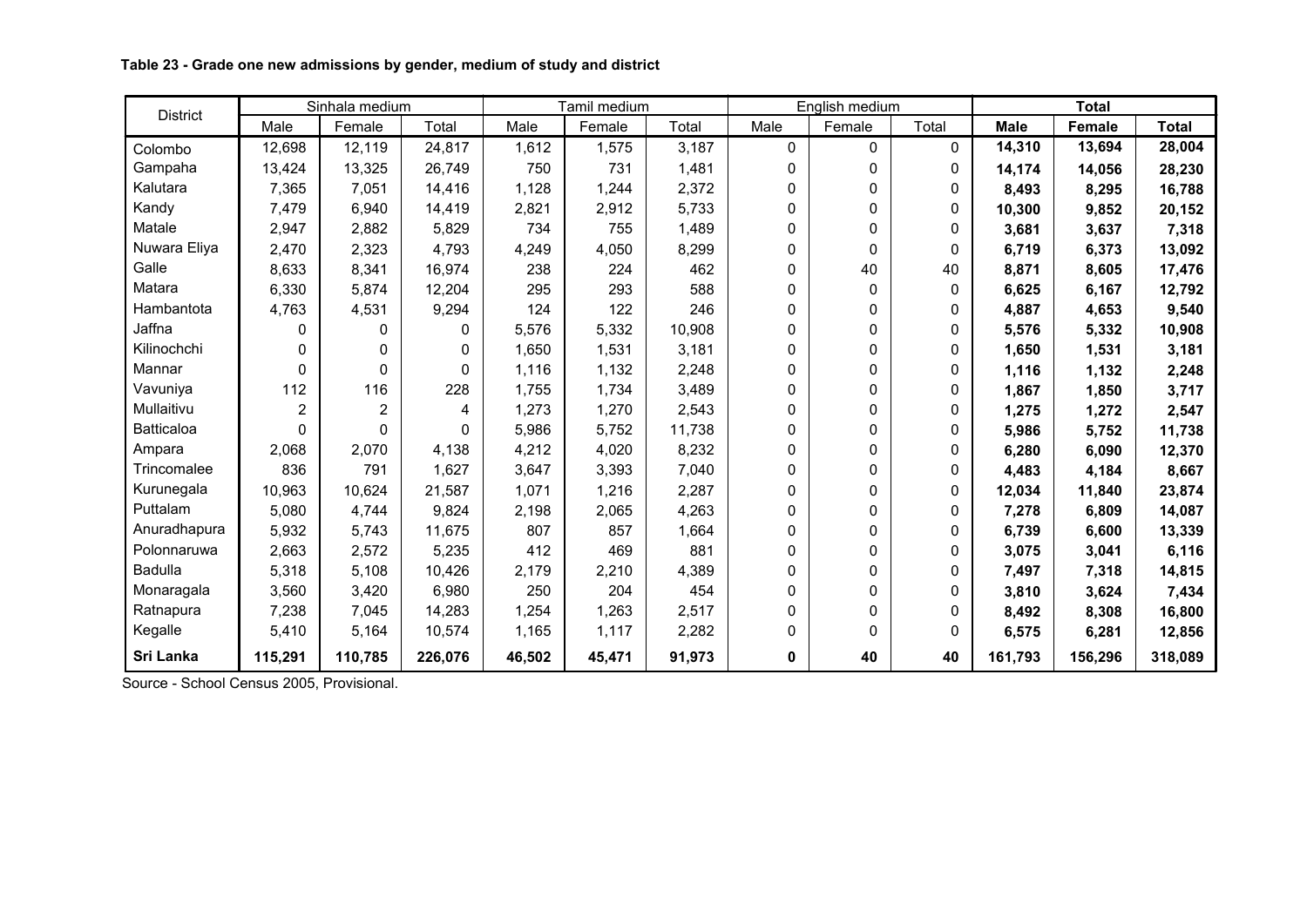| <b>District</b>   |        | 1AB    |        | 1 <sup>C</sup> |        | Type 2 |        | Type 3 |             | <b>All Schools</b> |              |
|-------------------|--------|--------|--------|----------------|--------|--------|--------|--------|-------------|--------------------|--------------|
|                   | Male   | Female | Male   | Female         | Male   | Female | Male   | Female | <b>Male</b> | <b>Female</b>      | <b>Total</b> |
| Colombo           | 5,198  | 4,355  | 2,983  | 3,416          | 4,471  | 4,128  | 1,658  | 1.795  | 14,310      | 13,694             | 28,004       |
| Gampaha           | 2,034  | 2,369  | 3,392  | 3,179          | 4,788  | 4,655  | 3,960  | 3,853  | 14,174      | 14,056             | 28,230       |
| Kalutara          | 2,520  | 2,044  | 2,591  | 2,704          | 2,305  | 2,444  | 1,077  | 1,103  | 8,493       | 8,295              | 16,788       |
| Kandy             | 2,129  | 2,117  | 3,402  | 3,582          | 2,854  | 2,277  | 1,915  | 1,876  | 10,300      | 9,852              | 20,152       |
| Matale            | 600    | 645    | 1.142  | 1,225          | 952    | 856    | 987    | 911    | 3,681       | 3,637              | 7,318        |
| Nuwara Eliya      | 957    | 807    | 1,516  | 1,576          | 1,912  | 1.866  | 2,334  | 2,124  | 6,719       | 6,373              | 13,092       |
| Galle             | 3,024  | 2,869  | 2,507  | 2,364          | 1,864  | 2,055  | 1,476  | 1,317  | 8,871       | 8,605              | 17,476       |
| Matara            | 1,260  | 1,019  | 1,684  | 1,584          | 2,010  | 1,911  | 1,671  | 1,653  | 6,625       | 6,167              | 12,792       |
| Hambantota        | 477    | 508    | 1,328  | 1,242          | 1,566  | 1,410  | 1,516  | 1,493  | 4,887       | 4,653              | 9,540        |
| Jaffna            | 502    | 664    | 929    | 853            | 1,976  | 1,777  | 2,169  | 2,038  | 5,576       | 5.332              | 10,908       |
| Kilinochchi       | 186    | 207    | 411    | 391            | 616    | 596    | 437    | 337    | 1,650       | 1,531              | 3,181        |
| Mannar            | 302    | 232    | 265    | 340            | 343    | 356    | 206    | 204    | 1,116       | 1,132              | 2,248        |
| Vavuniya          | 347    | 390    | 419    | 425            | 516    | 486    | 585    | 549    | 1,867       | 1,850              | 3,717        |
| Mullaitivu        | 52     | 56     | 345    | 311            | 636    | 632    | 242    | 273    | 1,275       | 1,272              | 2,547        |
| <b>Batticaloa</b> | 801    | 676    | 1,183  | 1,262          | 1,835  | 1,837  | 2,167  | 1,977  | 5,986       | 5,752              | 11,738       |
| Ampara            | 680    | 821    | 1,410  | 1,497          | 2,468  | 2,294  | 1,722  | 1,478  | 6,280       | 6,090              | 12,370       |
| Trincomalee       | 706    | 690    | 1,312  | 1,214          | 1,541  | 1,431  | 924    | 849    | 4,483       | 4,184              | 8,667        |
| Kurunegala        | 2,205  | 2,445  | 5,003  | 4,720          | 3,522  | 3,353  | 1,304  | 1,322  | 12,034      | 11,840             | 23,874       |
| Puttalam          | 1,322  | 1,053  | 2,474  | 2,236          | 2,858  | 2,596  | 624    | 924    | 7,278       | 6,809              | 14,087       |
| Anuradhapura      | 656    | 733    | 2,168  | 2,211          | 2,819  | 2,525  | 1,096  | 1,131  | 6,739       | 6,600              | 13,339       |
| Polonnaruwa       | 609    | 658    | 1,109  | 1,116          | 893    | 834    | 464    | 433    | 3,075       | 3,041              | 6,116        |
| <b>Badulla</b>    | 1,315  | 1,469  | 2,588  | 2,454          | 2,415  | 2,292  | 1,179  | 1,103  | 7,497       | 7,318              | 14,815       |
| Monaragala        | 748    | 684    | 1,182  | 1,184          | 1,499  | 1,384  | 381    | 372    | 3,810       | 3,624              | 7,434        |
| Ratnapura         | 846    | 1,011  | 2,678  | 2,482          | 3,199  | 3,138  | 1,769  | 1,677  | 8,492       | 8,308              | 16,800       |
| Kegalle           | 939    | 918    | 2,148  | 1,982          | 1,924  | 1,838  | 1,564  | 1,543  | 6,575       | 6,281              | 12,856       |
| Sri Lanka         | 30,415 | 29,440 | 46,169 | 45,550         | 51,782 | 48,971 | 33,427 | 32,335 | 161,793     | 156,296            | 318,089      |

**Table 24 - Grade one new admissions by gender, functional grade of school and district**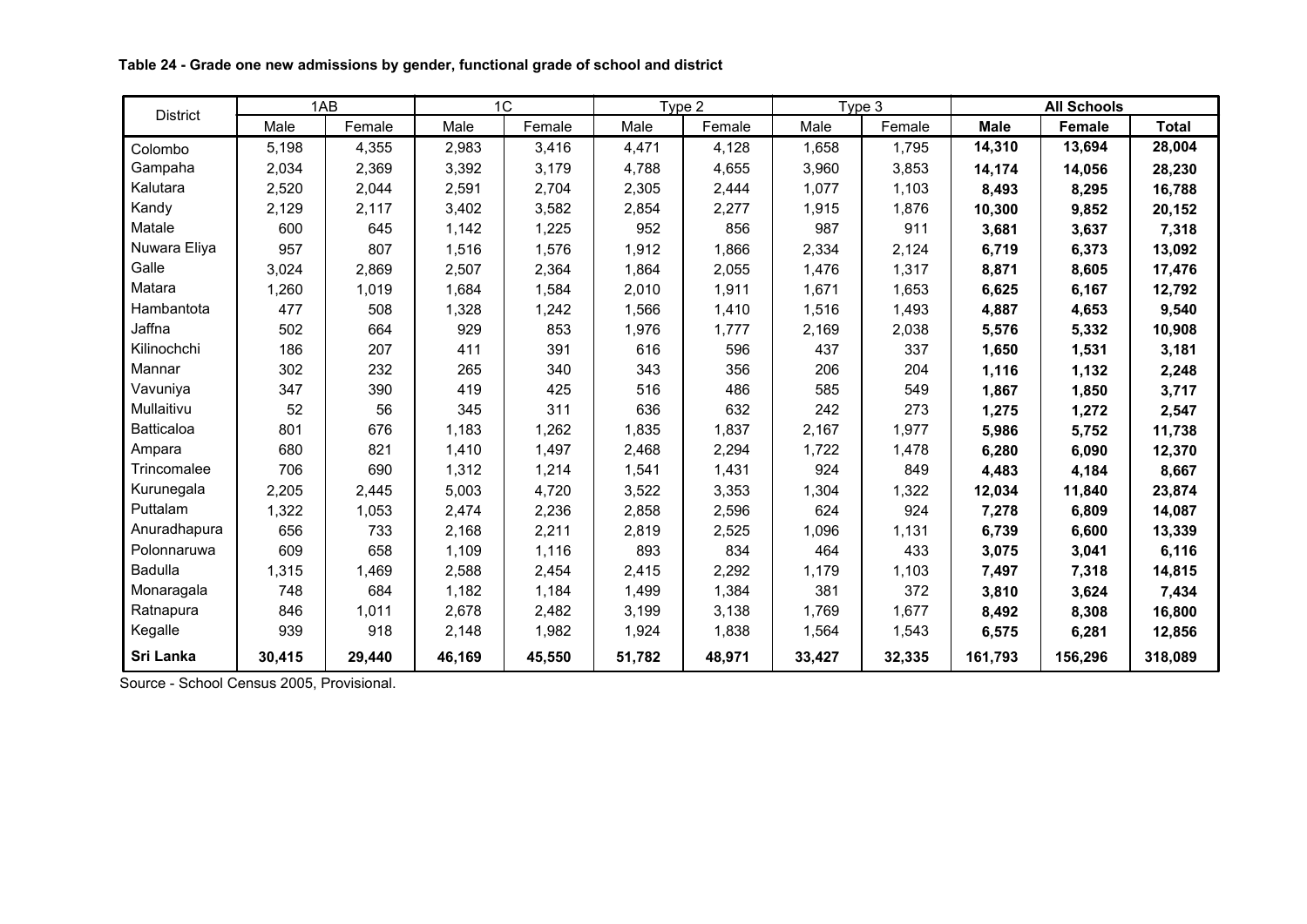| Grade 1 new Admissions  |              | Functional grade |        |        | Sex of students |       |       |       |
|-------------------------|--------------|------------------|--------|--------|-----------------|-------|-------|-------|
| grouped                 | 1AB          | 1C               | Type 2 | Type 3 | Boys            | Girls | Mixed | Total |
| No Admissions           | 180          | $\overline{131}$ | 68     | 109    | $\overline{21}$ | 24    | 443   | 488   |
| One admission           | $\mathbf{0}$ | 0                | 38     | 98     | 2               | 2     | 132   | 136   |
| <b>Two Admissions</b>   | 0            | 0                | 61     | 130    |                 | 0     | 190   | 191   |
| <b>Three Admissions</b> | 0            | 0                | 86     | 143    | 0               |       | 228   | 229   |
| Four Admissions         | 0            | 0                | 97     | 163    |                 |       | 258   | 260   |
| <b>Five Admissions</b>  | 0            | 2                | 130    | 158    | 0               | 0     | 290   | 290   |
| <b>Six Admissions</b>   | 0            | 3                | 133    | 169    | 3               | 0     | 302   | 305   |
| Seven Admissions        | 0            | 5                | 142    | 152    | 0               |       | 298   | 299   |
| <b>Eight Admissions</b> | 0            | 8                | 148    | 133    | 0               | 0     | 289   | 289   |
| <b>Nine Admissions</b>  | $\Omega$     | 4                | 139    | 105    | 0               | 0     | 248   | 248   |
| 10-15 Admissions        | 0            | 67               | 887    | 595    | 2               |       | 1,546 | 1,549 |
| 16-20 Admissions        | 3            | 109              | 537    | 278    | $\overline{2}$  | 2     | 923   | 927   |
| 21-25 Admissions        | 3            | 120              | 436    | 199    | 3               | 3     | 752   | 758   |
| 26-30 Admissions        | 7            | 146              | 342    | 144    |                 | 5     | 633   | 639   |
| 31-40 Admissions        | 19           | 298              | 474    | 146    | 6               | 10    | 921   | 937   |
| 41-60 Admissions        | 32           | 341              | 272    | 84     | 9               | 13    | 707   | 729   |
| 61-80 Admissions        | 52           | 279              | 127    | 66     | 13              | 25    | 486   | 524   |
| 81-100 Admissions       | 36           | 99               | 29     | 17     | 3               | 9     | 169   | 181   |
| 101-125 Admissions      | 102          | 134              | 43     | 55     | 16              | 35    | 283   | 334   |
| 126-150 Admissions      | 30           | 23               | 14     | 14     | 9               | 5     | 67    | 81    |
| 151-200 Admissions      | 141          | 35               | 23     | 56     | 29              | 42    | 184   | 255   |
| 201-250 Admissions      | 29           | 5                | 6      | 12     | 9               | 9     | 34    | 52    |
| Admissions above 251    | 12           |                  | 5      | 8      | 3               | 2     | 21    | 26    |
| <b>Total</b>            | 646          | 1,810            | 4,237  | 3,034  | 133             | 190   | 9,404 | 9,727 |

**Table 25 - Schools by functional grade, sex of students and size of grade one new admissions**

Note : This table includes 343 schools not having primary classes.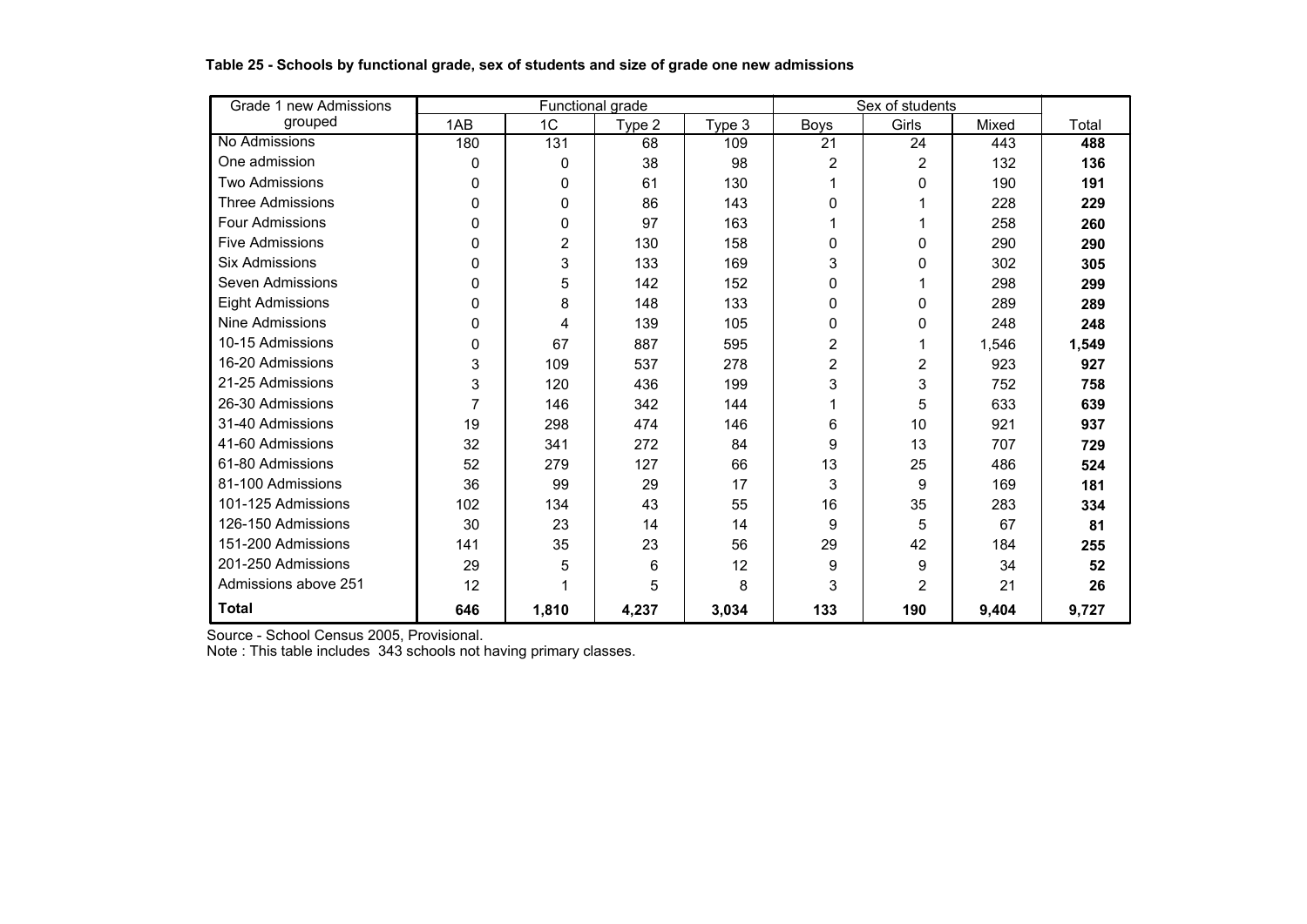#### **Table 26 - Schools by medium of instruction and size of grade one new admissions**

|                                   |                           |                         | Medium of instruction         |                                    |                                      |                                           |       |
|-----------------------------------|---------------------------|-------------------------|-------------------------------|------------------------------------|--------------------------------------|-------------------------------------------|-------|
| Grade 1 new admissions<br>grouped | Sinhala<br>medium<br>only | Tamil<br>medium<br>only | Sinhala<br>and Tamil<br>media | Sinhala<br>and<br>English<br>media | <b>Tamil and</b><br>English<br>media | Sinhala,<br>Tamil and<br>English<br>media | Total |
| No admissions                     | 353                       | 40                      | $\Omega$                      | 74                                 | 17                                   | $\overline{4}$                            | 488   |
| One admission                     | 122                       | 14                      | $\mathbf 0$                   | 0                                  | 0                                    | $\mathbf 0$                               | 136   |
| Two admissions                    | 163                       | 28                      | $\mathbf 0$                   | 0                                  | 0                                    | 0                                         | 191   |
| Three admissions                  | 195                       | 34                      | $\Omega$                      | 0                                  | 0                                    | $\Omega$                                  | 229   |
| Four admissions                   | 214                       | 46                      | $\mathbf 0$                   | 0                                  | 0                                    | $\mathbf 0$                               | 260   |
| Five admissions                   | 214                       | 76                      | 0                             | 0                                  | 0                                    | 0                                         | 290   |
| Six admissions                    | 240                       | 65                      | $\mathbf 0$                   | $\mathbf 0$                        | 0                                    | $\mathbf 0$                               | 305   |
| Seven admissions                  | 219                       | 78                      | 2                             | 0                                  | 0                                    | $\mathbf 0$                               | 299   |
| Eight admissions                  | 232                       | 57                      | $\Omega$                      | 0                                  | 0                                    | $\mathbf 0$                               | 289   |
| Nine admissions                   | 199                       | 49                      | 0                             | 0                                  | 0                                    | 0                                         | 248   |
| 10-15 admissions                  | 1,054                     | 490                     | 4                             |                                    | 0                                    | $\mathbf 0$                               | 1,549 |
| 16-20 admissions                  | 598                       | 324                     | 2                             | $\Omega$                           | 3                                    | $\mathbf 0$                               | 927   |
| 21-25 admissions                  | 456                       | 298                     | $\overline{c}$                |                                    | 1                                    | $\mathbf 0$                               | 758   |
| 26-30 admissions                  | 369                       | 269                     | $\mathbf 0$                   |                                    | 0                                    | $\mathbf 0$                               | 639   |
| 31-40 admissions                  | 551                       | 372                     | 5                             | 4                                  | 5                                    | 0                                         | 937   |
| 41-60 admissions                  | 401                       | 312                     | 3                             | 6                                  | 6                                    | 1                                         | 729   |
| 61-80 admissions                  | 352                       | 143                     | 3                             | 10                                 | 13                                   | 3                                         | 524   |
| 81-100 admissions                 | 109                       | 50                      | 4                             | 6                                  | 12                                   | 0                                         | 181   |
| 101-125 admissions                | 233                       | 42                      | 6                             | 39                                 | 12                                   | $\overline{2}$                            | 334   |
| 126-150 admissions                | 44                        | 15                      | 5                             | 13                                 | 3                                    | 1                                         | 81    |
| 151-200 admissions                | 143                       | 20                      | $\overline{2}$                | 74                                 | 9                                    | $\overline{7}$                            | 255   |
| 201-250 admissions                | 24                        | $\overline{2}$          | $\overline{2}$                | 16                                 | 4                                    | 4                                         | 52    |
| 251 admissions and above          | 15                        |                         | 0                             | 4                                  | 1                                    | 5                                         | 26    |
| <b>Total</b>                      | 6,500                     | 2,825                   | 40                            | 249                                | 86                                   | 27                                        | 9,727 |

Source - School Census 2005, Provisional.

Note : This table includes 343 schools not having primary classes.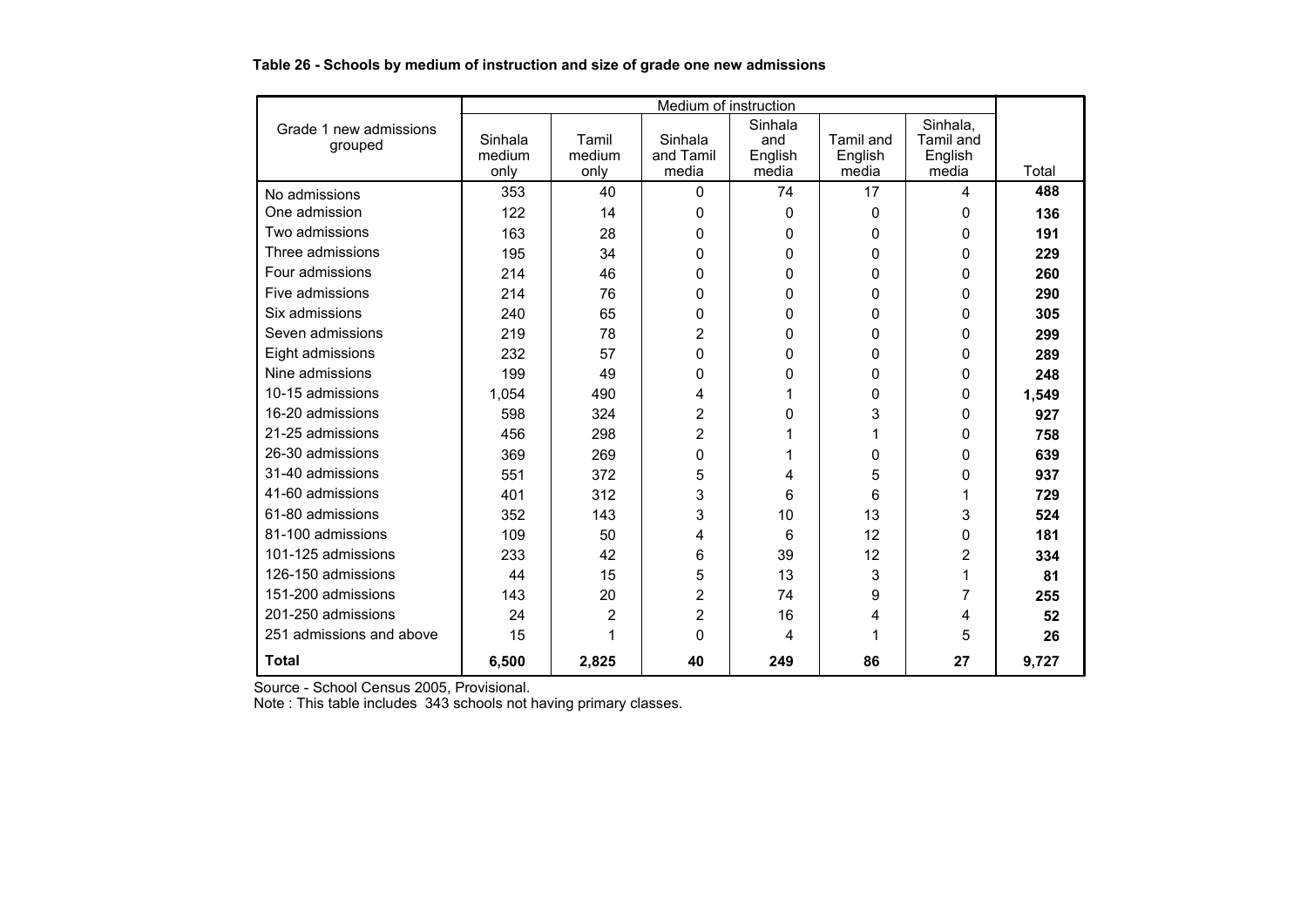|                 |                             |                         |                   |                     |                 |                    |                  |                          |                     |                    | Grade 1 new admissions grouped |                         |                         |                            |                                               |                     |                         |                                             |                                       |                       |                       |                       |                                   |       |
|-----------------|-----------------------------|-------------------------|-------------------|---------------------|-----------------|--------------------|------------------|--------------------------|---------------------|--------------------|--------------------------------|-------------------------|-------------------------|----------------------------|-----------------------------------------------|---------------------|-------------------------|---------------------------------------------|---------------------------------------|-----------------------|-----------------------|-----------------------|-----------------------------------|-------|
| <b>District</b> | admissions<br>$\frac{1}{2}$ | admission<br><b>One</b> | admissions<br>Two | admissions<br>Three | Four admissions | admissions<br>Five | dmissions<br>šix | admissions<br>even<br>O. | admissions<br>Eight | admissions<br>Nine | admissions<br>Ю<br>$10-1$      | admissions<br>$16 - 20$ | admissions<br>$21 - 25$ | admissions<br>80<br>$26 -$ | admissions<br>$-40$<br>$\tilde{\mathfrak{c}}$ | admissions<br>41-60 | admissions<br>$61 - 80$ | admissions<br>$-100$<br>$\overline{\infty}$ | admissions<br>$-125$<br>$\frac{5}{2}$ | admissions<br>126-150 | admissions<br>151-200 | admissions<br>201-250 | and<br>admissions<br>above<br>251 | Total |
| Colombo         | 23                          |                         | $\overline{2}$    | $\overline{4}$      | $\overline{4}$  | 8                  | 5                | $\vert$                  | 3 <sup>1</sup>      | $\overline{9}$     | 25                             | 22                      | 27                      | 33                         | 38                                            | 30                  | 45                      | 13                                          | 43                                    | 9                     | 48                    | 10                    | 5 <sup>1</sup>                    | 411   |
| Gampaha         | 57                          | 5                       |                   | 5                   |                 | 8                  | $\overline{7}$   | $\lvert 3 \rvert$        | 10 <sup>1</sup>     | 9                  | 42                             | 37                      | 29                      | 25                         | 78                                            | 36                  | 62                      | 12                                          | 61                                    | 6                     | 36                    | $\overline{1}$        | $\overline{2}$                    | 536   |
| Kalutara        | 18                          | 6                       | 11                | 8                   | 10              | 13                 | 18               | 10                       | 5 <sup>5</sup>      | 10                 | 62                             | 32                      | 26                      | 24                         | 44                                            | 13                  | 35                      | 6                                           | 34                                    | 5                     | 14                    | 4                     | $\overline{2}$                    | 410   |
| Kandy           | 57                          | 17                      | 14                | 16                  | 16              | 19                 | 18               | 21                       | 17                  | 18                 | 107                            | 55                      | 52                      | 30                         | 47                                            | 53                  | 22                      | 14                                          | 16                                    | 10                    | 21                    | 4                     | $\mathbf{1}$                      | 645   |
| Matale          | 17                          | $\overline{7}$          | 12                | 9                   | 15              | 9                  | 17               | 14                       | $\overline{7}$      | 12                 | 48                             | 38                      | 27                      | 13                         | 12                                            | 16                  | 12                      | $\overline{7}$                              | 4                                     | $\overline{1}$        | 5                     | $\overline{2}$        | 0                                 | 304   |
| Nuwara Eliya    | 10                          | 5                       | $\overline{9}$    | 11                  | 12              | 13                 | 14               | 11                       | 15                  | 8                  | 98                             | 64                      | 58                      | 43                         | 58                                            | 49                  | 20                      | 8                                           | 10                                    | -1                    | $\Omega$              | $\Omega$              | $\Omega$                          | 517   |
| Galle           | 26                          |                         | 3                 | 9                   | 11              | 15                 | 14               | 17                       | 10                  | $\overline{9}$     | 68                             | 39                      | 26                      | 19                         | 41                                            | 26                  | 20                      | 9                                           | 19                                    | 9                     | 26                    | 4                     | $\overline{2}$                    | 425   |
| Matara          | 32                          |                         | 8                 | 11                  | 5               | 8                  | 17               | $\overline{7}$           | 13                  | $6 \mid$           | 61                             | 41                      | 17                      | 19                         | 25                                            | 27                  | 17                      | 9                                           | 13                                    | 5 <sup>1</sup>        | 14                    | 4                     | 1                                 | 365   |
| Hambantota      | 27                          |                         | 6                 | 5                   | 11              | 9                  | 5                | 12                       | 5 <sup>1</sup>      | 5                  | 60                             | 35                      | 24                      | 26                         | 19                                            | 18                  | 14                      |                                             | 5                                     | 3                     | 5                     | 3                     | 4                                 | 310   |
| Jaffna          | 28                          |                         | 2                 | 6                   | 3               | 5                  | 6                | 10                       | 8                   | 1                  | 84                             | 38                      | 49                      | 42                         | 53                                            | 42                  | 20                      | $\overline{2}$                              |                                       |                       | 2                     | 1                     | $\Omega$                          | 410   |
| Kilinochchi     | $\mathbf{1}$                | O                       | $\overline{2}$    | $\Omega$            |                 | 2                  |                  | $\mathbf 1$              | 3                   | 4                  | 13                             | 12                      | 10                      | 11                         | $\overline{7}$                                | 12                  | 10 <sup>1</sup>         |                                             | 3                                     | $\Omega$              |                       | $\Omega$              | 0                                 | 95    |
| Mannar          | 0                           | n                       | 2                 | $\mathbf 0$         |                 | 3                  |                  | 5 <sup>1</sup>           | $\mathbf{3}$        | 3                  | 20                             | 9                       | 10                      | 8                          | 8                                             | $\overline{9}$      | 4                       |                                             |                                       | 0                     | 0                     | O                     | 0                                 | 94    |
| Vavuniya        | 3                           |                         | 4                 | 8                   | 9               | 26                 | 14               | 17                       | 8                   | 8                  | 34                             |                         | 8                       | 10                         | 6                                             | 13                  | 5                       |                                             | $\Omega$                              | $\Omega$              | 4                     | $\mathbf 1$           | $\Omega$                          | 187   |
| Mullaitivu      | 5                           |                         | U                 | $\overline{4}$      |                 | $\overline{2}$     | 6                | 5 <sup>5</sup>           |                     | 1                  | 15                             | 12                      | 6                       | 4                          | 12                                            | 16                  |                         |                                             |                                       | $\Omega$              |                       | $\Omega$              | $\Omega$                          | 103   |
| Batticaloa      | $\vert$                     |                         | 2                 | $\overline{2}$      |                 | 5                  |                  | $\overline{7}$           | $6 \mid$            | 6                  | 35                             | 36                      | 35                      | 31                         | 46                                            | 48                  | 24                      | 11                                          |                                       | 2                     |                       | $\Omega$              | 0                                 | 321   |
| Ampara          | 8                           | C                       |                   | $\mathbf 0$         | 8               |                    |                  |                          |                     | 14                 | 69                             | 40                      | 37                      | 40                         | 53                                            | 40                  | 30                      | 5                                           | 4                                     | 5                     | 6                     | $\Omega$              | $\Omega$                          | 389   |
| Trincomalee     | 5                           |                         | 2                 | $\mathbf 0$         | 3               | 3                  | 5                | 5                        |                     | 1                  | 40                             | 32                      | 33                      | 25                         | 43                                            | 27                  | 11                      | 10                                          | 5                                     | 2                     | 4                     | $\Omega$              | $\Omega$                          | 261   |
| Kurunegala      | 41                          | 16                      | 22                | 40                  | 35              | 33                 | 42               | 37                       | 43                  | 31                 | 146                            | 73                      | 59                      | 36                         | 79                                            | 47                  | 36                      | 9                                           | 28                                    | $\overline{7}$        | 16                    | 6                     | $\Omega$                          | 882   |
| Puttalam        | 11                          |                         | 4                 | 3                   | 4               | $\Delta$           | $\overline{7}$   | 9                        | 11                  | $\overline{9}$     | 52                             | 34                      | 25                      | 31                         | 33                                            | 26                  | 28                      | 15                                          | 18                                    | 4                     | 7                     | 4                     | $\overline{2}$                    | 342   |
| Anuradhapura    | 25                          | 9                       | 19                | 19                  | 18              | 8                  | 26               | 27                       | 24                  | 27                 | 99                             | 54                      | 37                      | 32                         | 46                                            | 38                  | 19                      | 4                                           | $\overline{7}$                        | 3                     | 3                     | 3                     | 3 <sup>1</sup>                    | 550   |
| Polonnaruwa     | 3                           |                         | 5                 | 5                   | 11              | 15                 | 10               | 6                        | $\overline{7}$      | $\overline{7}$     | 43                             | 26                      | 14                      | 17                         | 20                                            | 15                  | 11                      | 6                                           | 6                                     | $\Omega$              | 3                     | $\Omega$              | $\Omega$                          | 231   |
| <b>Badulla</b>  | 14                          | 11                      | 16                | 13                  | 15              | 24                 | 22               | 24                       | 23                  | 10                 | 105                            | 55                      | 49                      | 39                         | 49                                            | 45                  | 25                      | 7                                           | 12                                    | -1                    | 7                     | $\overline{2}$        | 0                                 | 568   |
| Monaragala      | 3                           | 4                       | 3                 | 10                  | 12              | $\overline{7}$     | $\overline{7}$   | 8 <sup>1</sup>           | 8                   | 11                 | 47                             | 28                      | 22                      | 16                         | 23                                            | 24                  | $\overline{9}$          | $\overline{7}$                              | 8                                     | $\Omega$              | 5                     | 0                     | $\Omega$                          | 262   |
| Ratnapura       | 28                          | 14                      | 17                | 16                  | 16              | 17                 | 22               | 17                       | 25                  | 16                 | 92                             | 56                      | 43                      | 40                         | 57                                            | 40                  | 24                      | 6                                           | 16                                    | 3                     | 10                    | 2                     | 3                                 | 580   |
| Kegalle         | 42                          | 19                      | 21                | 25                  | 24              | 26                 | 10               | 18                       | 20 <sub>l</sub>     | 13                 | 84                             | 52                      | 35                      | 25                         | 40                                            | 19                  | 20                      | 11                                          | 9                                     | 4                     | 10                    | -1                    | 1                                 | 529   |
| Sri Lanka       | 488                         | 136                     | 191               | 229                 | 260             | 290                | 305              | 299                      | 289                 | 248                | 1,549                          | 927                     | 758                     | 639                        | 937                                           | 729                 | 524                     | 181                                         | 334                                   | 81                    | 255                   | 52                    | 26                                | 9,727 |

Note : This table includes 343 schools not having primary classes.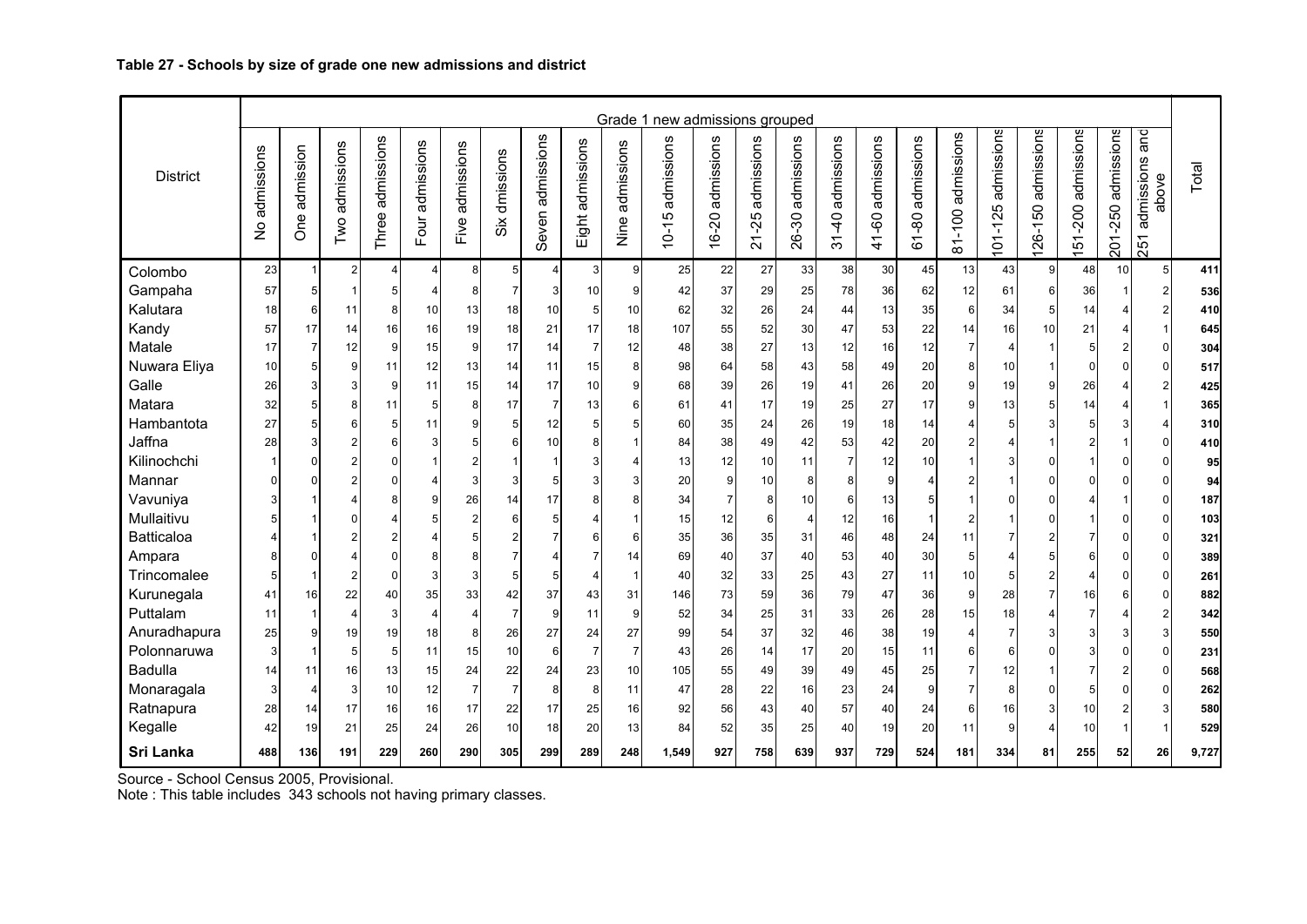|                  |                    |                | Schools              |                  |        | <b>Students</b> |         | Teachers       |        |       |  |
|------------------|--------------------|----------------|----------------------|------------------|--------|-----------------|---------|----------------|--------|-------|--|
| <b>District</b>  | Non fee<br>levying | Fee levying    | Special<br>Education | Total            | Male   | Female          | Total   | Male           | Female | Total |  |
| Colombo          | 14                 | 13             | 4                    | 31               | 30,932 | 26,015          | 56,947  | 549            | 2,048  | 2,597 |  |
| Gampaha          | 5                  |                | 3                    | 8                | 7,857  | 8,329           | 16,186  | 132            | 477    | 609   |  |
| Kalutara         | 3                  | $\overline{2}$ | 3                    | 8                | 2,466  | 3,863           | 6,329   | 66             | 206    | 272   |  |
| Kandy            |                    | 5              |                      | $\overline{7}$   | 3,522  | 3,980           | 7,502   | 85             | 321    | 406   |  |
| Matale           |                    |                |                      | $\overline{c}$   | 72     | 773             | 845     |                | 41     | 42    |  |
| Nuwara Eliya     | $\overline{2}$     |                |                      | $\boldsymbol{2}$ | 757    | 488             | 1,245   |                | 48     | 49    |  |
| Galle            |                    |                | $\overline{2}$       | $\overline{2}$   | 103    | 54              | 157     | $\overline{7}$ | 23     | 30    |  |
| Matara           | 2                  | $\overline{2}$ |                      | 5                | 594    | 3,195           | 3,789   | 25             | 172    | 197   |  |
| Hambanthota      |                    |                |                      | 2                | 150    | 104             | 254     | 15             | 23     | 38    |  |
| Jaffna           | 3                  | $\overline{2}$ |                      | 6                | 4,714  | 3,751           | 8,465   | 133            | 179    | 312   |  |
| Batticaloa       |                    |                |                      |                  | 36     | 8               | 44      |                | 6      |       |  |
| Kurunegala       |                    |                |                      | $\overline{2}$   | 163    | 548             | 711     | 8              | 45     | 53    |  |
| Puttalam         |                    |                |                      |                  | 45     | 51              | 96      | 6              | 15     | 21    |  |
| Anuradhapura     |                    |                |                      |                  | 36     | 49              | 85      | $\overline{7}$ | 10     | 17    |  |
| <b>Badulla</b>   |                    | 3              |                      |                  | 2,015  | 117             | 2,132   | 61             | 76     | 137   |  |
| Monaragala       |                    |                |                      |                  | 52     | 37              | 89      | $\overline{ }$ | 5      | 12    |  |
| Ratnapura        |                    |                |                      |                  | 35     | 47              | 82      | 6              | 5      | 11    |  |
| Kegalle          |                    |                |                      |                  | 40     | 50              | 90      | 0              | 10     | 10    |  |
| <b>Sri Lanka</b> | 34                 | 26             | 25                   | 85               | 53,589 | 51,459          | 105,048 | 1,110          | 3,710  | 4,820 |  |

**Table 28 - Private Schools and their students and teachers** 

Source: School Census (Private Schools) 2005, Provisional

Note: There are no Private Schools in Kilinochchi, Mannar, Vavuniya, Mullaitivu, Ampara, Trincomalee and Polonnaruwa Districts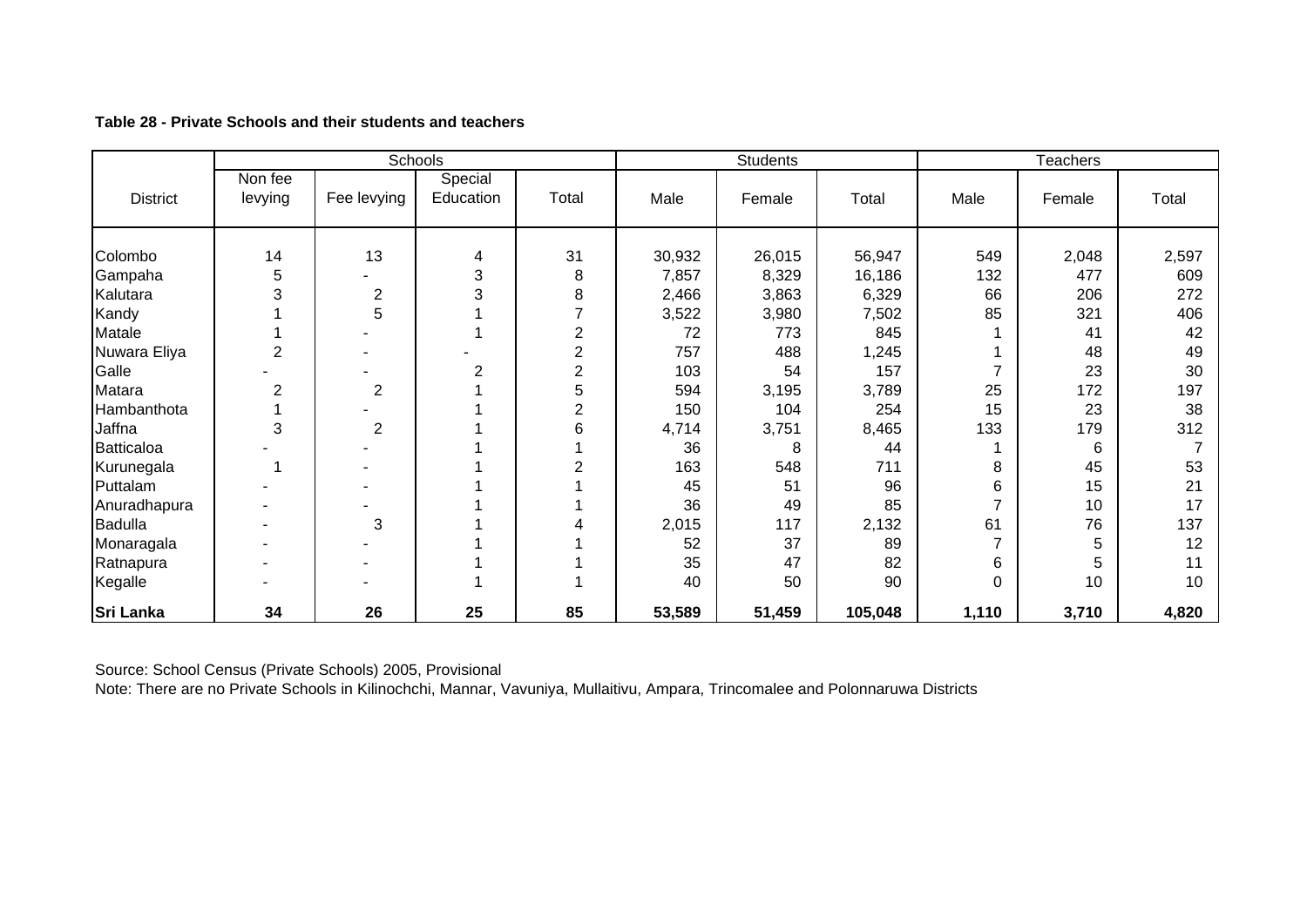|                 |                |                | Pirivenas      |       |        | <b>Students</b> |        | <b>Approved Teachers</b> |       |       |  |
|-----------------|----------------|----------------|----------------|-------|--------|-----------------|--------|--------------------------|-------|-------|--|
| <b>District</b> | Mulika         | Maha           | Vidyayathana   | Total | Clergy | Laity           | Total  | Clergy                   | Laity | Total |  |
|                 |                |                |                |       |        |                 |        |                          |       |       |  |
|                 |                |                |                |       |        |                 |        |                          |       |       |  |
| Colombo         | 29             | $\overline{7}$ | 4              | 40    | 2,541  | 1,463           | 4,004  | 205                      | 129   | 334   |  |
| Gampaha         | 36             | 16             | 2              | 54    | 2,457  | 2,020           | 4,477  | 243                      | 214   | 457   |  |
| Kalutara        | 27             | 9              |                | 43    | 2,112  | 2,293           | 4,405  | 190                      | 232   | 422   |  |
| Kandy           | 43             | 20             | 6              | 69    | 3,705  | 2,377           | 6,082  | 298                      | 253   | 551   |  |
| Matale          | 9              | 8              |                | 17    | 1,019  | 420             | 1,439  | 69                       | 52    | 121   |  |
| Nuwara Eliya    | $\overline{7}$ | $\overline{2}$ |                | 9     | 519    | 73              | 592    | 43                       | 24    | 67    |  |
| Galle           | 46             | 15             | 4              | 65    | 2,300  | 1,123           | 3,423  | 238                      | 219   | 457   |  |
| Matara          | 43             | 10             |                | 60    | 2,520  | 3,457           | 5,977  | 235                      | 401   | 636   |  |
| Hambantota      | 18             | 4              |                | 23    | 990    | 627             | 1,617  | 57                       | 115   | 172   |  |
| Vavuniya        |                |                |                |       | 34     | 239             | 273    | 6                        | 10    | 16    |  |
| Ampara          | 13             |                |                | 14    | 684    | 152             | 836    | 35                       | 37    | 72    |  |
| Trincomalee     | 5              |                |                | 5     | 207    | 44              | 251    | 12                       | 10    | 22    |  |
| Kurunegala      | 38             | 33             | 4              | 75    | 3,340  | 3,480           | 6,820  | 302                      | 393   | 695   |  |
| Puttalam        | 5              | 4              |                | 9     | 440    | 93              | 533    | 37                       | 26    | 63    |  |
| Anuradhapura    | 24             | 10             |                | 35    | 1,751  | 767             | 2,518  | 126                      | 119   | 245   |  |
| Polonnaruwa     | 8              | 5              |                | 13    | 859    | 401             | 1,260  | 45                       | 42    | 87    |  |
| <b>Badulla</b>  | 21             | $\overline{7}$ | 3              | 31    | 1,233  | 1,066           | 2,299  | 119                      | 136   | 255   |  |
| Monaragala      | 12             | 4              | $\overline{2}$ | 18    | 802    | 699             | 1,501  | 71                       | 112   | 183   |  |
| Ratnapura       | 25             | $\overline{7}$ | 5              | 37    | 1,117  | 2,254           | 3,371  | 134                      | 175   | 309   |  |
| Kegalle         | 16             | 14             | 4              | 34    | 1,804  | 1,797           | 3,601  | 135                      | 166   | 301   |  |
|                 |                |                |                |       |        |                 |        |                          |       |       |  |
| <b>Total</b>    | 425            | 177            | 50             | 652   | 30,434 | 24,845          | 55,279 | 2,600                    | 2,865 | 5,465 |  |

#### **Table 29 - Pirivenas and their students and teachers**

Source: School Census (Pirivenas) 2005, Provisional

Note: There are no Pirivenas in Jaffna, Kilinochchi, Mannar, Mullaitivu and Batticoloa Districts